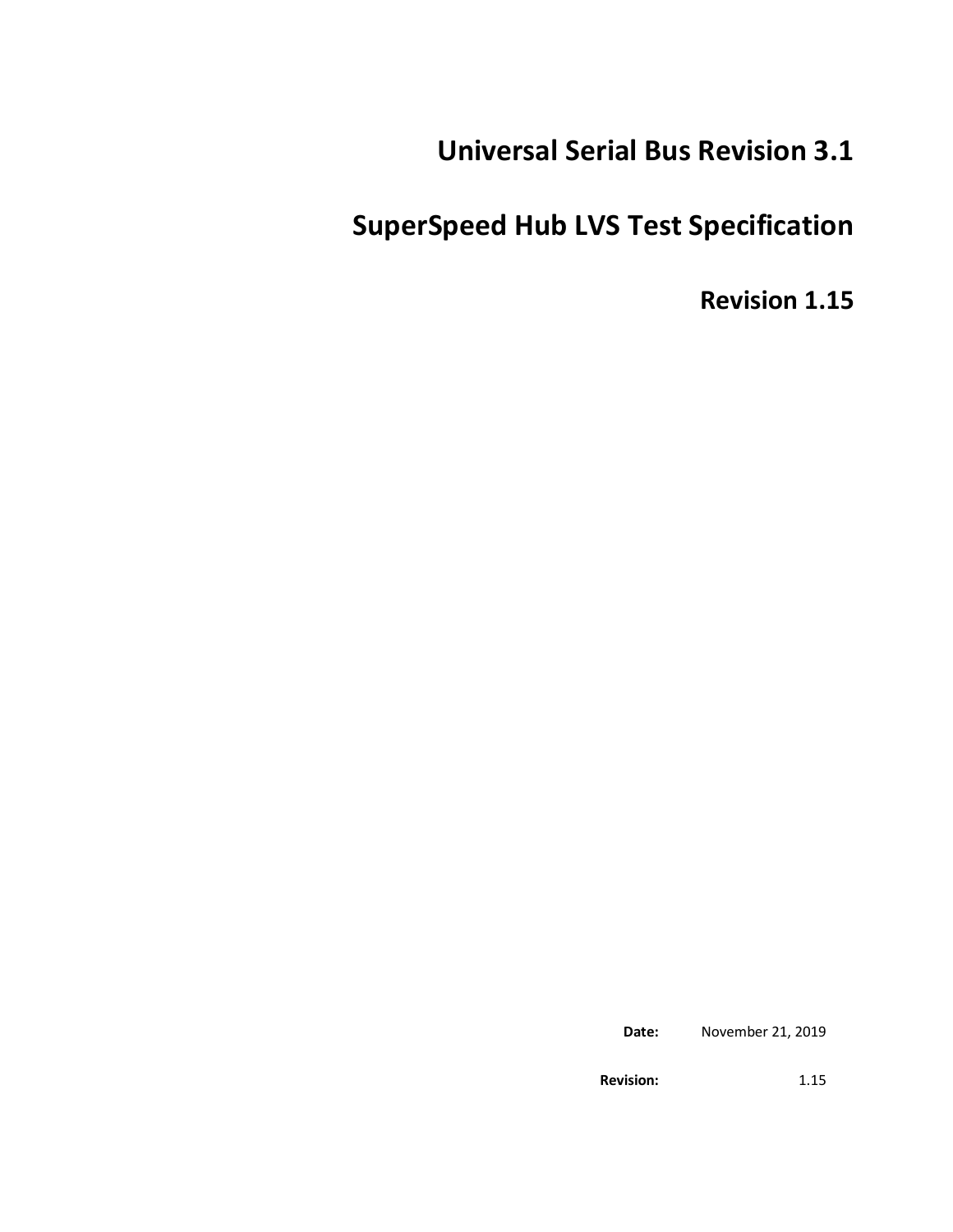Copyright © 2013-2019, USB Implementers Forum, Inc.

All rights reserved.

A LICENSE IS HEREBY GRANTED TO REPRODUCE THIS SPECIFICATION FOR INTERNAL USE ONLY. NO OTHER LICENSE, EXPRESS OR IMPLIED, BY ESTOPPEL OR OTHERWISE, IS GRANTED OR INTENDED HEREBY.

USB-IF AND THE AUTHORS OF THIS SPECIFICATION EXPRESSLY DISCLAIM ALL LIABILITY FOR INFRINGEMENT OF INTELLECTUAL PROPERTY RIGHTS, RELATING TO IMPLEMENTATION OF INFORMATION IN THIS SPECIFICATION. USB-IF AND THE AUTHORS OF THIS SPECIFICATION ALSO DO NOT WARRANT OR REPRESENT THAT SUCH IMPLEMENTATION(S) WILL NOT INFRINGE THE INTELLECTUAL PROPERTY RIGHTS OF OTHERS.

THIS SPECIFICATION IS PROVIDED "AS IS" AND WITH NO WARRANTIES, EXPRESS OR IMPLIED, STATUTORY OR OTHERWISE. ALL WARRANTIES ARE EXPRESSLY DISCLAIMED. NO WARRANTY OF MERCHANTABILITY, NO WARRANTY OF NON-INFRINGEMENT, NO WARRANTY OF FITNESS FOR ANY PARTICULAR PURPOSE, AND NO WARRANTY ARISING OUT OF ANY PROPOSAL, SPECIFICATION, OR SAMPLE.

IN NO EVENT WILL USB-IF OR USB-IF MEMBERS BE LIABLE TO ANOTHER FOR THE COST OF PROCURING SUBSTITUTE GOODS OR SERVICES, LOST PROFITS, LOSS OF USE, LOSS OF DATA OR ANY INCIDENTAL, CONSEQUENTIAL, INDIRECT, OR SPECIAL DAMAGES, WHETHER UNDER CONTRACT, TORT, WARRANTY, OR OTHERWISE, ARISING IN ANY WAY OUT OF THE USE OF THIS SPECIFICATION, WHETHER OR NOT SUCH PARTY HAD ADVANCE NOTICE OF THE POSSIBILITY OF SUCH DAMAGES.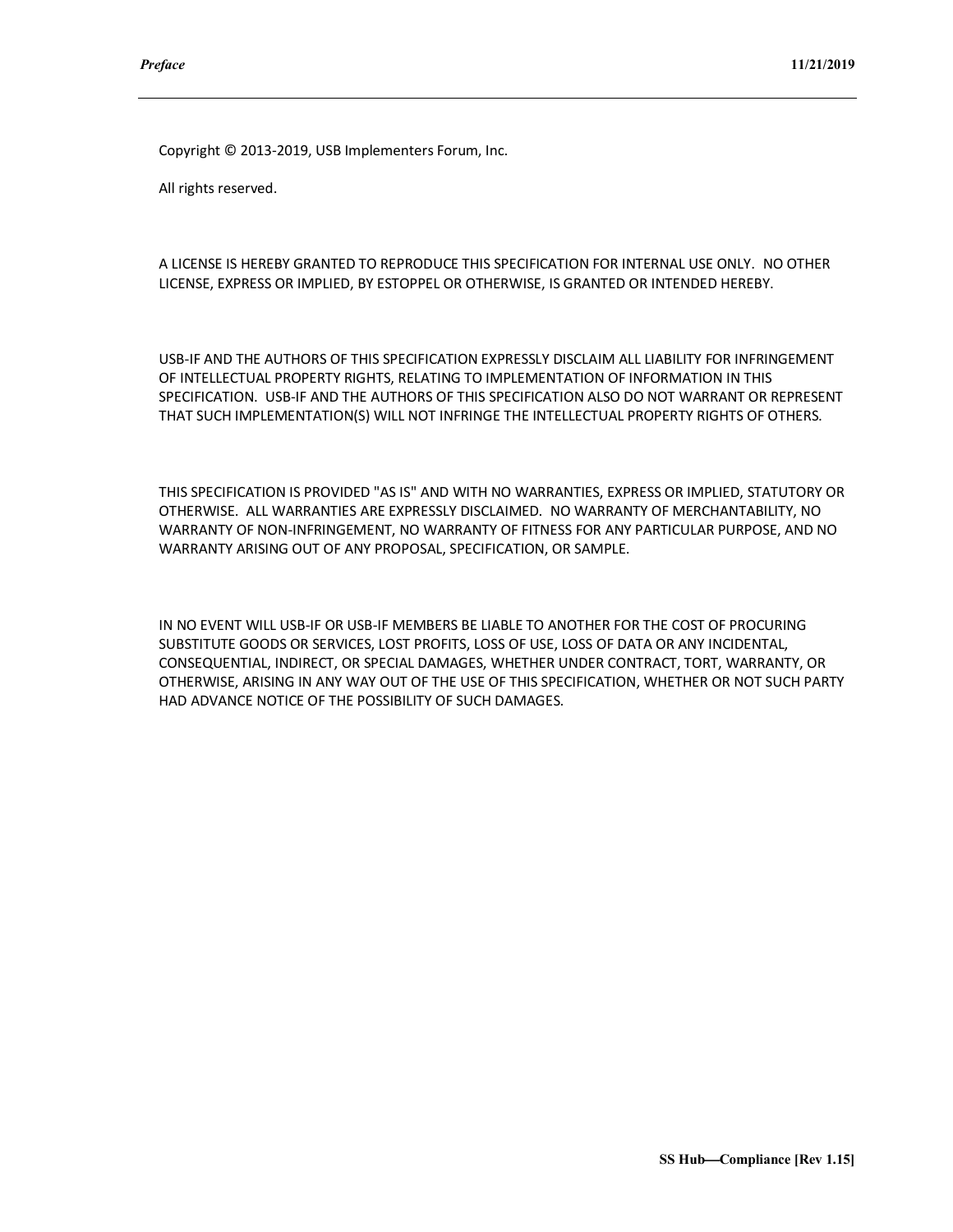## **Scope of this Revision**

This document is meant to test Compliance for USB 3.1 Hubs and Compound Devices with exposed DS ports.

All defined tests are required. Small changes in these tests should be anticipated for several months as test equipment may root out issues in implementation and test definitions.

## **Revision History**

| <b>Revision</b> | <b>Issue Date</b> | <b>Comments</b>                                                                                                          |
|-----------------|-------------------|--------------------------------------------------------------------------------------------------------------------------|
| 0.1             | 4/6/2010          | Revision 0.1 release.                                                                                                    |
| 0.7             | 3/8/2011          |                                                                                                                          |
| 0.72            | 4/19/2011         |                                                                                                                          |
| 0.75            | 11/28/2012        | Revision for cert testing without U1/U2 tests                                                                            |
| 0.76            | 12/6/2012         | <b>Updated Document</b>                                                                                                  |
| 0.77            | 2/6/2013          | Timing section and a few test definition updates                                                                         |
| 0.78            | 5/2/2013          | Test section defines methodology for tiered hubs and compound<br>devices.                                                |
| 0.79            | 6/6/2013          |                                                                                                                          |
| 0.79.1          | 8/1/2013          | TD 10.115 edited for tiered hubs                                                                                         |
| 0.79.2          | 9/11/2013         | TD 10.102 edited for USB 3.1 update and TD 10.120 edited for<br>tiered hubs                                              |
| 0.79.3          | 10/3/2013         | Added licensing information                                                                                              |
| 0.79.4          | 10/24/2013        | TD 10.117 and TD 10.120 edited for errors                                                                                |
| 0.79.5          | 11/1/2013         | Update TD 10.120, delete TD 10.121, update ADP definition                                                                |
| 0.9             | 2/5/2014          | TD 10.113,117,119,120,126,127 edited to allow for timing<br>implementations and update to tiered hub support             |
|                 | 4/3/2014          | Updates to TD 10.102,120,127,119,124                                                                                     |
|                 | 4/11/2014         | Updates to TD 10.118,126,127                                                                                             |
|                 | 5/29/2014         | Updates to TD 10.117,120                                                                                                 |
|                 | 12/3/2014         | Updates to TD 10.119,127                                                                                                 |
| 1.0             | 3/27/2015         | Updates to TD 10.115, 126. Tests rolled out to ITLs a while ago.                                                         |
|                 | 5/27/2015         | Updates to TD 10.126 - deferred packet                                                                                   |
|                 | 6/2/2015          | Updates to TD 10.119 for tiered hubs                                                                                     |
| 1.1             | 1/12/2018         | Updates to TD 10.103,4,8-11 for USB Type-C Disabled state.<br>Updates to Timing section for tRxDetectToSSDisabledTimeout |
| 1.15            | 11/21/2019        | Updates to TD 10.110-111 if Vbus is not present in<br>DSPORT.Powered-off-reset                                           |
|                 |                   | Update to TD 10.115 to clear all change bits in the path<br>Update to TD 10.127 to clarify DFP link Ux Exit              |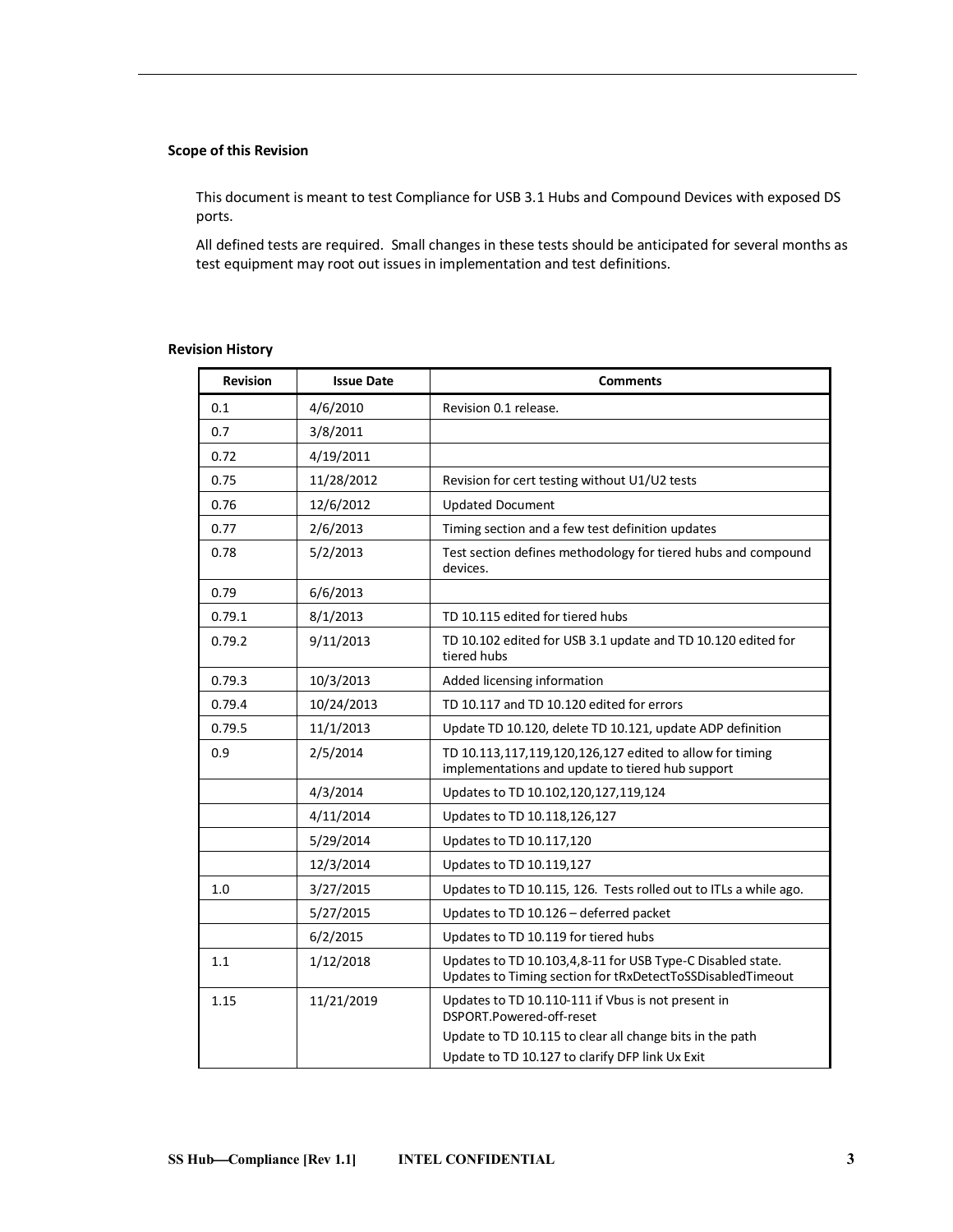**Significant Contributors:**

*Please send comments via electronic mail to: [ssusbcompliance@usb.org](mailto:ssusbcompliance@usb.org) For questions about the test matrix or equipment: [techadmin@usb.org](mailto:techadmin@usb.org)*

| 1              |           |  |
|----------------|-----------|--|
| $\overline{2}$ |           |  |
| 3              |           |  |
| 4              |           |  |
|                | TD 10.101 |  |
|                | TD 10.102 |  |
|                | TD 10.103 |  |
|                | TD 10.104 |  |
|                | TD 10.105 |  |
|                | TD 10.106 |  |
|                | TD 10.107 |  |
|                | TD 10.108 |  |
|                | TD 10.109 |  |
|                | TD 10.110 |  |
|                | TD 10.111 |  |
|                | TD 10.112 |  |
|                | TD 10.113 |  |
|                | TD 10.114 |  |
|                | TD 10.115 |  |
|                | TD 10.116 |  |
|                | TD 10.117 |  |
|                | TD 10.118 |  |
|                | TD 10.119 |  |
|                | TD 10.120 |  |
|                | TD 10.121 |  |
|                | TD 10.122 |  |
|                | TD 10.123 |  |
|                | TD 10.124 |  |
|                | TD 10.125 |  |
|                | TD 10.126 |  |
|                | TD 10.127 |  |
|                |           |  |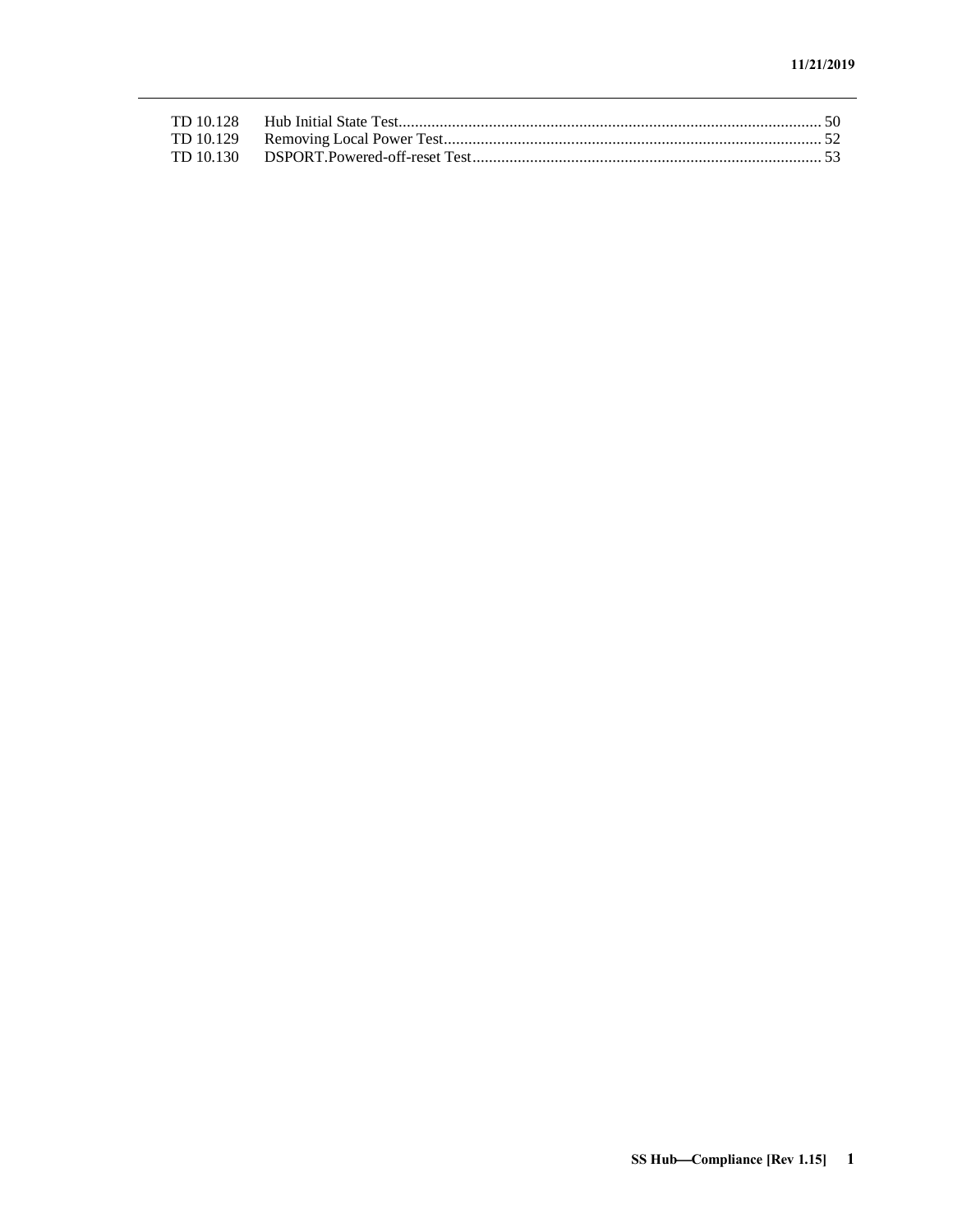## <span id="page-5-0"></span>**1 Hub Testing Requirements**

3.0 Hubs must pass all of the following:

- Chapter 10 Super Speed Hub Tests
- SS Hub Loopback Tests
- 2.0 Hub Tests (HS)
- 2.0 Hub Tests (FS)
- Chapter 9 Framework Tests (SS)
- Chapter 9 Framework Tests (HS)
- Chapter 9 Framework Tests (FS)
- Interoperability Test
- Backwards Compatibility Test
- Electrical Tests
- Link Tests

## <span id="page-5-1"></span>**2 Test Assertions**

Unless otherwise noted, subsection references are to the USB3.0 Specification.

An exhaustive reference to Ch 10 asserts can be found in the SS Hub Compliance Test Spec (for CV).

This table was taken from the SSHUB Compliance Test Spec (CV). It does not incorporate ECN 10 an appears to be incomplete in some subsections. Updates are anticipated.

| <b>Assertion#</b>                                                          | <b>Assertion Description</b>                                                                                                                                                                         | Test #                 |  |
|----------------------------------------------------------------------------|------------------------------------------------------------------------------------------------------------------------------------------------------------------------------------------------------|------------------------|--|
| <b>Chapter 10 Test Assertions:</b>                                         |                                                                                                                                                                                                      |                        |  |
| Subsection reference: 10.3 Hub Downstream Facing Port                      |                                                                                                                                                                                                      |                        |  |
| Subsection reference: 10.3.1 Hub Downstream Facing Port State Descriptions |                                                                                                                                                                                                      |                        |  |
| Subsection reference: 10.3.1.1 DSPORT.Powered-off                          |                                                                                                                                                                                                      |                        |  |
| 10.3.1.1#1                                                                 | The hub downstream port shall transition to DSPORT.Powered-off<br>state from any state when local power is lost to the port.                                                                         | TD 10.129              |  |
| 10.3.1.1#2                                                                 | The hub downstream port shall transition to DSPORT.Powered-off<br>state from any state when $V_{BUS}$ is removed from the hub upstream<br>port and the hub supports power switching on the DS ports. | TD 10.101<br>TD 10.102 |  |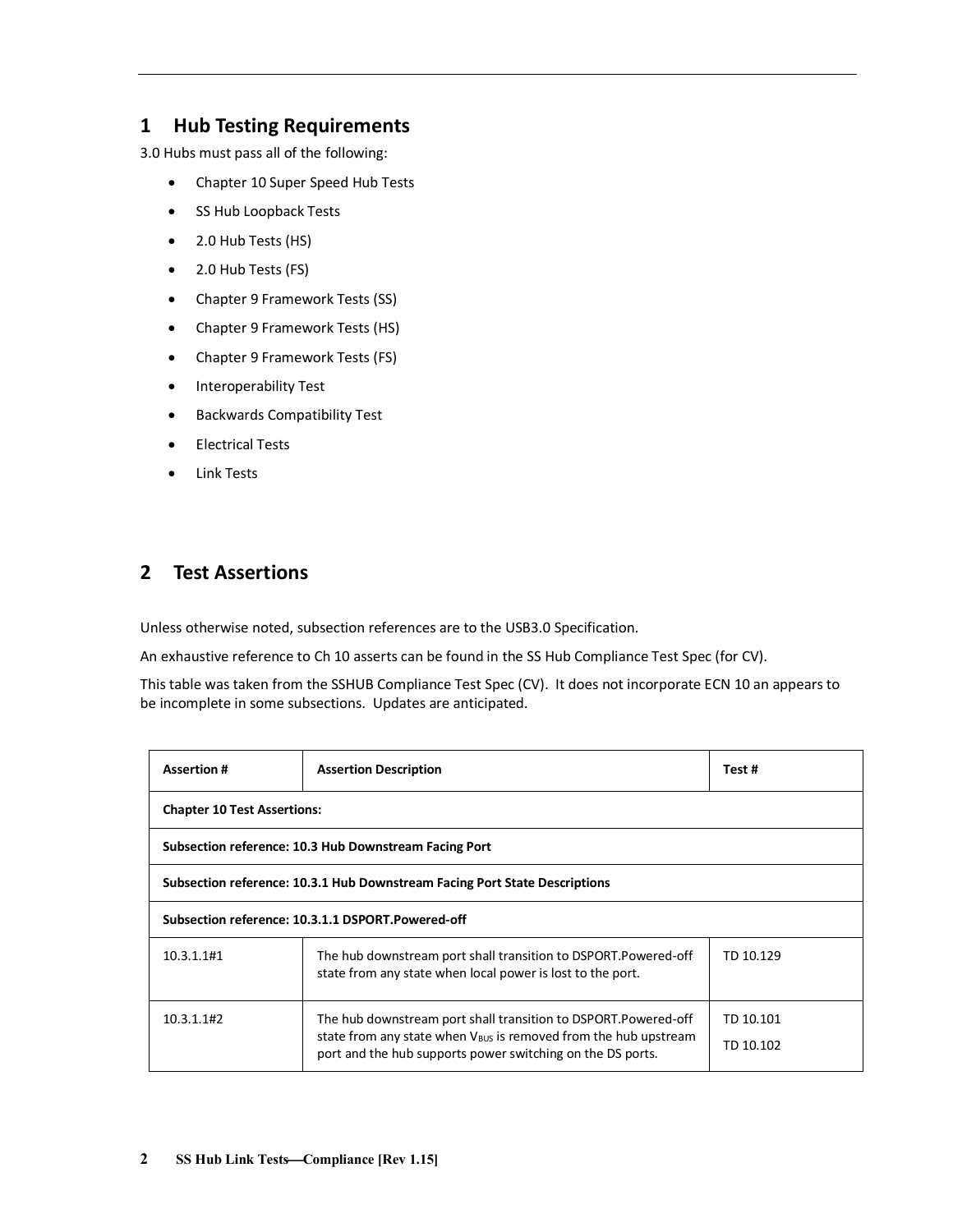| <b>Assertion#</b> | <b>Assertion Description</b>                                                                                                                                                                                                                                          | Test#                                |
|-------------------|-----------------------------------------------------------------------------------------------------------------------------------------------------------------------------------------------------------------------------------------------------------------------|--------------------------------------|
| 10.3.1.1#3        | The hub downstream port shall transition to DSPORT.Powered-off<br>state from any state if the Hub upstream port link transitions to<br>the SS. Disabled state and UFP VBUS is on.                                                                                     | TD 10.107<br>TD 10.106               |
| 10.3.1.1#4        | The hub downstream port shall transition to DSPORT.Powered-off<br>state from any state when the hubs UFP link has attempted eight<br>consecutive Rx. Detect events without detecting far-end receiver<br>terminations.                                                | TD 10.106                            |
| 10.3.1.1#5        | If a hub was configured while the local power supply was present<br>and then if local power is lost, the hub shall place all ports in the<br>Powered-off state if UFP VBus is on and bMaxPower > 0.                                                                   | TD 10.129                            |
| 10.3.1.1#6        | A port transitions to DSPORT. Powered-off state from the<br>DSPORT.Powered-off-detect state if UFP VBUS is off, no power<br>switching, receiver detection failed on DFP and repowering is not<br>met.                                                                 | <b>ECR</b> removes assert            |
| 10.3.1.1#7        | A port transitions to DSPORT.Powered-off state from the<br>DSPORT.Powered-off-reset state if UFP VBUS is off, no power<br>switching, receiver detection failed on DFP, repowering is not met<br>and DSPORT.Powered-off-reset state has been maintained for<br>treset. | <b>ECR</b> removes assert            |
| 10.3.1.1#8        | A port shall remain in the DSPORT.Powered-off state until the<br>hub's upstream port link has detected far-end reeiver termnations<br>and the hub is bus-powered or the local power source is on                                                                      | TD 10.101,<br>TD 10.102<br>BC        |
| 10.3.1.1#9        | In the DSPORT. Powered-off state, the port's link is in the<br>SS.Disabled state                                                                                                                                                                                      | BC                                   |
|                   | Subsection reference: 10.3.1.2 DSPORT.Disconnected (Waiting for SS Connect)                                                                                                                                                                                           |                                      |
| 10.3.1.2#1        | A port transitions to DSPORT. Disconnected state from SS. Inactive,<br>Rx.Detect.Active, U1, U2 or U3 states when the port detects a<br>disconnect.                                                                                                                   | TD 10.106<br><b>Partial Coverage</b> |
| 10.3.1.2#2        | A port transitions to DSPORT. Disconnected state from the<br>DSPORT. Resetting state when a port's link times out from Rx. Detect<br>during a reset.                                                                                                                  | TD 10.112                            |
| 10.3.1.2#3        | A port transitions to DSPORT. Disconnected state from the<br>DSPORT.Disabled state when a SetPortFeature(PORT_LINK_STATE)<br>Rx. Detext request is received for the port.                                                                                             | TD 10.113                            |
| 10.3.1.2#4        | A port transitions to DSPORT. Disconnected state from the<br>DSPORT.Resetting state if the port's link times out from any Polling<br>substate during a reset.                                                                                                         | TD 10.112                            |
| 10.3.1.2#5        | A port transitions to DSPORT. Disconnected state from the<br>DSPORT. Training state if the port's link times out from any Polling<br>substate.                                                                                                                        | TD 10.112                            |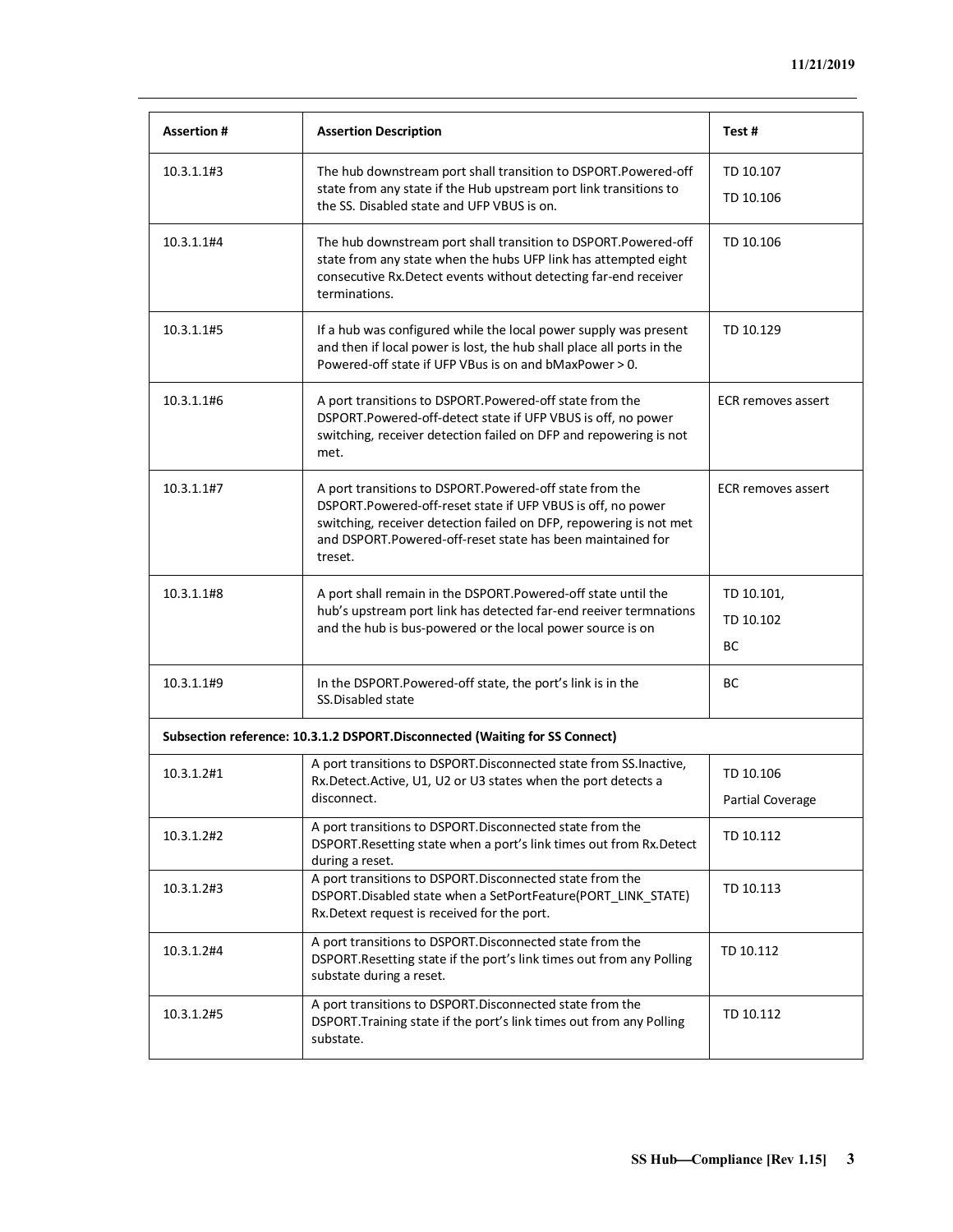| <b>Assertion#</b>                           | <b>Assertion Description</b>                                                                                                                                                       | Test#                       |
|---------------------------------------------|------------------------------------------------------------------------------------------------------------------------------------------------------------------------------------|-----------------------------|
| 10.3.1.2#6                                  | A port transitions to DSPORT. Disconnected state from the<br>DSPORT. Loopback state if the port's link performs a successful LFPS<br>handshake in Loopback.Exit.                   | <b>Not Tested</b>           |
| 10.3.1.2#7                                  | A port transitions to DSPORT. Disconnected state from the<br>DSPORT.Powered-off-reset state if the conditions for repowering                                                       | TD 10.103                   |
|                                             | are met and DSPORT.Powered-off-reset state has been maintained                                                                                                                     | TD 10.104                   |
|                                             | for treset.                                                                                                                                                                        | TD 10.108 - 109             |
| 10.3.1.2#8                                  | A port transitions to DSPORT. Disconnected state from the<br>DSPORT.Powered-off-detect state if the conditions for repowering                                                      | TD 10.103                   |
|                                             | are met.                                                                                                                                                                           | TD 10.104                   |
|                                             |                                                                                                                                                                                    | TD 10.108 - 109             |
| 10.3.1.2#9                                  | A port transitions to DSPORT. Disconnected state from the<br>DSPORT.Powered-off or DSPORT.Disabled-state if the UFP receives                                                       | TD 10.108                   |
|                                             | a reset. The DFP shall issue a warm reset on the link if a far-end<br>receiver is detected.                                                                                        | TD 10.109                   |
| 10.3.1.2#10                                 | In DSPORT. Disconnected state, the port's link shall still perform<br>connection detection normally from the Rx. Detect state if the hub<br>upstream port's link is in U3.         | TD 10.115                   |
| 10.3.1.2#11                                 | In the DSPORT. Disconnected state, the port's link shall be in the<br>Rx.Detect state.                                                                                             | Implicit                    |
|                                             | Subsection reference: 10.3.1.3 DSPORT. Training                                                                                                                                    |                             |
| 10.3.1.3#1                                  | In DSPORT. Training state, the port's link shall be in the Polling<br>state.                                                                                                       | Untestable / Implicit       |
| Subsection reference: 10.3.1.4 DSPORT.Error |                                                                                                                                                                                    |                             |
| 10.3.1.4#1                                  | A port shall transition to DSPORT. Error state only when a<br>SuperSpeed capable device is present and a serious error condition<br>occurred while attempting to operate the link. | Untestable                  |
| 10.3.1.4#2                                  | A port shall transition to DSPORT. Error state from the<br>DSPORT.Enabled state if the link enters recovery and times out                                                          | Implicit                    |
|                                             | without recovering                                                                                                                                                                 | Checked by Link State<br>in |
|                                             |                                                                                                                                                                                    | TDs 10.108 - 10.111         |
| 10.3.1.4#3                                  | A port shall transition to DSPORT. Error state from the<br>DSPORT.Resetting state if U1 or U2 exit fails.                                                                          | Implicit / Not Tested       |
| 10.3.1.4#4                                  | A port shall transition to DSPORT. Error state from the<br>DSPORT. Loopback state if the port is the loopback master and the<br>LFPS handshake in Loopback. Exit fails.            | Implicit / Not Tested       |
| 10.3.1.4#5                                  | A port shall transition to DSPORT. Error state from DSPORT. Enabled<br>if Port Configuration fails as described in Section 8.4.5.                                                  | Link Test TD 7.17           |
|                                             | Subsection reference: 10.3.1.5 DSPORT.Enabled                                                                                                                                      |                             |
| 10.3.1.5#1                                  | Port shall transition to DSPORT. Enabled state from the Training<br>state when the port's link successfully enters U0.                                                             | Implicit                    |
| 10.3.1.5#2                                  | Port shall transition to DSPORT. Enabled state from the<br>DSPORT. Resetting state when a reset completes successfully.                                                            | TDs 10.108 - 10.111         |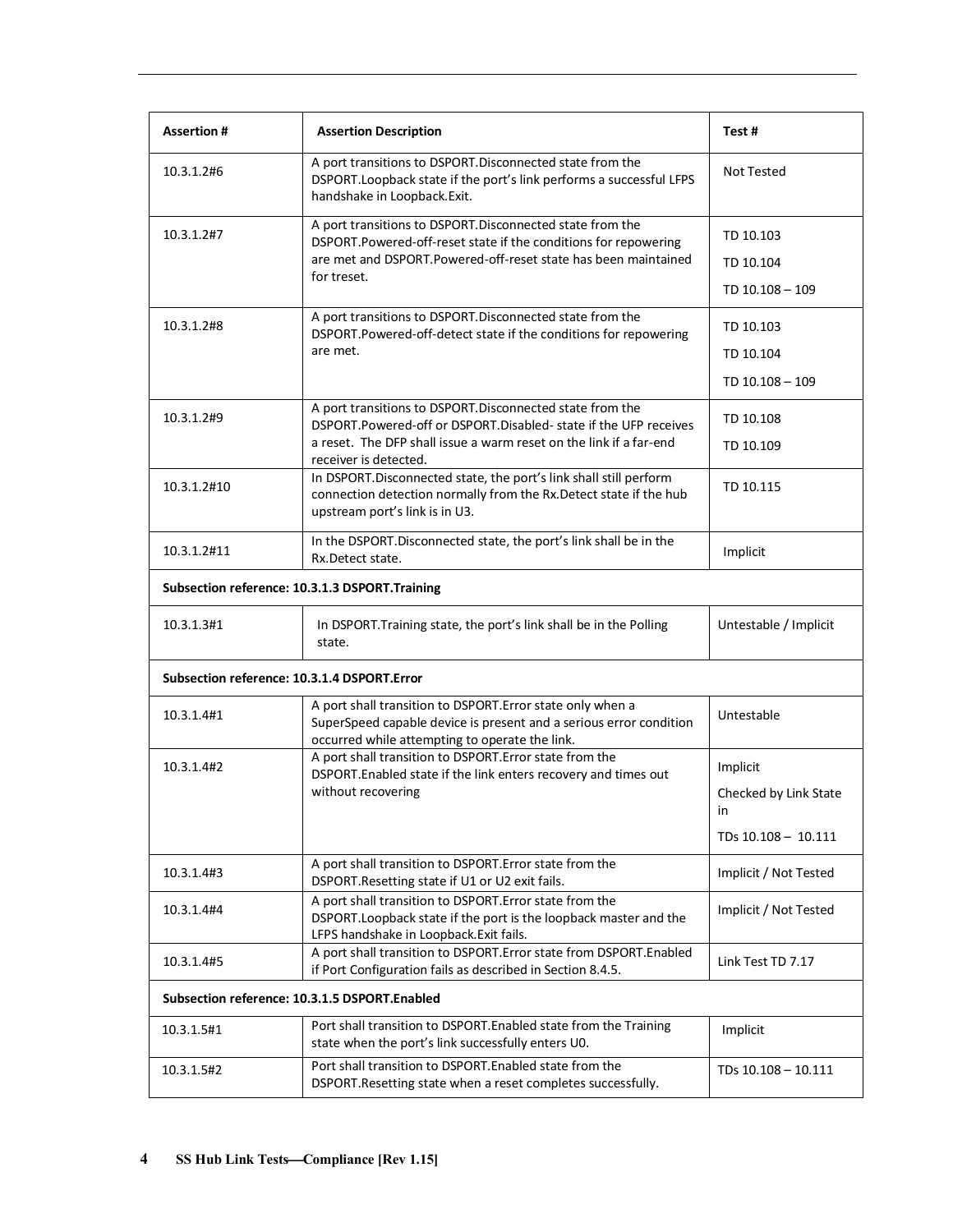| <b>Assertion#</b> | <b>Assertion Description</b>                                                                                                                                                                                                                                                                                                                            | Test#                                               |
|-------------------|---------------------------------------------------------------------------------------------------------------------------------------------------------------------------------------------------------------------------------------------------------------------------------------------------------------------------------------------------------|-----------------------------------------------------|
| 10.3.1.5#3        | A port in the DSPORT. Enabled state will propagate packets in both<br>the upstream and the downstream direction.                                                                                                                                                                                                                                        | <b>BC</b>                                           |
| 10.3.1.5#4        | When the hub downstream port first transitions to the<br>DSPORT. Enabled state after a power on or warm reset, it shall<br>transmit a port configuration LMP as defined in Section 8.4.5.                                                                                                                                                               | BC                                                  |
| 10.3.1.5#5        | If the hub UFP is in U3 when the DFP enters DSPORT. Enabled and<br>the hub is not enabled for remote wakeup, the DFP shall initiate a<br>transition to U3 on its link within tDSPortEnabledToU3                                                                                                                                                         | TD 10.115                                           |
|                   | Subsection reference: 10.3.1.6 DSPORT.Resetting                                                                                                                                                                                                                                                                                                         |                                                     |
| 10.3.1.6#1        | A downstream port shall transition to the DSPORT. Resetting state<br>when the DFP receives SetPortFeature(PORT RESET) unless the<br>port is in the DSPORT.Powered-off, DSPORT.Powered-off-reset,<br>DSPORT.powered-off-detect, or DSPORT.Disconnected state.                                                                                            | TD 10.110                                           |
| 10.3.1.6#2        | A downstream port shall transition to the DSPORT. Resetting state<br>when the DFP receives SetPortFeature(BH_PORT_RESET) unless<br>the port is in the DSPORT.Powered-off, DSPORT.Powered-off-<br>reset, DSPORT.powered-off-detect, or DSPORT.Disconnected<br>state.                                                                                     | TD 10.111                                           |
| 10.3.1.6#3        | Ilf the downstream port is in the DSPORT.Powered-off, or<br>DSPORT. Disconnected state and receives a SetPortFeature reset<br>request, the request is ignored.                                                                                                                                                                                          | Powered-off Not<br>Tested<br>TD 10.110<br>TD 10.111 |
| 10.3.1.6#4        | A downstream port shall transition to the DSPORT. Resetting if the<br>port state is DSPORT.Enabled and the<br>port's link is in any state other than U3 when a<br>SetPortFeature(PORT_RESET) request is received.<br>The port shall initiate a hot reset on the link.                                                                                   | TD 10.110                                           |
| 10.3.1.6#5        | A downstream port shall transition to the DSPORT. Resetting<br>if the port state is DSPORT. Enabled and the<br>port's link is in any state, if the port receives a<br>SetPortFeature(BH_PORT_RESET) request. The port shall initiate a<br>warm reset on the link.                                                                                       | TD 10.111                                           |
| 10.3.1.6#6        | If the port initiates a hot reset on the link and the hot reset TS1/TS2<br>handshake fails, a warm reset is automatically tried                                                                                                                                                                                                                         | Link Test TD 7.31                                   |
| 10.3.1.6#7        | When the downstream port link enters Rx. Detect. Active during a<br>warm reset, the hub shall start a timer to count the time it is in<br>Rx.Detect.Active or Rx.Detect.Quiet. If this timer exceeds<br>tTimeForResetError while the link remains in Rx.Detect, the port<br>shall transition to the DSPORT. Disconnected state.                         | TD 10.112                                           |
| 10.3.1.6#8        | A downstream port shall transition to the DSPORT. Resetting state<br>when the UFP receives a hot reset unless the port is in the<br>DSPORT.Powered-off, DSPORT.Powered-off-reset,<br>DSPORT.powered-off-detect, DSPORT.Disabled or<br>DSPORT. Disconnected state. The port shall transition before the<br>UFP link reaches U0.                          | TD 10.108                                           |
| 10.3.1.6#9        | A downstream port shall transition to the DSPORT. Resetting state<br>when the UFP receives a warm reset unless the port is in the<br>DSPORT.Powered-off, DSPORT.Powered-off-reset,<br>DSPORT.powered-off-detect, DSPORT.Disabled, or<br>DSPORT. Disconnected state. The port shall initiate a warm reset on<br>the link before the UFP link reaches U0. | TD 10.109                                           |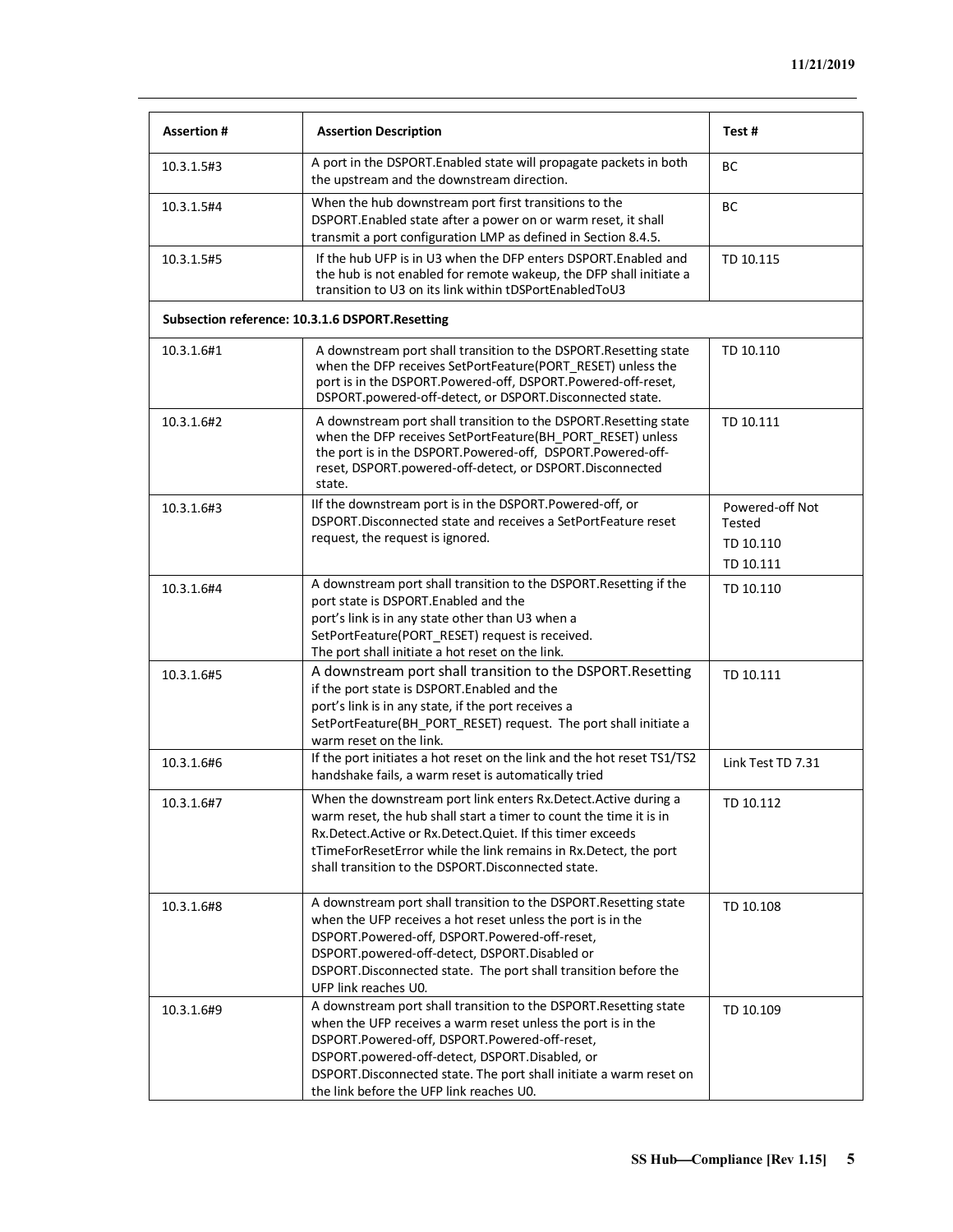| <b>Assertion#</b> | <b>Assertion Description</b>                                                                                                                                                                                                                                                                                                                                                             | Test#                                                                   |
|-------------------|------------------------------------------------------------------------------------------------------------------------------------------------------------------------------------------------------------------------------------------------------------------------------------------------------------------------------------------------------------------------------------------|-------------------------------------------------------------------------|
| 10.3.1.6#10       | A downstream port shall not transition into the DSPORT.Powered-<br>off state when the UFP receives a hot or warm reset when the port<br>is in the DSPORT.Powered-off, DSPORT.Powered-off-reset,<br>DSPORT.powered-off-detect, DSPORT.Disabled or<br>DSPORT.Disconnected state.                                                                                                           | TDs 10.108-109<br>Assert subject to<br>removal - covered in<br>10.3.1.2 |
| 10.3.1.6#11       | A downstream port shall transition to the DSPORT. Disconnected<br>state when the UFP receives a hot or warm reset when the port is<br>in the DSPORT.Powered-off, DSPORT.Powered-off-reset,<br>DSPORT.powered-off-detect, DSPORT.Disabled or<br>DSPORT.Disconnected state.                                                                                                                | TDs 10.108-109<br>Assert subject to<br>removal - covered in<br>10.3.1.2 |
| 10.3.1.6#12       | A downstream port shall transition to the DSPORT. Resetting state if<br>the port state is DSPORT.Enabled and the<br>port's link is in U3 when a SetPortFeature(PORT_RESET) request is<br>received. The port shall initiate a warm reset on the link.                                                                                                                                     | TDs 10.108.109<br>Assert subject to<br>removal                          |
| 10.3.1.6#13       | If a DS port transitioned to DSPORT. Resetting due to an UFP Hot<br>Reset, and the DS port was initially in DSPORT. Training with port link<br>at or before Polling. Active, or DSPORT. Enabled with PLS not in U3,<br>the DS port initiates a Hot Reset on the link.                                                                                                                    | TDs 10.108-109<br>Assert subject to<br>removal                          |
| 10.3.1.6#14       | If a DS port transitioned to DSPORT. Resetting due to an UFP Hot<br>Reset, and the DS port was initially in DSPORT. Training or<br>DSPORT. Enabled with PLS in U3, or any other DSPORT state<br>excluding DSPORT.Powered-off, DSPORT.Powered-off-reset,<br>DSPORT.powered-off-detect, DSPORT.Disabled or<br>DSPORT.Disconnected, then the DS port initiates a Warm Reset on<br>the link. | TDs 10.108-109<br>Assert subject to<br>removal                          |
| 10.3.1.6#15       | If a DS port transitioned to DSPORT. Resetting due to a<br>SetPortFeature(PORT_RESET), and the port did not transition from<br>DSPORT.Enabled, the port shall initiate a Warm Reset on the link.                                                                                                                                                                                         | Untestable<br>Assert subject to<br>removal                              |
|                   | Subsection reference: 10.3.1.7 DSPORT.Compliance                                                                                                                                                                                                                                                                                                                                         |                                                                         |
| 10.3.1.7#1        | A downstream port transitions to DSPORT.Compliance state when<br>the link enters the Compliance Mode state.                                                                                                                                                                                                                                                                              | Untestable / Implicit                                                   |
|                   | Subsection reference: 10.3.1.8 DSPORT.Loopback                                                                                                                                                                                                                                                                                                                                           |                                                                         |
| 10.3.1.8#1        | A downstream port transitions to DSPORT. Loopback state from the<br>DSPORT. Training state if the loopback bit is set in the received TS2<br>ordered sets.                                                                                                                                                                                                                               | <b>Not Tested</b>                                                       |
| 10.3.1.8#2        | In DSPORT. Loopback state, the port's link shall be in the Loopback<br>state.                                                                                                                                                                                                                                                                                                            | Implicit                                                                |
|                   | Subsection reference: 10.3.1.9 DSPORT.Disabled                                                                                                                                                                                                                                                                                                                                           |                                                                         |
| 10.3.1.9#1        | A downstream port shall transition to DSPORT. Disabled state<br>when the port receives a SetPortFeature(PORT_LINK_STATE)<br>SS.Disable request.                                                                                                                                                                                                                                          | TD 10.113                                                               |
| 10.3.1.9#2        | A downstream port's link state shall be SS. Disabled in the<br>DSPORT.Disabled state.                                                                                                                                                                                                                                                                                                    | Implicit                                                                |
|                   | Subsection reference: 10.3.1.10 DSPORT.Powered-off-detect                                                                                                                                                                                                                                                                                                                                |                                                                         |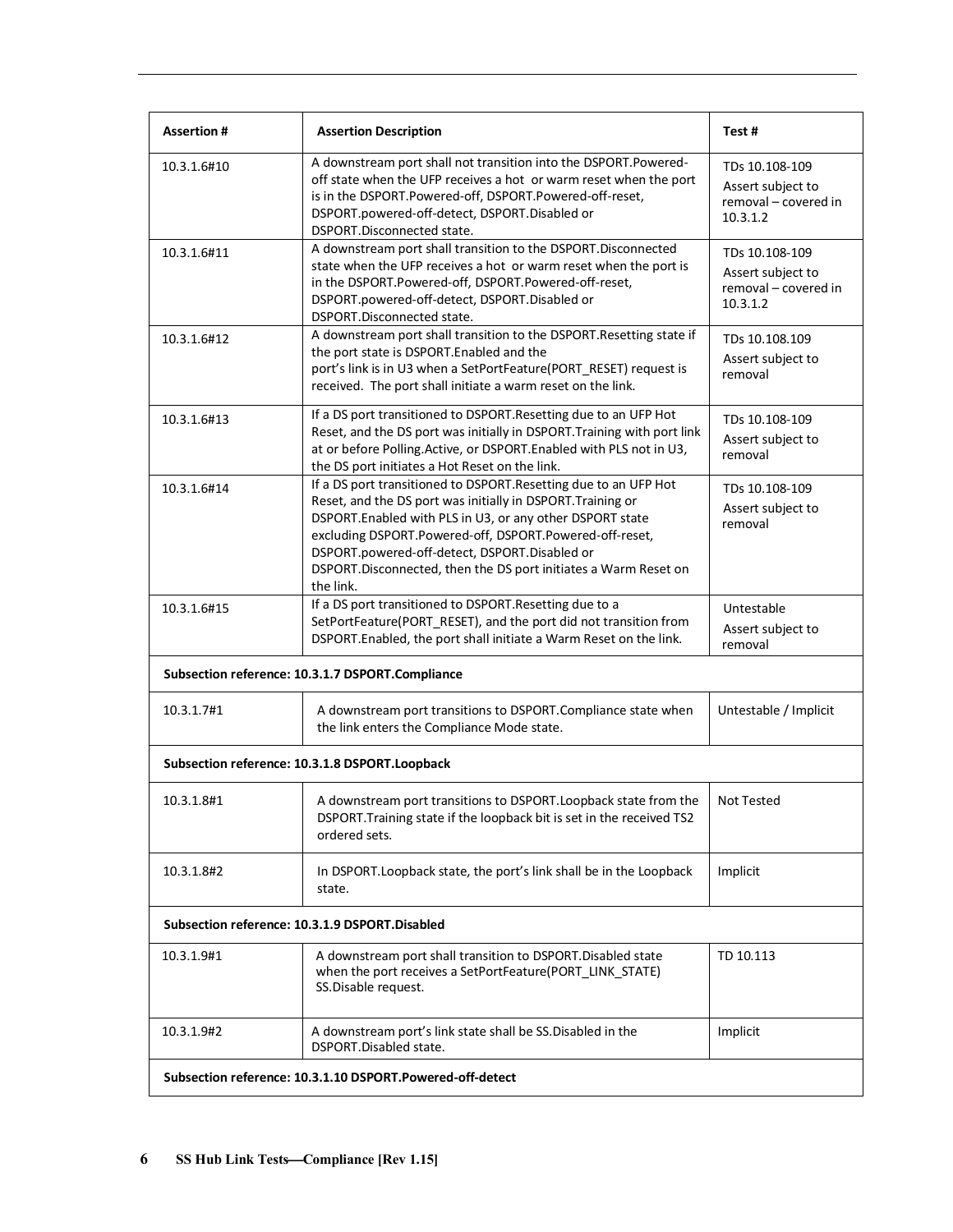| <b>Assertion#</b> | <b>Assertion Description</b>                                                                                                                                                                                                                                                                                                                                                                            | Test#                                         |
|-------------------|---------------------------------------------------------------------------------------------------------------------------------------------------------------------------------------------------------------------------------------------------------------------------------------------------------------------------------------------------------------------------------------------------------|-----------------------------------------------|
| 10.3.1.10#1       | A downstream port shall transition to the DSPORT.Powered-off-<br>detect satte from the DSPORT.Powered-off-reset state when<br>treset has been met and conditions for Repowering are not met.                                                                                                                                                                                                            | TD 10.103<br>TD 10.104                        |
| 10.3.1.10#2       | When in DSPORT.Powered-off-detect state, the port shall perform<br>far-end receiver detection with the link state in Rx. Detect until a<br>far-end receiver termination is detected or the conditions for<br>repowering a port are met or upstream VBUS is off and the hub<br>does not support power switching and receiver detection has<br>failed.                                                    | ECR change<br>anticipated                     |
| 10.3.1.10#3       | In the DSPORT.Powered-off-detect state, SS terminations are<br>maintained and far-end receiver detection is enabled                                                                                                                                                                                                                                                                                     | Implied                                       |
|                   | Subsection reference: 10.3.1.11 DSPORT.Powered-off-reset                                                                                                                                                                                                                                                                                                                                                |                                               |
| 10.3.1.11#1       | A downstream port shall transition to the DSPORT.Powered-off-<br>reset state from any state if an overcurrent condition is detected<br>on the hub (port or global), when there are receiver terminations<br>on the UFP (or when the UFP VBUS was last on)                                                                                                                                               | TD 10.121<br><b>ECR</b> change<br>anticipated |
| 10.3.1.11#2       | A downstream port shall transition to the DSPORT.Powered-off-<br>reset state from any state if the UFP VBUS is off and the hub does<br>not support power switching and the UFP receiver terminations<br>were on when UFP VBUS was last on.                                                                                                                                                              | TD 10.101 - 102<br>ECR change<br>anticipated  |
| 10.3.1.11#3       | A downstream port shall transition to the DSPORT.Powered-off-<br>reset state from any state if the hub receives a<br>ClearPortFeature(PORT POWER) for this port                                                                                                                                                                                                                                         | TD 10.104                                     |
| 10.3.1.11#4       | A downstream port shall transition to the DSPORT.Powered-off-<br>reset state from any state if the hub receives a SetConfiguration(0)<br>request.                                                                                                                                                                                                                                                       | TD 10.103                                     |
| 10.3.1.11#5       | When in the DSPORT.Powered-off-reset state, a port shall drive<br>warm reset and remain in link substate Rx. Detect. Reset for tReset<br>duration.                                                                                                                                                                                                                                                      | TDs 10.103 - 104                              |
| 10.3.1.11#6       | When a downstream port transitions to the DSPORT.Powered-off-<br>reset state from any state by receiving a<br>ClearPortFeature(PORT POWER) for this port and if the hub<br>supports power switching, power is removed from the port only if<br>it would not affect low, full or high-speed operation on any of the<br>DS ports on the hub or SS operation on any DS port other than the<br>target port. | TD 10.104                                     |
| 10.3.1.11#7       | If a port entered DSPORT.Powered-off-reset because of a<br>SetConfiguration(0), the port will stay in DSPORT.Powered-off-<br>reset or transition between this state and DSPORT.Powered-off-<br>detect state regardless of any other conditions until the hub is<br>reset or the hub receives a non-zero SetConfiguration request.                                                                       | TD 10.103                                     |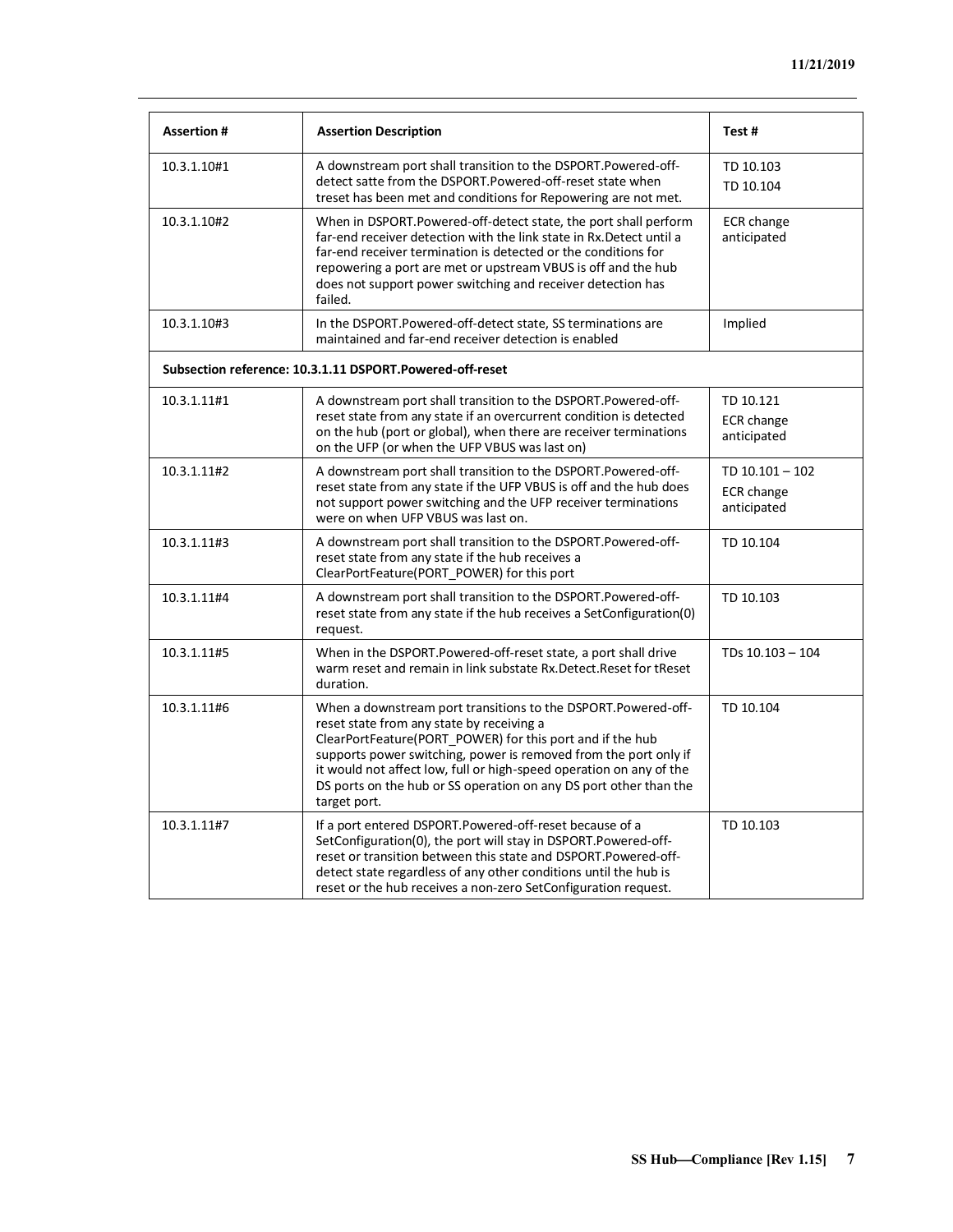# <span id="page-11-0"></span>**3 Timing Definitions**

Timing definitions are taken from the USB 3.0 Link Test Specification.

Additionally, some hub tests require special timing parameters.

TDs 10.102 and 10.106 name a specific timing window during which a DFP should transition to SS.Disabled after an upstream product (host or hub) has removed far-end terms from the UFP. The timing was determined based on the following:

Given:

- 1) After an upstream product removes terms, a UFP will try far-end receiver detection 8 times before transitioning to SS.Disabled (10.3.1.1#4, 7.5.3.6).
- 2) When the UFP transitions to SS.Disabled, the DFPs should transition to SS.Disabled immediately.

From 1) and 2) we infer that if we can give a range of time for when the UFP transitions to SS.Disabled, the DFP must have transitioned to SS.Disabled in the same range of time.

For an upstream port receiver detection should occur every tRxDetectQuietTimeoutUFP (12-18ms). Eight of those will take 96-144ms. However, it's possible the first receiver detection occurred immediately on transitioning to Rx.Detect, before the first tRxDetectQuietTimeoutUFP. So the low end time should actually be 84ms instead of 96ms. Also, LVS solutions only guarantee accuracy with term removal within 2 detection cycles, so that an additional 24ms is required at the end of the test.

The additional timeout is called tRxDetectToSSDisabledTimeout and covers a range from 84ms to 168ms.

Several TDs require a timing calculation on the delay between a DS port initiating a U-state change and the US port of the hub initiating a U-State change (when applicable). The USB 3.1 spec defines tHubPort2PortExitLat in table 10-18 for this purpose.

If the Hub Under Test is a compound device or tiered hub, there may be multiple hub tiers between the DS port and US port of the HUT. For this reason we define a new timer that extrapolates tHubPort2PortExitLat for the tiered implementation.

TD 10.115 requires a timing calculation from when a DS port in U3 receives a SetPortFeature(PLS=U0) to when the wakeup signaling occurs on the DS link. We use tHubDriveResume for this purpose. This timer is defined in a USB 3.1 ECN as a change to Table 10-19 (hub parameters) with a more relaxed value than the previously used timer, tHubDriveRemoteWake.

| Timer definition             | <b>Deadline</b>       | Expiration         |
|------------------------------|-----------------------|--------------------|
|                              | (USB 3.0)             | (Calculated high   |
|                              | specification defined | value)             |
|                              | low value)            |                    |
| tRxDetectToSSDisabledTimeout | 84 <sub>ms</sub>      | 168ms <sup>1</sup> |
| tHubPort2PortExitLat         | 1us                   |                    |
| tHubPort2PortExitLatTiered   | tHubPort2PortExitLat  |                    |
|                              | * (# of tiers in HUT  |                    |
|                              | between UFP and       |                    |
|                              | DFP)                  |                    |
| tHubDriveResume              | 400us                 |                    |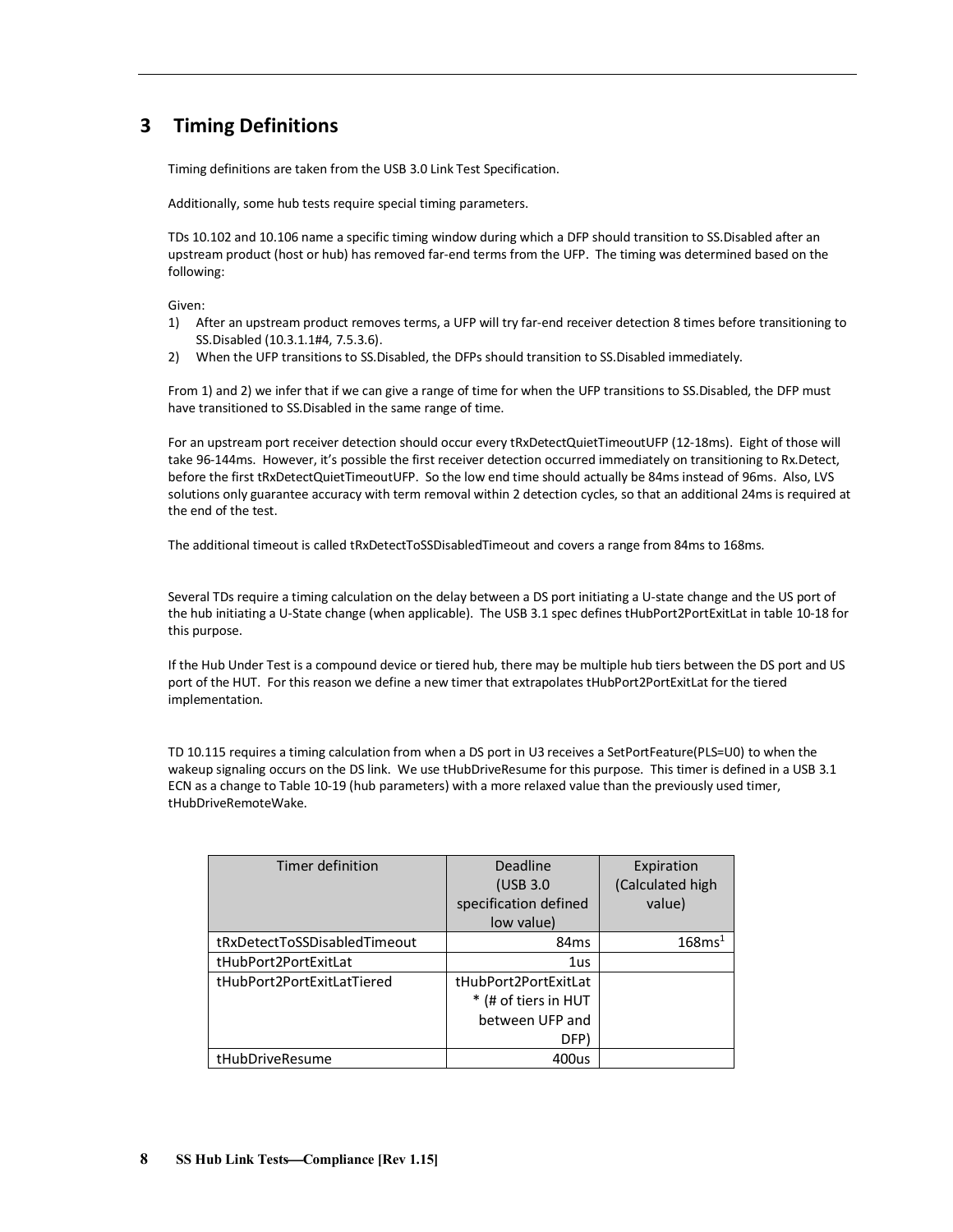Note 1: The tRxDetectToSSDisabledTimeout timer may be delayed if a Warm Reset is presently being sent on the link. In that case, the timeout expires 5 mS after the Warm Reset finishes transmitting.

Throughout the Test spec, the LVSh will be placing ports in U0, U1, U2, and U3 with the SetPortFeature(PLS=Ux) command. When the LVSh uses this command, it must give the target port 20ms before engaging with that port in a way that requires it to be in the commanded Ux state. The LVSh will also be adjusting the U1 and U2 timers with SetPortFeature(Ux\_TIMEOUT=…). The LVSh must give the target port 20ms before checking that the timer is updated.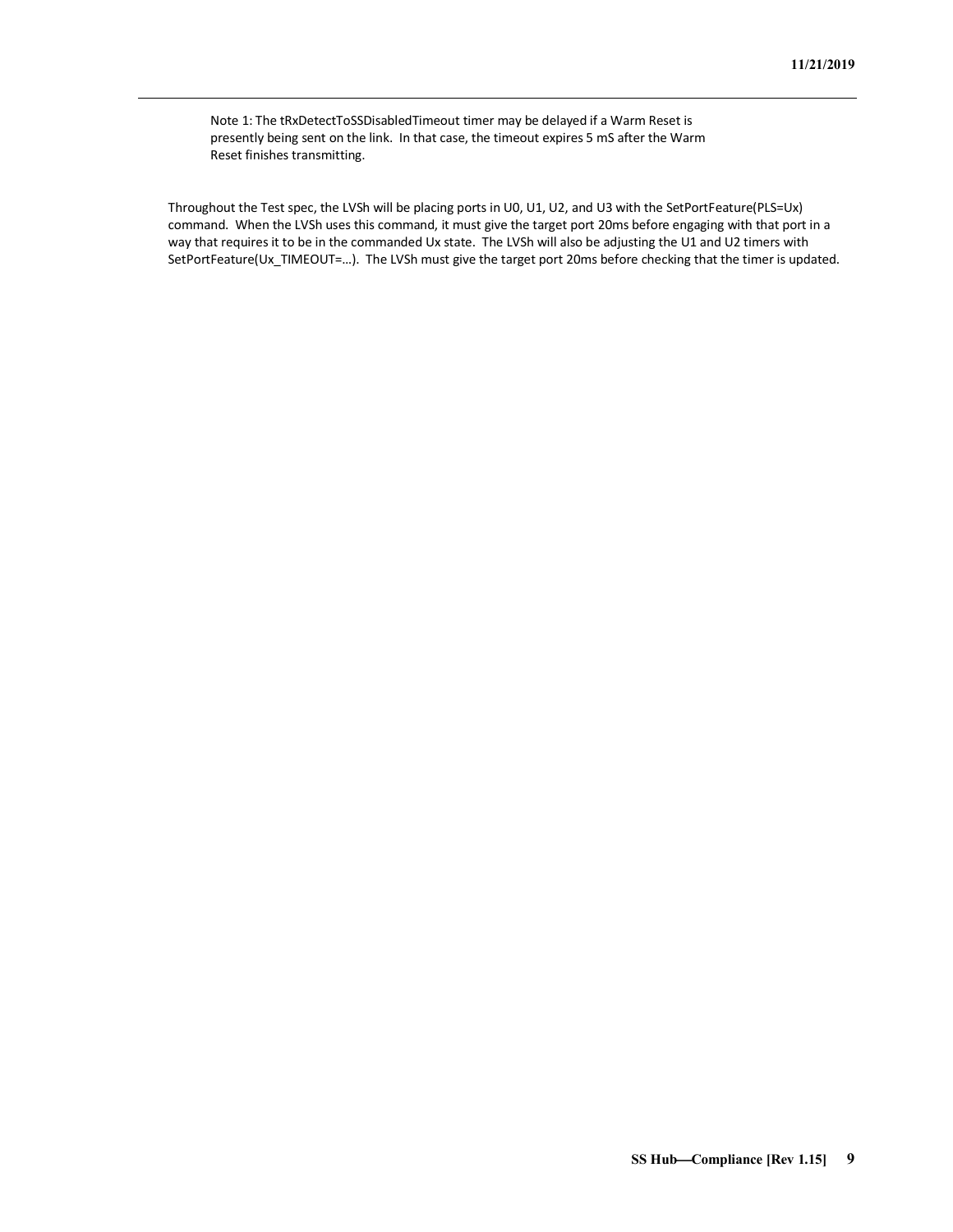# <span id="page-13-0"></span>**4 LVS Chapter 10 Test Descriptions**

The following table lists terms used frequently in the test descriptions.

| Term        | <b>Definition</b>                                                                                  |
|-------------|----------------------------------------------------------------------------------------------------|
|             | <b>Hub Under Test</b>                                                                              |
| <b>HUT</b>  | Note: For tiered hubs, any time a test step refers to the HUT, the step applies to all tiered hubs |
|             | under test. For compound devices, the step applies to all tiered hubs in the compound device.      |
|             | Upstream Facing Port on the HUT.                                                                   |
| <b>UFP</b>  | Note: For tiered hubs and compound devices, this refers to the exposed upstream facing port at the |
|             | top tier hub.                                                                                      |
| <b>DFP</b>  | Downstream Facing PUT on the HUT.                                                                  |
|             | Note: This refers to an exposed downstream facing port.                                            |
| <b>LVSh</b> | Host Port LVS (Host Emulator)                                                                      |
| LVSd        | Device Port LVS (Device Emulator)                                                                  |
|             | Auxiliary Downstream Facing PUT on the HUT                                                         |
| <b>ADP</b>  | Note: This refers to an exposed downstream facing port. In the case of a tiered hub or compound    |
|             | device, this refers to an exposed downstream facing port on the same Hub Tier as the DFP.          |
| <b>PUT</b>  | Port Under Test                                                                                    |
| <b>DUT</b>  | Device Under Test                                                                                  |
| <b>PATH</b> | For a tiered hub or compound device, the PATH is the direct route on the product from the UFP      |
|             | through the intermediate ports to the DFP. References to the PATH in tests by default exclude the  |
|             | UFP and DFP link.                                                                                  |

The tests are defined with verification check points. If a verification check fails, the test fails. Example:

LVS verifies … == Test fails if conditions following this phrase are not verified

For testing each exposed downstream facing port on the HUT:

- 1) Connect the LVSh with the UFP
- 2) Connect the DFP with the LVSd

For a compound device, the LVS will determine which downstream ports are occupied with non-removable devices and will direct those ports to SS.Disabled for the duration of the tests.

For a tiered hub or compound device, for any DS port anywhere on the product tree outside of the PATH, the LVS will direct that DS port to SS.Disabled for the duration of the tests.

## <span id="page-13-1"></span>**TD 10.101 Connect Upstream and Downstream Ports Test**

- A. This test verifies that detecting Terminations on the UFP will move the DFP to DSPORT.Disconnected state.
- B. Assertions covered:
	- 1. 10.3.1.2#1
	- 2. 10.3.1.1#7
- C. Procedure:
	- 1. LVSh presents VBUS.
	- 2. LVSh verifies that it does not receive any LFPS or SS signaling.
	- 3. LVSd presents terminations.
	- 4. LVSd verifies that DFP does not present terminations.
	- 5. LVSh presents terminations.
	- 6. LVSd verifies that DFP presents VBUS and terminations.
	- 7. LVSd verifies DFP link transitions to Polling.LFPS.
	- 8. LVSd and LVSh remove terminations and VBUS for 500ms.
	- 9. LVSh presents VBUS.
	- 10. LVSh verifies that the UFP does not send any LFPS or SS signaling.
	- 11. LVSh presents terminations..
	- 12. LVSh verifies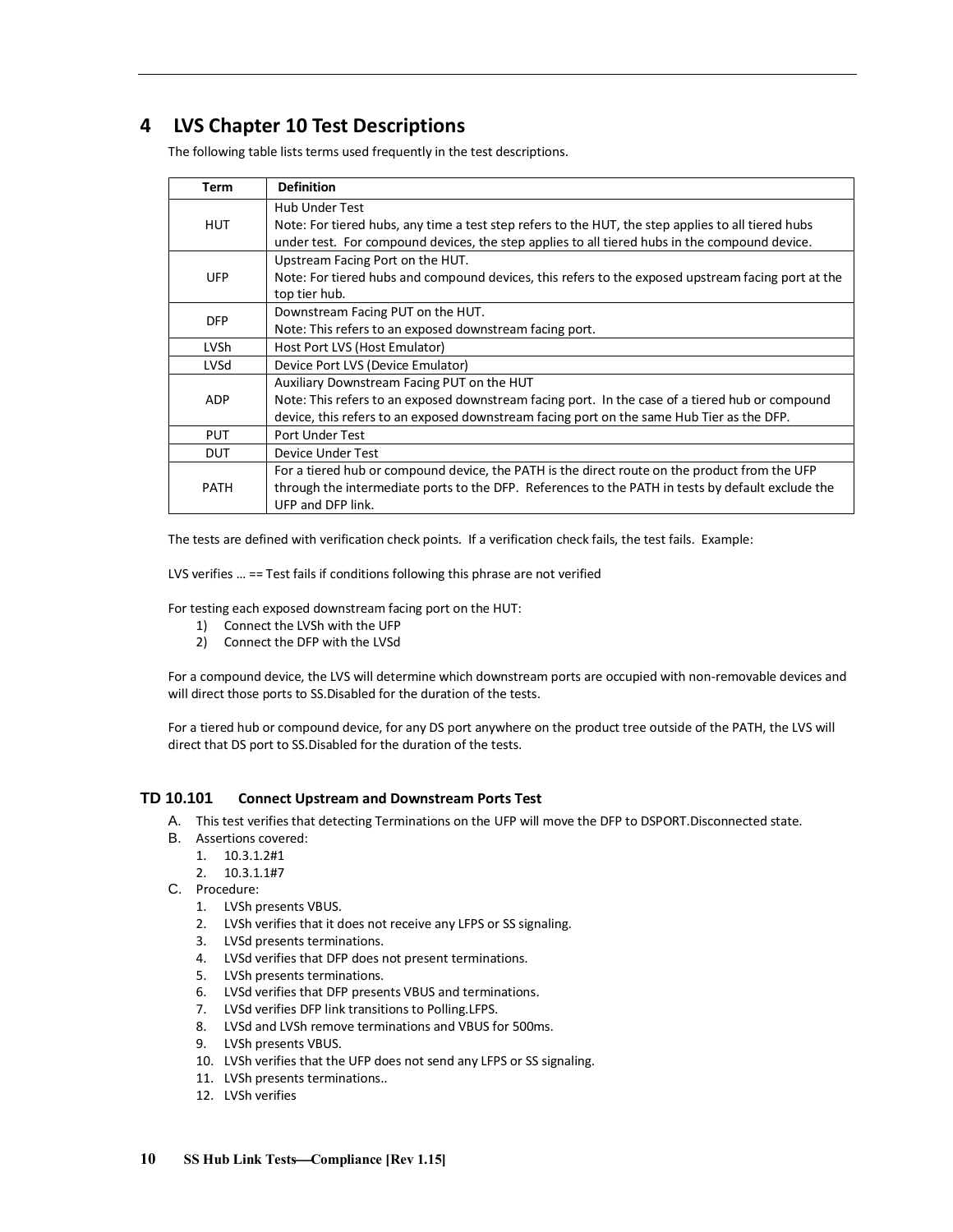- a. The UFP starts sending Polling.LFPS.
- 13. LVSd verifies:
	- a. DFP terminations are turned on.
	- b. The DFP does not send any LFPS or SS signaling.
- 14. LVSh brings the UFP link to U0.
- 15. LVSh enumerates and configures SS portion of the HUT.
- 16. LVSh issues GetPortStatus() for the DFP.
- 17. LVSh verifies:
	- a. PLS = 5 (10.3.1.2#6)
	- b.  $PP = 1 (10.14.2.6#16)$
	- c.  $CCS = 0 (10.14.2.6#2)$
	- d.  $PE = 0 (10.14.2.6#6)$
	- e.  $PR = 0 (10.14.2.6 \# 12)$
- 18. LVSd presents terminations to the DFP.
- 19. LVSd verifies the DFP starts sending Polling.LFPS within 18ms
- 20. LVSd brings the DFP link to U0.
- 21. LVSh issues GetPortStatus() to the DFP.
- 22. LVSh verifies:
	- a.  $PP = 1 (10.14.2.6 \# 12)$
	- b. CCS = 1 (10.14.2.6#1, 10.11.6#1)
	- c.  $PE = 1 (10.14.2.6#5)$
	- d. PR = 0 (10.14.2.6#12)
	- e. C\_PORT\_CONNECTION = 1
- 23. LVSh issues SetPortFeature(PORT\_POWER) to the DFP (while the DFP is already powered).
- 24. LVSh issues GetPortStatus() to the DFP.
- 25. LVSh verifies that the DFP's status has not changed. (10.14.2.10#23)
- 26. LVSh issues ClearPortFeature(PORT\_CONNECTION).
- 27. LVSh issues GetPortStatus() to the DFP.
- 28. LVSh verifies:
	- a. PORT CONNECTION bit as  $1. (10.14.2.6#4)$
	- b. PORT\_OVER\_CURRENT bit is zero. (10.14.2.6#8)
- 29. LVSh issues SetPortFeature(PORT\_OVER\_CURRENT) and GetPortStatus
- 30. LVSh verifies:
	- a. PORT\_OVER\_CURRENT bit is still zero. (10.14.2.6#9)

## <span id="page-14-0"></span>**TD 10.102 Power Off Upstream Port Test**

- A. This test verifies that when the hub loses Vbus on its UFP, its DFP transitions correctly through DSPORT.Poweredoff-reset to DSPORT.Powered-off. Conditions:
- B. Assertions covered:
	- 1. 10.3.1.1#6
	- 2. 10.3.1.1#2
	- 3. 10.3.1.11#3
	- 4. 10.3.1.11#1
	- 5. 10.3.1.1#4
	- 6. 10.3.1.1#9
	- 7. 10.3.1.11#2
- C. Procedure:
	- 1. LVSh presents Vbus and terms on upstream port
	- 2. LVSh brings UFP link to U0
	- 3. LVSh enumerates and configures UFP
	- 4. LVSh issues GetDescriptor(Configuration) and GetHubDescriptor() to the HUT.
	- 5. Skip remaining test if bit 6 in the bmAttributes field of the Hub's Configuration Descriptor is 0 (Hub is buspowered).
	- 6. LVSh removes Vbus from UFP and starts timer.
	- 7. If bPwrOn2PwrGood > 0 (the hub supports power switching):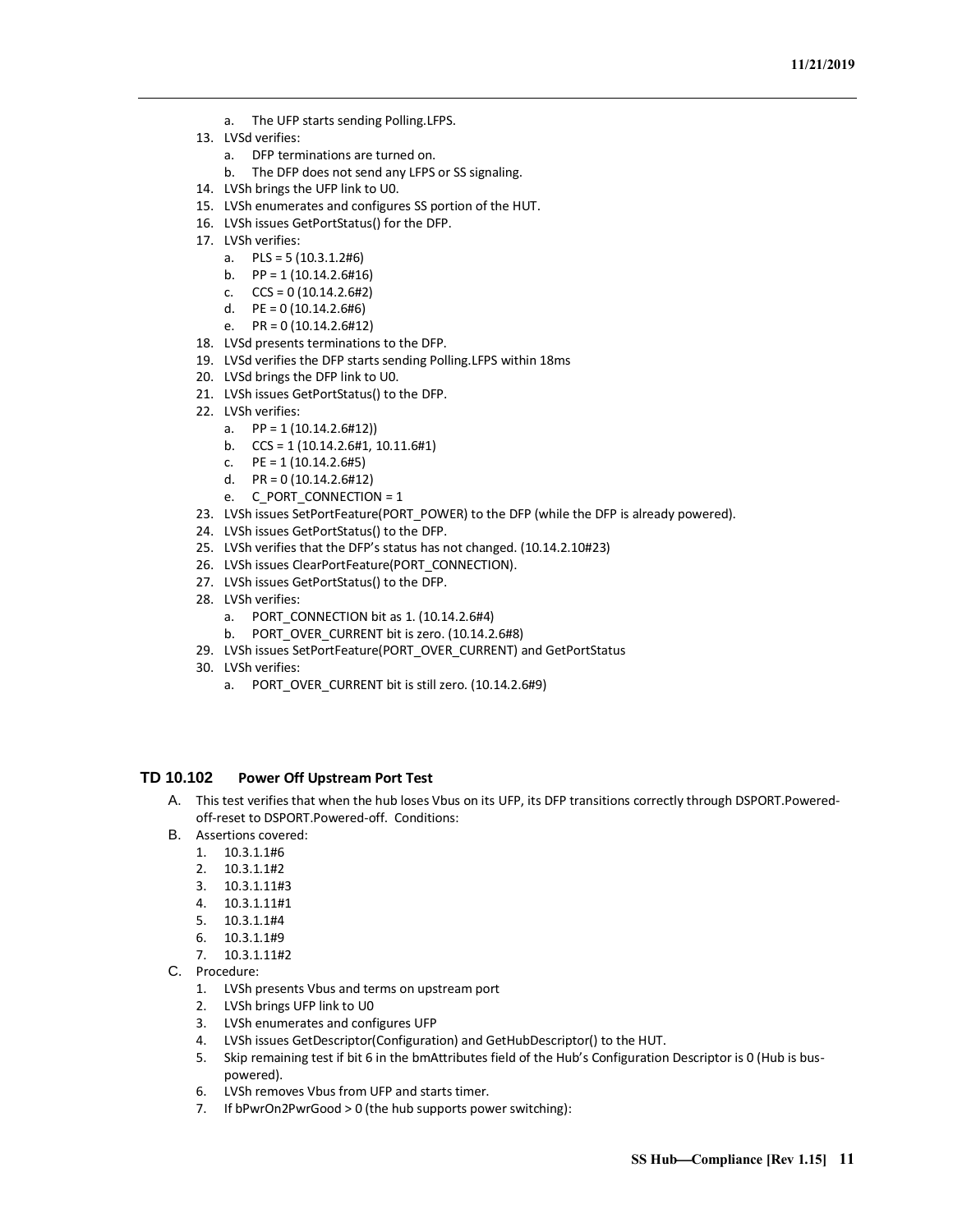- a. LVSd verifies terminations have been removed on the DFP.
- b. LVSd presents terminations to the DFP.
- c. LVSd verifies that there is no change on the DFP. (10.3.1.1#9)
- d. LVSh removes terminations to the UFP.
- e. LVSh presents Vbus to the UFP
- f. LVSd verifies that DFP link state remains the same.
- 8. If bPwrOn2PwrGood = 0 (the hub does not support power switching):
	- a. When the timer > 200ms, the LVSd verifies that DFP terminations are present. (10.3.1.10#6)
	- b. LVSd present terminations to the DFP.
	- c. LVSd verifies that the DFP continually issues Warm Reset LFPS within tRxDetectQuietTimeoutDFP between cycles. (10.3.1.10#1, 10.3.1.11#2)
	- d. LVSh removes terminations to the UFP.
	- e. LVSh presents Vbus to the UFP.
	- f. LVSd verifies terminations have been removed on the DFP. (10.3.1.1#3)
- 9. LVSh presents terminations to the UFP.
- 10. LVSd verifies that DFP transitions to Rx.Detect
- 11. LVSd verifies that DFP transitions to Polling.LFPS
- 12. LVSh brings the UFP link to U0.
- 13. LVSd brings the DFP link to U0.
- 14. LVSh enumerates and configures the HUT.
- 15. LVSh issues GetPortStatus to each port to determine the DFP (PE = 1).
- 16. LVSh removes Vbus and terms on the UFP.
- 17. For each link state X = {U0, U1, U2, U3, SS.Disabled, Rx.Detect, SS.Inactive, Polling, Recovery, Hot Reset, Loopback}.
	- a. LVSh presents Vbus and terms on the UFP.
	- b. LVSd presents terms on DFP.
	- c. LVSh brings the UFP link to U0.
	- d. LVSd brings the DFP link to U0.
	- e. LVSh enumerates and configures the HUT.
	- f. Transition the DFP link to X:
		- i. If  $X = (U0 \text{ or } U1 \text{ or } U2 \text{ or } U3 \text{ or } S5$ . Disabled), then:
			- 1) LVSh issues SetPortFeature(PORT\_LINK\_STATE)=X for the DFP.
		- ii. If  $X = Rx$ . Detect, then:
			- 1) LVSh issues ClearPortFeature(PORT\_POWER=0) for the DFP.
			- 2) Wait for tReset/2.
		- iii. If X == SS.Inactive, then:
			- 1) LVSd stops transmitting link traffic but keeps its terms on.
			- 2) Wait for > tRecoveryActiveTimeout.
		- iv. If X == Polling, then:
			- 1) LVSh issues SetPortFeature(BH\_PORT\_RESET) to the HUT for the PUT.
			- 2) LVSd waits for the DFP to transition to Polling.LFPS state, but doesn't respond with LFPS.
			- 3) Steps g-i must be executed within tPollingLFPSTimeout of this step.
		- v. If X == Recovery, then:
			- 1) LVSd stops transmitting link traffic but keeps its terms on.
			- 2) Steps g-i must be executed within tRecoveryActiveTimeout of this step
		- vi. If X == Hot Reset, then:
			- 1) LVSh issues SetPortFeature(PORT\_RESET) to the HUT for the PUT.
			- 2) LVSd responds to the Hot Reset with TS2's with the Hot Reset bit set, but doesn't transition to sending TS2's with the Hot Reset bit not set.
			- 3) Steps g-i must be executed within tHotResetActiveTimeout of this step
		- vii. If X == Loopback, then:
			- 1) LVSh issues SetPortFeature(BH\_PORT\_RESET) to the HUT for the PUT.
			- 2) LVSd sets the Loopback bit in its TS2's during Polling.Configuration.
			- 3) LVSd verifies that the DFP exits Polling.Idle and transitions to Loopback state.
	- g. LVSh issues a GetPortStatus request for the DFP.
	- h. LVSh verifies that PLS = X.
	- i. LVSh removes terminations and VBUS to the UFP.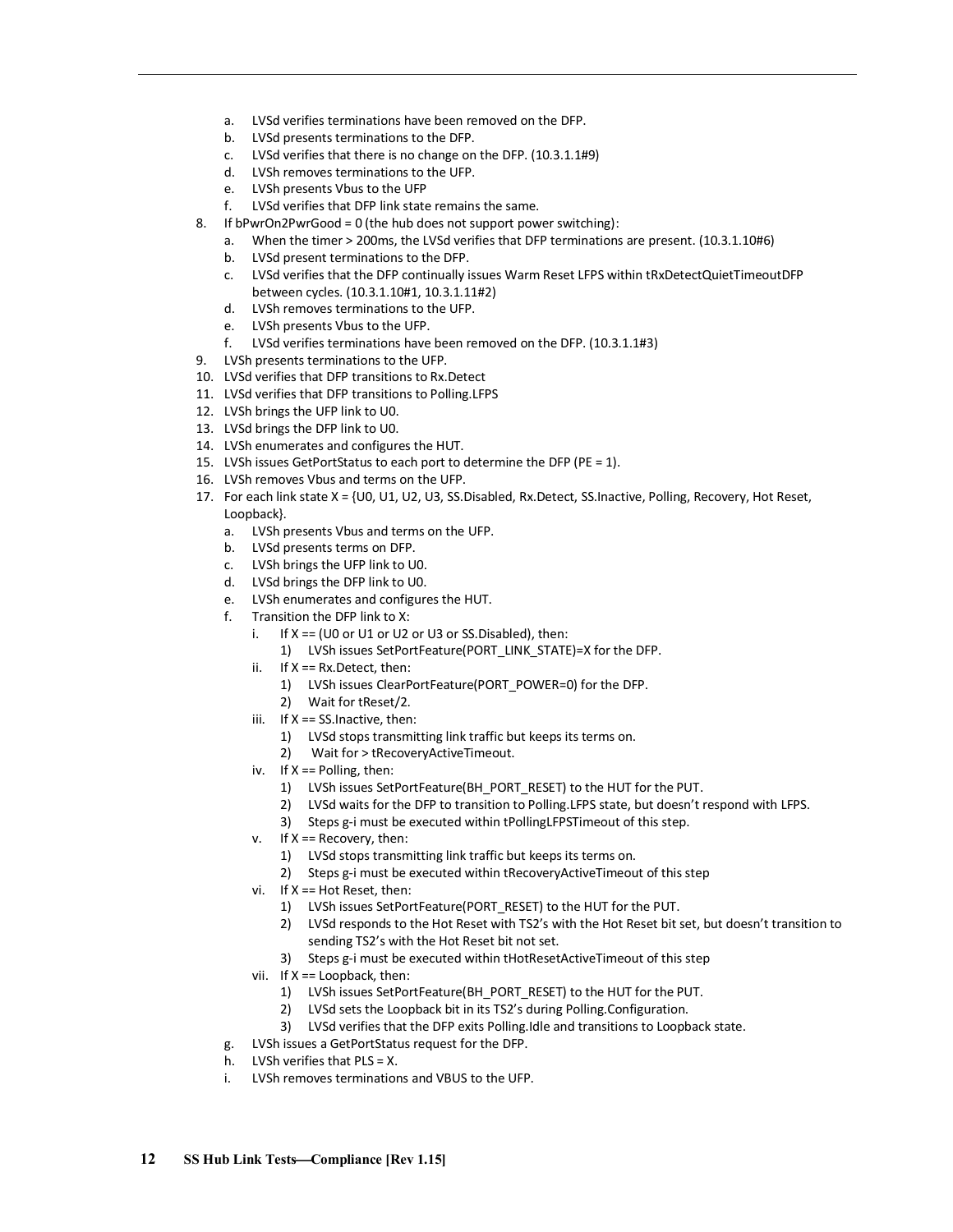- j. If the bPwrOn2PwrGood field is non-zero (power-switching is supported), LSVd verifies that warm reset is NOT driven by the DFP and that the DFP's receiver terminations are disabled. (10.3.1.1#4)
- k. If the bPwrOn2PwrGood field is zero (power-switching is not supported), LVSd verifies: i. Warm Reset LFPS is driven by the DFP for tReset. (10.3.1.11#2)
	- ii. The DFP continuously issues Warm Reset LFPS within tRxDetectQuietTimeoutDFP between cycles.

## <span id="page-16-0"></span>**TD 10.103 Toggle Upstream Configuration Test**

- A. This test verifies that when an UFP receives a SetConfiguration(0) request, a DFP transitions between DSPORT.Powered-off-reset and DSPORT.Powered-off-detect until the UFP is reset or receives a non-zero SetConfiguration request. Conditions:
	- 1. SS Device connected to DFP
	- 2. No device connected to DFP
- B. Assertions covered:
	- 1. 10.3.1.2#3
	- 2. 10.3.1.2#4
	- 3. 10.3.1.2#12
	- 4. 10.3.1.10#1
	- 5. 10.3.1.10#2
	- 6. 10.3.1.10#3
	- 7. 10.3.1.11#1
	- 8. 10.3.1.11#5
- C. Procedure:
	- 1. LVSh presents Vbus and terms on the UFP
		- a. SS Device connected to DFP
			- i. LVSd presents terms on the DFP
	- 2. For each X = {configures the HUT, issues Hot Reset to the UFP, issues Warm Reset to the UFP}:
		- a. LVSh brings UFP link to U0, enumerates and configures the HUT.
			- i. SS Device connected to DFP
				- 1) LVSd brings DFP link to U0
				- 2) LVSh configures UFP and does a GetPortStatus request for each port to determine the DFP (by which downstream port has Port Enabled)
				- 3) LVSh verifies on the Enabled Port, that PLS = 0, PP =  $CCS = PE = 1$ , PR = 0.
			- ii. No Device connected to DFP
				- 1) LVSh configures UFP and does a GetPortStatus request for each port.
				- 2) LVSh verifies on all removable ports that  $PP = 1$ ,  $CCS = PE = PR = 0$
			- b. LVSh sends SetConfig(0) to UFP and starts timer.
				- SS Device connected to DFP.
					- 1) If Vbus is present after tVbusOFF (650ms):
						- a) LVSd confirms that DFP transitions to transmit Warm Reset LFP
						- b) LVSd confirms that DFP transmits Eidle for up to tRxDetectQuietTimeoutDFP
						- c) LVSd confirms that DFP cycles through steps **Error! Reference source not found.** and 2)
			- c. When timer > 700ms, LVSh [does] X.
			- d. LVSd confirms that DFP transitions to Rx.Detect
				- i. SS Device connected to DFP
					- 1) LVSd confirms that DFP transitions to Polling.LFPS.
					- 2) LVSd brings the DFP link to U0.
					- 3) If X == Hot Reset or Warm Reset
						- a) LVSh enumerates and configures the HUT.
					- 4) LVSh issues a GetPortStatus request for the DFP and verifies that PLS = 0, PP = PE = CCS = 1, PR = 0 (10.3.1.2#12 and 10.3.1.10#2)
				- ii. No Device connected to DFP
					- 1) If X == Hot Reset or Warm Reset
						- a) LVSh enumerates and configures the HUT.
					- 2) LVSh issues a GetPortStatus request for the DFP and verifies that PLS = 5, PP = 1, PR = PE = CCS  $= 0$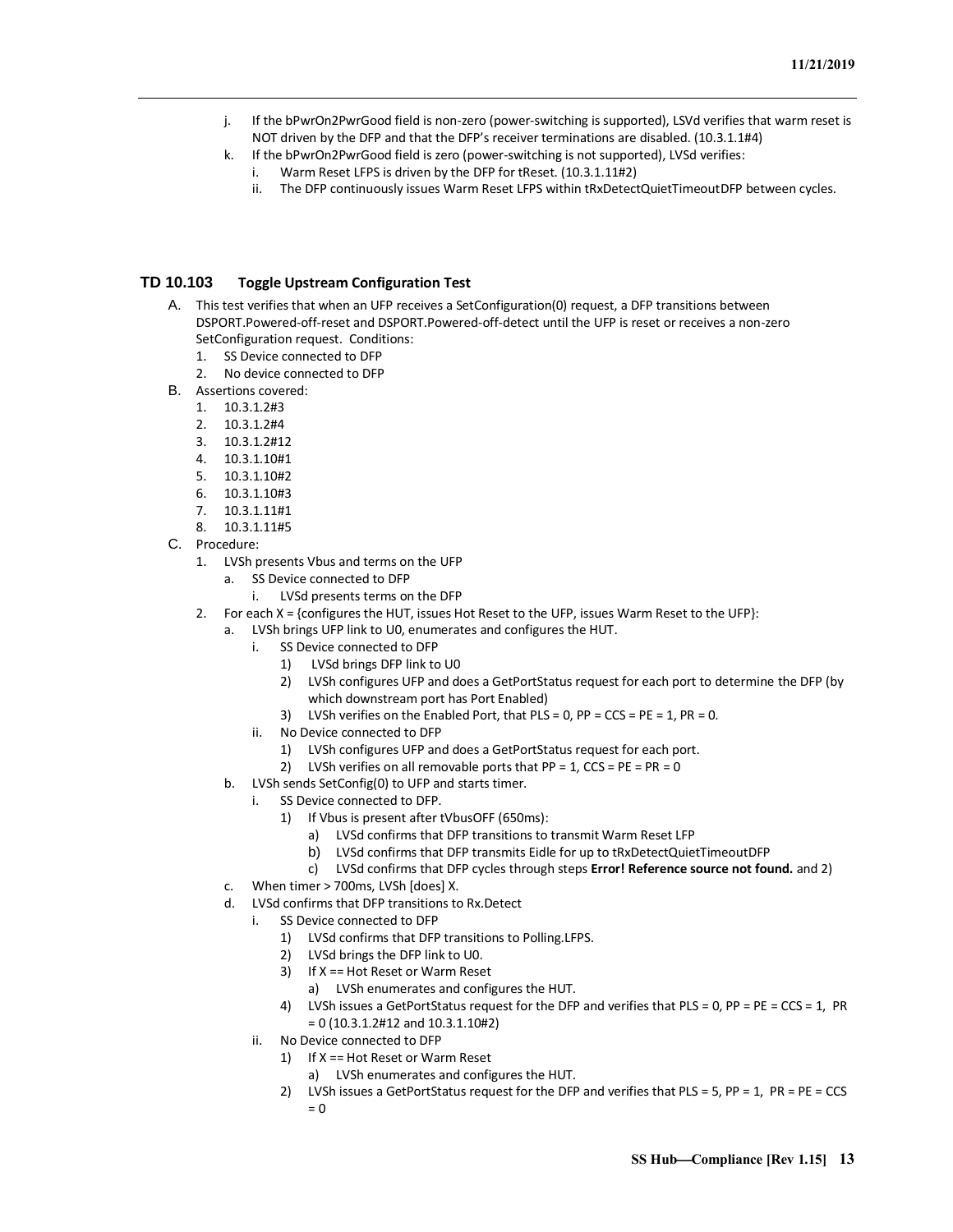## <span id="page-17-0"></span>**TD 10.104 Toggle Port Power Test**

- A. This test verifies that when an UFP receives a ClearPortFeature(PORT\_POWER) request for a DFP, the DFP link transitions between DSPORT.Powered-off-reset and DSPORT.Powered-off-detect until the UFP is reset or receives a SetPortFeature(PORT\_POWER) request for the DFP. Conditions:
	- 1. SS Device connected to DFP
	- 2. No device connected to DFP
- B. Assertions covered:
	- 1. 10.3.1.2#3
	- 2. 10.3.1.2#4
	- 3. 10.3.1.2#12
	- 4. 10.3.1.10#1
	- 5. 10.3.1.10#2
	- 6. 10.3.1.11#4
- C. Procedure:
	- 1. LVSh presents Vbus and terms on the UFP
		- a. SS Device connected to DFP
			- i. LVSd presents terms on the DFP
	- 2. LVSh brings UFP link to U0.
		- a. SS Device connected to DFP
			- i. LVSd brings DFP link to U0
			- ii. LVSh configures UFP and does a GetPortStatus request for each port to determine the DFP.
			- iii. LVSh verifies for the DFP, that  $PLS = 0$ ,  $PP = CCS = PE = 1$ ,  $PR = 0$ .
		- b. No Device connected to DFP
			- i. LVSh configures UFP and does a GetPortStatus request for each port.
			- ii. LVSh verifies on all removable ports that  $PLS = 5$ ,  $PP = 1$ ,  $CCS = PE = PR = 0$
		- c. LVSh sends ClearPortFeature(PORT\_POWER) for DFP and starts timer.Within min tReset (80ms) time, LVSh issues SetPortFeature(PORT\_POWER) for DFP.
		- d. After max tReset (120ms) time, LVSh issues a GetPortStatus request for the DFP and verifies that PP = 1.
		- e. LVSh issues ClearPortFeature(PORT\_POWER) to PUT.
		- f. SS Device connected to DFP:
			- i. If Vbus is present after tVbusOFF (650ms).
				- 1) LVSd confirms that DFP transitions to transmit Warm Reset LFPS
				- 2) LVSd confirms that DFP transmits Eidle for up to tRxDetectQuietTimeoutDFP
				- 3) LVSd confirms that DFP cycles through steps (i) and (ii).
		- g. LVSh issues a GetPortStatus request for the DFP.
		- h. LVSh issues following requests for DFP:
			- i. ClearPortFeature (all valid Feature Selectors)
			- ii. SetPortFeature (all valid Feature Selector without PORT\_POWER and changed features)
			- iii. GetPortErrorCount()
		- i. LVSh verifies that the DFP's port status bits haven't changed since before sending any of the feature requests in the previous step. (10.14.2.2#12)
	- 3. When timer > 1s, LVS sends SetPortFeature(PORT\_POWER) for DFP.
	- 4. LVSd confirms that DFP transitions to Rx.Detect
	- 5. SS Device connected to DFP
		- a. LVSd confirms that DFP transitions to Polling.LFPS
		- b. LVSd brings the DFP to U0
		- c. LVSh issues a GetPortStatus request for the DFP and verifies that PLS = 0, PP = CCS = PE = 1, PR = 0.
	- 6. No Device connected to DFP
		- a. LVSh issues a GetPortStatus request for the DFP and verifies that PLS = 5, PP = 1, CCS = PR = PE = 0 (10.3.1.2#12 and 10.3.1.10#2)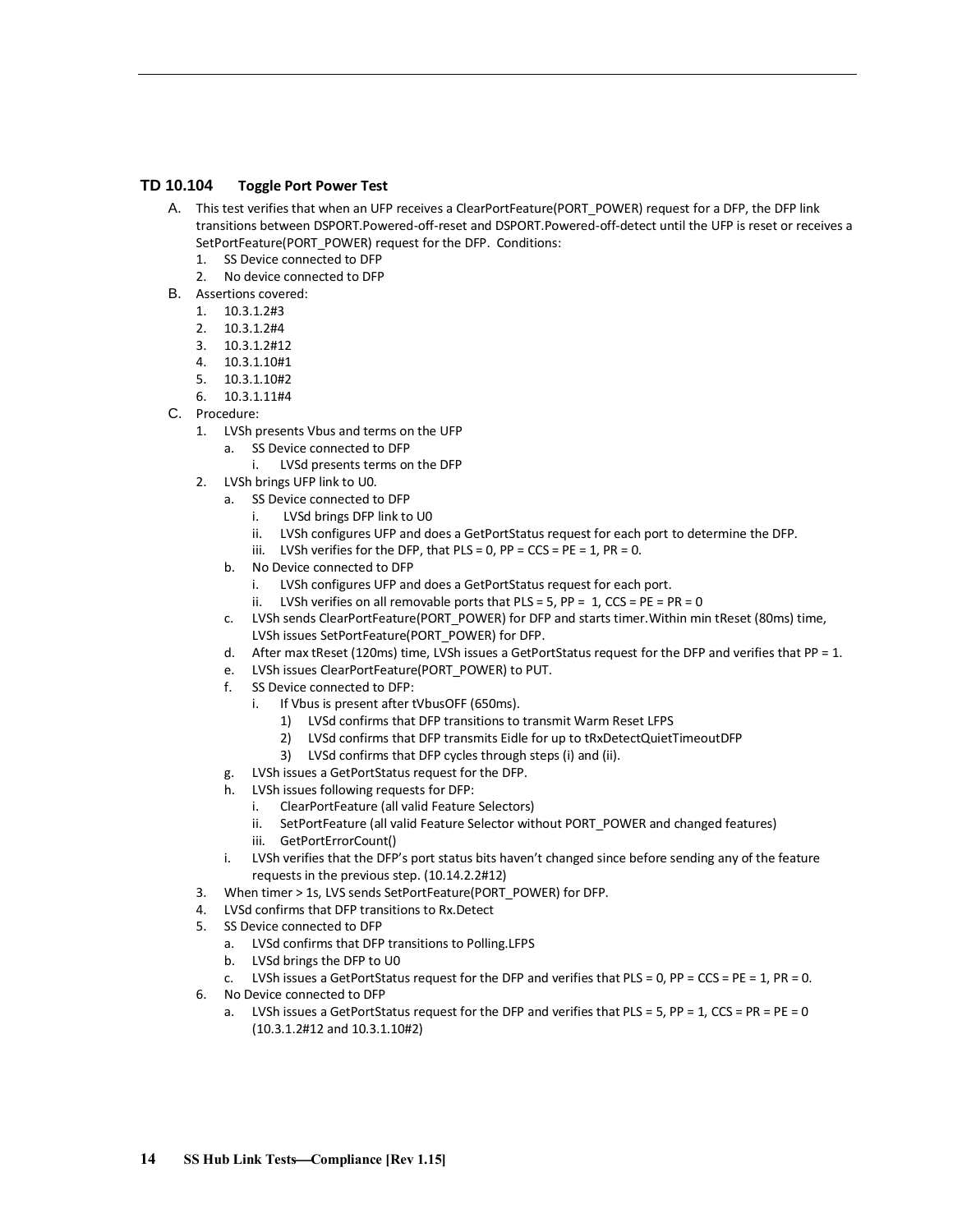## <span id="page-18-0"></span>**TD 10.105 Disconnect Device Test**

- A. This test verifies that the DFP will transition to DSPORT.Disconnected when a disconnection is detected in U0, U1, U2 or U3.
- B. Assertions Covered
	- 1. 10.3.1.2#2
- C. Procedure
	- 1. LVSh presents VBUS and terminations on the UFP.
	- 2. LVSh brings UFP link to U0 then enumerates and configures the HUT.
	- 3. For each link state  $X = \{U0, U1, U2, U3\}$ :
		- a. LVSd presents terminations on the DFP and brings DFP link to U0.
		- b. LVSh issues GetPortStatus for each port to determine the DFP
		- c. LVSh issues ClearPortFeature(C\_PORT\_CONNECTION).
		- d. LVSh issues SetPortFeature (PORT\_LINK\_STATE = X).
		- e. LVSh issues GetPortStatus and verifies that PLS = X, PP = CCS = PE = 1, PR = C\_PORT\_CONNECTION = 0.
		- f. LVSd disconnects link on DFP by removing terminations.
		- g. LVSh issues GetPortStatus and verifies that PLS = 5, PP = C\_PORT\_CONNECTION = 1, CCS = PR = PE = 0. (10.3.1.2#2)
		- h. LVSh issues ClearPortFeature (C\_PORT\_CONNECTION).

## <span id="page-18-1"></span>**TD 10.106 Upstream Port Disconnected Test**

- A. This test verifies that a DFP that is connected to a device transitions to DSPORT.Powered-off when an upstream port is disconnected. Conditions:
	- 1. DFP is in DSPORT.Powered-off-reset
	- 2. DFP is in DSPORT.Enabled
- B. Covered Assertions:
	- 1. 10.3.1.1#4
- C. Procedure
	- 1. The LVSh presents Vbus and terms on the UFP, and LVSd presents terms on the DFP
	- 2. LVSh brings UFP link to U0 and LVSd brings DFP link to U0
	- 3. LVSh configures UFP and does a GetPortStatus request for each port to determine the DFP
	- 4. LVSh verifies on the DFP, that  $PLS = PR = 0$ ,  $PP = CCS = PE = 1$ 
		- a. DFP is in DSPORT.Powered-off-reset
			- i. LVSh transmits ClearPortFeature(PORT\_POWER) for the DFP.
			- ii. Wait tVbusOFF
			- iii. If Vbus is present, LVSd verifies Warm Reset LFPS on DFP
	- 5. LVSh removes terms from the UFP
	- 6. LVSd verifies that the DFP transitions to SS.Disabled within tRxDetectToSSDisabledTimeout. Note: If the DUT is transmitting a Warm Reset when the timer expires, LVSd verifies that the DFP transitions to SS.Disabled when the Warm Reset transmission is concluded.

## <span id="page-18-2"></span>**TD 10.107 Upstream Port Disabled Test**

This test is covered in TD 10.106

## <span id="page-18-3"></span>**TD 10.108 Hot Reset Upstream Port Test**

- A. This test verifies that a DFP that is connected to a device performs the correct reset when an upstream port is reset with a Port Reset. Conditions:
	- 1. DFP is in DSPORT.Powered-off-reset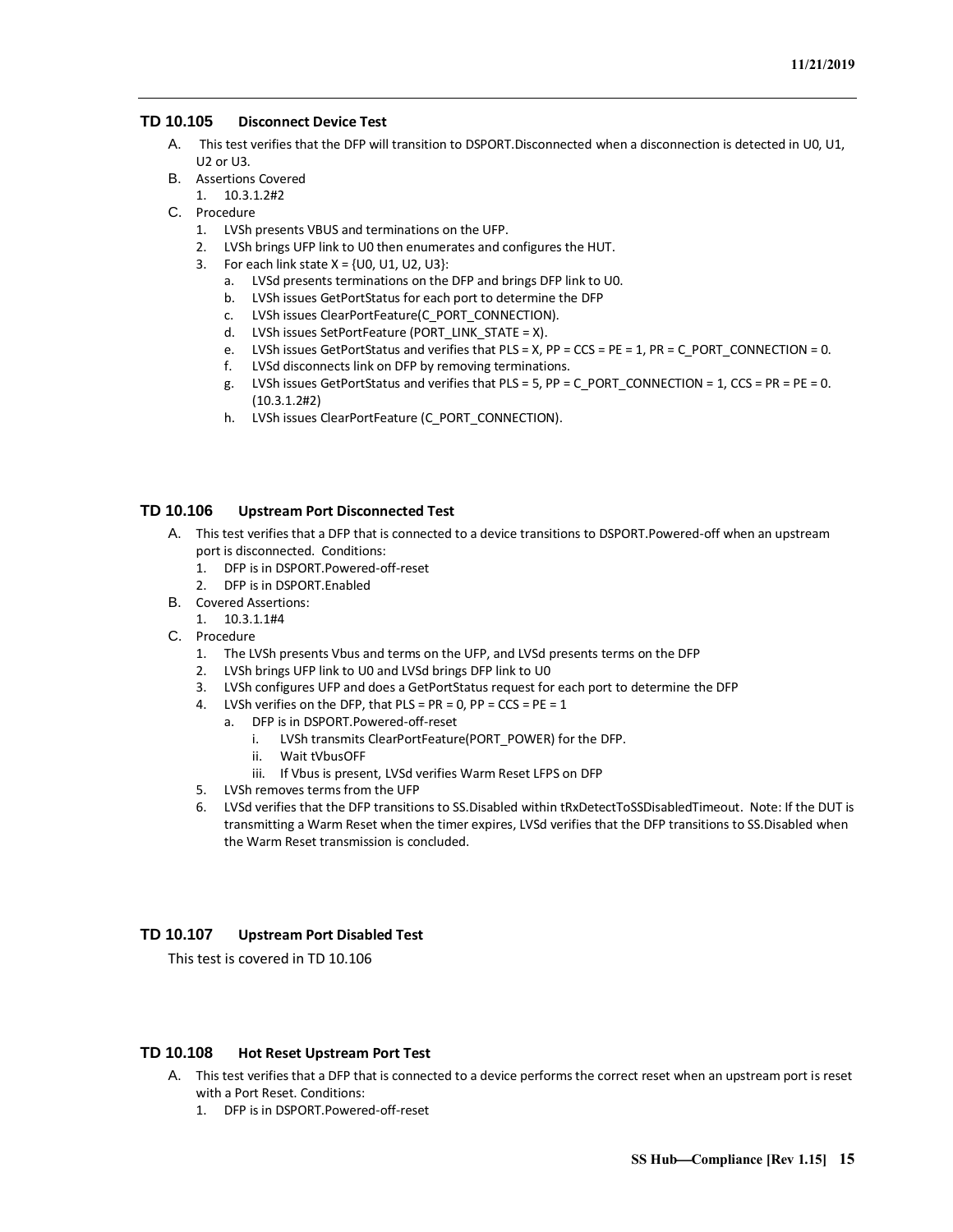- 2. DFP is in DSPORT.Disconnected
- 3. DFP is in DSPORT.Enabled in U0
- 4. DFP is in DSPORT.Enabled in U1
- 5. DFP is in DSPORT.Enabled in U2
- 6. DFP is in DSPORT.Enabled in U3
- 7. DFP is in DSPORT.Error
- 8. DFP is in DSPORT.Disabled and device is connected
- 9. DFP is in DSPORT.Disabled and device is not connected
- 10. DFP is in DSPORT.Resetting
- B. Covered Assertions:
	- 1. 10.3.1.6#3
	- 2. 10.3.1.2#3
	- 3. 10.3.1.2#7
	- 4. 10.3.1.2#8
- C. Procedure:
	- 1. LVSh presents Vbus and terms on the UFP, and LVSd presents terms on the DFP
	- 2. LVSh brings UFP link to U0.
	- 3. LVSh and LVSd take necessary steps to move to appropriate condition stated in A
		- a. DFP is in DSPORT.Powered-off-reset
			- i. LVSd brings DFP link to U0
			- ii. LVSh configures UFP and does a GetPortStatus request for each port to determine the DFP
			- iii. LVSh verifies on the DFP, that  $PLS = PR = 0$ ,  $PP = CCS = PE = 1$ .
			- iv. LVSh transmits ClearPortFeature(PORT\_POWER) for the DFP.
			- v. Wait tVbusOFF
			- vi. If Vbus is present, LVSd verifies Warm Reset LFPS on DFP
		- b. DFP is in DSPORT.Disconnected
			- i. LVSd removes terms on the DFP link
		- c. DFP is in DSPORT.Enabled in U0
			- i. LVSd brings DFP link to U0
			- ii. LVSh configures UFP and does a GetPortStatus request for each port to determine the DFP
			- iii. LVSh verifies on the DFP, that  $PLS = PR = 0$ ,  $PP = CCS = PE = 1$ .
		- d. DFP is in DSPORT.Enabled in U1
			- i. LVSd brings DFP link to U0
			- ii. LVSh configures UFP and does a GetPortStatus request for each port to determine the DFP
			- iii. LVSh transmits SetPortFeature(PORT\_U1\_TIMEOUT) = 1us and SetPortFeature(PORT\_U2\_TIMEOUT)  $= 0$  for the DFP.
			- iv. LVSd and DFP link enters U1, and LVSd sends Ping.LFPS every 200us to avoid U1 exit.
			- v. LVSh verifies on the DFP, that  $PLS = 1$ ,  $PR = 0$ ,  $PP = CCS = PE = 1$ .
		- e. DFP is in DSPORT.Enabled in U2
			- i. LVSd brings DFP link to U0
			- ii. LVSh configures UFP and does a GetPortStatus request for each port to determine the DFP
			- iii. LVSh transmits SetPortFeature(PORT\_U1\_TIMEOUT) = 0 and SetPortFeature(PORT\_U2\_TIMEOUT) = 0x01 for the DFP.
			- iv. LVSd and DFP link enters U2.
			- v. LVSh verifies on the DFP, that  $PLS = 2$ ,  $PR = 0$ ,  $PP = CCS = PE = 1$ .
		- f. DFP is in DSPORT.Enabled in U3
			- i. LVSd brings DFP link to U0
			- ii. LVSh configures UFP and does a GetPortStatus request for each port to determine the DFP
			- iii. LVSh transmits SetPortFeature(PORT\_LINK\_STATE) = 3 for the DFP.
			- iv. LVSd and DFP link enters U3
			- v. LVSh verifies on the DFP, that  $PLS = 3$ ,  $PR = 0$ ,  $PP = CCS = PE = 1$ .
		- g. DFP is in DSPORT.Error
			- i. LVSd brings DFP link to U0
			- ii. LVSh configures UFP and does a GetPortStatus request for each port to determine the DFP
			- iii. LVSd drops on LGOOD to the DFP to move the link to Recovery
			- iv. LVSd transmits nothing in Recovery.Active
			- v. LVSd verifies that between 12ms and 18ms later, the DFP tx is inactive.
			- vi. LVSh transmits GetPortStatus for the DFP and verifies that PLS = 6, PR = PE = 0, PP = 1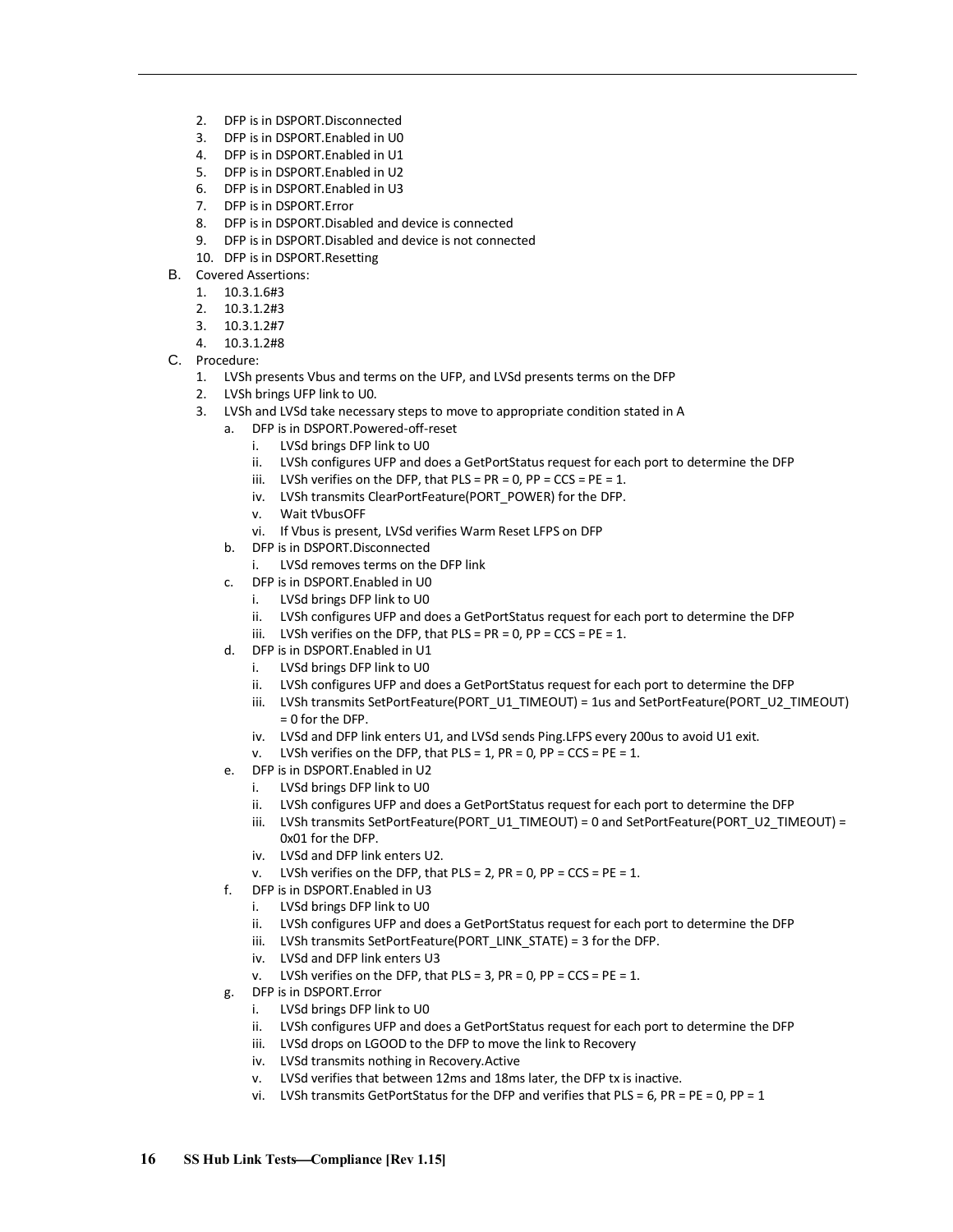- h. DFP is in DSPORT.Disabled and device is connected
	- i. LVSd brings DFP link to U0
	- ii. LVSh configures UFP and does a GetPortStatus request for each port to determine the DFP
	- iii. LVSh transmits SetPortFeature(PORT\_LINK\_STATE) = 4 for the DFP
	- iv. LVSd and DFP link enters SS.Disabled
	- v. LVSh verifies on the DFP, that  $PLS = 4$ ,  $PR = CCS = PE = 0$ ,  $PP = 1$
- i. DFP is in DSPORT.Disabled and device is not connected
	- i. LVSd removes termination on the DFP.
	- ii. LVSh configures UFP and does a GetPortStatus request for each port to determine the DFP
	- iii. LVSh transmits SetPortFeature(PORT\_LINK\_STATE) = 4 for the DFP.
	- iv. LVSd and DFP link enters SS.Disabled
	- v. LVSh verifies on the DFP, that  $PLS = 4$ ,  $PR = CCS = PE = 0$ ,  $PP = 1$
- j. DFP is in DSPORT.Resetting
	- i. LVSd brings DFP link to U0
	- ii. LVSh transmits SetPortFeature(PORT\_RESET) for DFP
	- iii. LVSd verifies that DFP link transitions to Hot Reset
- 4. LVSh initiates a Hot Reset on the UFP link.
- 5. LVSd verifies that the correct Reset is initiated on the DFP link.
	- a. DFP is in DSPORT.Powered-off-Reset
		- i. If Vbus remained present, LVSd verifies a Warm Reset is transmitted on the DFP
		- ii. LVSd verifies that the link transitions to Rx.Detect.
		- iii. LVSd verifies that the link transitions to U0
		- b. DFP is in DSPORT.Disconnected
			- i. LVSd verifies that DFP continues to be in Rx.Detect
		- c. DFP is in DSPORT.Enabled in U0
			- i. LVSd verifies a Hot Reset is transmitted on the DFP
			- ii. LVSd verifies the link transitions to U0
		- d. DFP is in DSPORT.Enabled in U1
			- i. LVSd verifies that the DFP exits U1 by performing a U1-exit LFPS handshake
			- ii. LVSd verifies that the DFP initates Recovery
			- iii. LVSd verifies a Hot Reset is completed on the DFP
			- iv. LVSd verifies the link transitions to U0
		- e. DFP is in DSPORT.Enabled in U2
			- i. LVSd verifies that the DFP exits U2 by performing a U2-exit LFPS handshake
			- ii. LVSd verifies that the DFP initates Recovery
			- iii. LVSd verifies a Hot Reset is completed on the DFP
			- iv. LVSd verifies the link transitions to U0
		- f. DFP is in DSPORT.Enabled in U3
			- i. LVSd verifies a Warm Reset is transmitted on the DFP
			- ii. LVSd verifies the link transitions to Rx.Detect
		- g. DFP is in DSPORT.Error
			- i. LVSd verifies that a Warm Reset is transmitted on the DFP
			- ii. LVSd verifies that the link transitions to Rx.Detect
		- h. DFP is in DSPORT.Disabled and device is connected
			- i. LVSd verifies a Warm Reset is transmitted on the DFP
			- ii. LVSd verifies the DFP link transitions to Rx.Detect and sends Polling.LFPS.
		- i. DFP is in DSPORT.Disabled and device is not connected
			- i. LVSd verifies that DFP sends nothing.
		- j. DFP is in DSPORT.Resetting
			- i. LVSd verifies that link continues to transition through the original Hot Reset but does not send another Hot Reset.
- 6. LVSh and LVSd verifies that a Reset (if required) was in process on the DFP before the UFP transitioned back to U0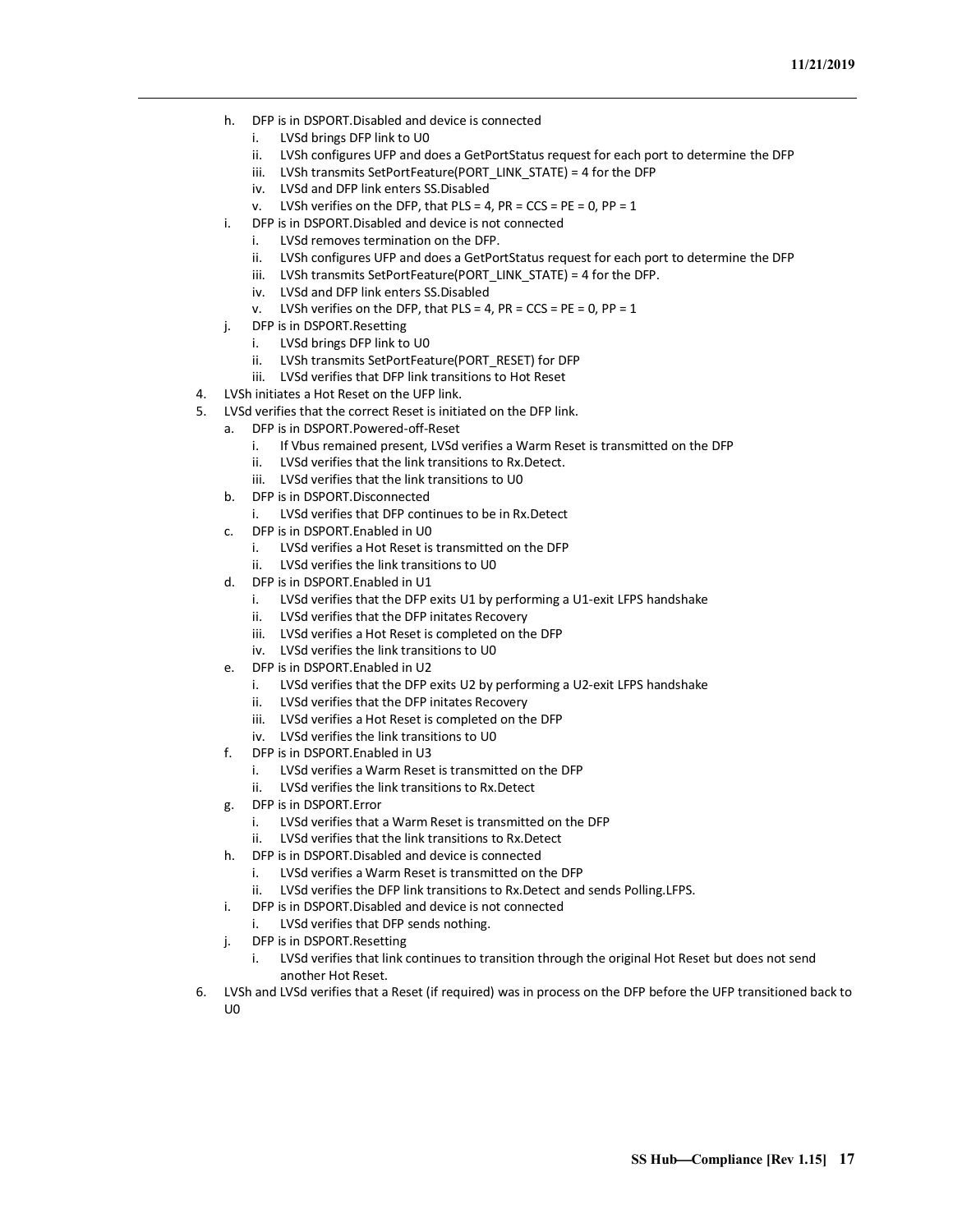## <span id="page-21-0"></span>**TD 10.109 Warm Reset Upstream Port Test**

- A. This test verifies that a DFP that is connected to a device performs the correct reset when an upstream port is reset with a Warm Reset. Conditions:
	- 1. DFP is in DSPORT.Powered-off-reset
	- 2. DFP is in DSPORT.Training
	- 3. DFP is in DSPORT.Enabled in U0
	- 4. DFP is in DSPORT.Enabled in U1
	- 5. DFP is in DSPORT.Enabled in U2
	- 6. DFP is in DSPORT.Enabled in U3
	- 7. DFP is in DSPORT.Error
	- 8. DFP is in DSPORT.Disabled and device is connected
	- 9. DFP is in DSPORT.Disabled and device is not connected
	- 10. DFP is in DSPORT.Resetting
- B. Covered Assertions:
	- 1. 10.3.1.6#3
	- 2. 10.3.1.2#3
	- 3. 10.3.1.2#7
	- 4. 10.3.1.2#8
- C. Procedure:
	- 1. LVSh presents Vbus and terms on the UFP, and LVSd presents terms on the DFP
	- 2. LVSh brings UFP link to U0.
	- 3. LVSh and LVSd take necessary steps to move to appropriate condition stated in A
		- a. DFP is in DSPORT.Powered-off-reset
			- i. LVSd brings DFP link to U0
			- ii. LVSh configures UFP and does a GetPortStatus request for each port to determine the DFP
			- iii. LVSh verifies on the DFP, that  $PLS = PR = 0$ ,  $PP = CCS = PE = 1$ .
			- iv. LVSh transmits ClearPortFeature(PORT\_POWER) for the DFP.
			- v. Wait tVbusOFF
			- vi. If Vbus is present, LVSd verifies Warm Reset LFPS on DFP
			- b. DFP is in DSPORT.Training
				- i. LVSd and DFP link transitions to Polling.LFPS
				- ii. LVSd verifies Polling.LFPS bursts from DFP
			- c. DFP is in DSPORT.Enabled in U0
				- i. LVSd brings DFP link to U0
				- ii. LVSh configures UFP and does a GetPortStatus request for each port to determine the DFP
				- iii. LVSh verifies on the DFP, that  $PLS = PR = 0$ ,  $PP = CCS = PE = 1$ .
			- d. DFP is in DSPORT.Enabled in U1
				- i. LVSd brings DFP link to U0
					- ii. LVSh configures UFP and does a GetPortStatus request for each port to determine the DFP
					- iii. LVSh transmits SetPortFeature(PORT\_U1\_TIMEOUT) = 1us and SetPortFeature(PORT\_U2\_TIMEOUT) = 0 for the DFP.
					- iv. LVSd and DFP link enters U1, and LVS sends Ping.LFPS every 200us to avoid U1 exit.
					- v. LVSh verifies on the DFP, that  $PLS = 1$ ,  $PR = 0$ ,  $PP = CCS = PE = 1$ .
			- e. DFP is in DSPORT.Enabled in U2
				- i. LVSd brings DFP link to U0
				- ii. LVSh configures UFP and does a GetPortStatus request for each port to determine the DFP
				- iii. LVSh transmits SetPortFeature(PORT\_U1\_TIMEOUT) = 0 and SetPortFeature(PORT\_U2\_TIMEOUT) = 0x01 to the DFP.
				- iv. LVSd and DFP link enters U2.
				- v. LVSh verifies on the DFP, that  $PLS = 2$ ,  $PR = 0$ ,  $PP = CCS = PE = 1$ .
			- f. DFP is in DSPORT.Enabled in U3
				- i. LVSd brings DFP link to U0
				- ii. LVSh configures UFP and does a GetPortStatus request for each port to determine the DFP
				- iii. LVSh transmits SetPortFeature(PORT\_LINK\_STATE) = 3 for the DFP.
				- iv. LVSd and DFP link enters U3
				- LVSh verifies on the DFP, that PLS = 3, PR = 0, PP =  $CCS$  = PE = 1.
			- g. DFP is in DSPORT.Error
				- i. LVSd brings DFP link to U0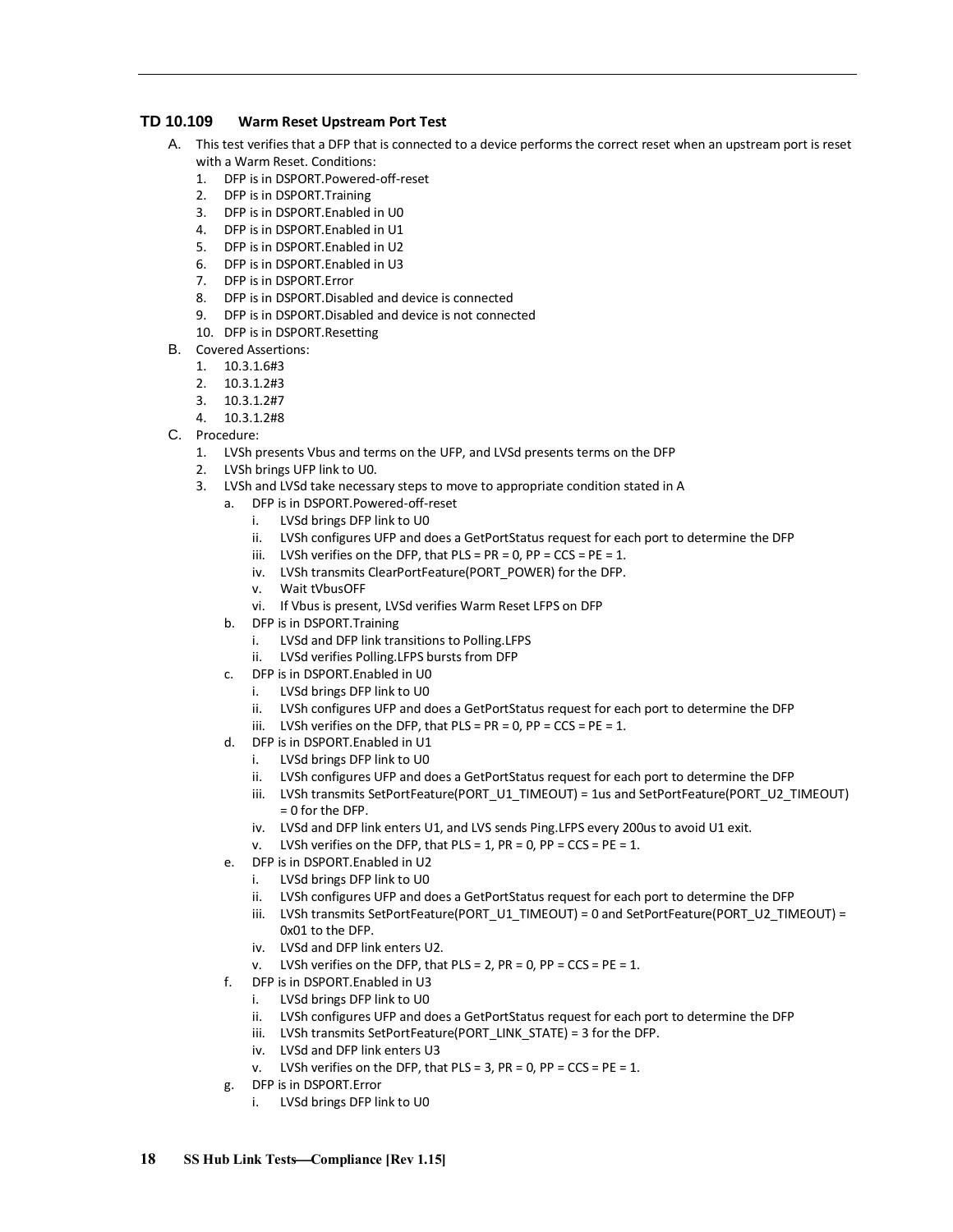- ii. LVSh configures UFP and does a GetPortStatus request for each port to determine the DFP
- iii. LVSd drops on LGOOD to the DFP to move the link to Recovery
- iv. LVSd transmits nothing in Recovery.Active
- v. LVSd verifies that between 12ms and 18ms later, the DFP tx is inactive.
- vi. LVSh transmits GetPortStatus for the DFP and verifies that PLS = 6, PR = PE = 0, PP = 1
- h. DFP is in DSPORT.Disabled and device is connected
	- i. LVSd brings DFP link to U0
	- ii. LVSh configures UFP and does a GetPortStatus request for each port to determine the DFP
	- iii. LVSh transmits SetPortFeature(PORT\_LINK\_STATE) = 4 for the DFP.
	- iv. LVSd and DFP link enters SS.Disabled
	- v. LVSh verifies on the DFP, that  $PLS = 4$ ,  $PR = CCS = PE = 0$ ,  $PP = 1$
- i. DFP is in DSPORT.Disabled and device is not connected
	- i. LVSd removes termination on the DFP.
	- ii. LVSh configures UFP and does a GetPortStatus request for each port to determine the DFP
	- iii. LVSh transmits SetPortFeature(PORT\_LINK\_STATE) = 4 for the DFP.
	- iv. LVSd and DFP link enters SS.Disabled
	- v. LVSh verifies on the DFP, that  $PLS = 4$ ,  $PR = CCS = PE = 0$ ,  $PP = 1$
- j. DFP is in DSPORT.Resetting
	- i. LVSd brings DFP link to U0
	- ii. LVSh transmits SetPortFeature(PORT\_RESET) for DFP
	- iii. LVS verifies that DFP link transitions to Recovery.Active
- 4. LVSh initiates a Warm Reset on the UFP link.
- 5. LVSd verifies that a Warm Reset begins transmission on the DFP before the UFP link transitions to U0
	- a. DFP is in DSPORT.Powered-off-reset
		- i. If Vbus remained present, LVSd verifies a Warm Reset is transmitted on the DFP.
		- ii. LVS verifies that the DFP transitions to Rx.Detect.
	- b. DFP is in DSPORT.Disabled and device is not connected
	- i. LVSd verifies that DFP sends nothing.
- 6. LVS verifies that the DFP link transitions to U0

## <span id="page-22-0"></span>**TD 10.110 Hot Reset Downstream Port Test**

- A. This test verifies that a DFP reacts correctly to a SetPortFeature(PORT\_RESET). Conditions:
	- 1. DFP is in DSPORT.Powered-off-reset
	- 2. DFP is in DSPORT.Disconnected
	- 3. DFP is in DSPORT.Enabled in U0
	- 4. DFP is in DSPORT.Enabled in U1
	- 5. DFP is in DSPORT.Enabled in U2
	- 6. DFP is in DSPORT.Enabled in U3
	- 7. DFP is in DSPORT.Error
	- 8. DFP is in DSPORT.Disabled
	- 9. DFP is in DSPORT.Resetting
- B. Covered Assertions:
	- 1. 10.3.1.2#3
	- 2. 10.3.1.6#1
	- 3. 10.3.1.6#4
	- 4. 10.3.1.6#5
	- 5. 10.3.1.6#6
	- 6. 10.3.1.6#7
- C. Procedure:
	- 1. LVSh presents Vbus and terms on the UFP, and LVSd presents terms on the DFP
	- 2. LVSh brings UFP link to U0 and enumerates and configures HUT
	- 3. LVSh and LVSd take necessary steps to move to appropriate condition stated in A
		- a. DFP is in DSPORT.Powered-off-reset
			- i. LVSd brings DFP link to U0
			- ii. LVSh configures UFP and does a GetPortStatus request for each port to determine the DFP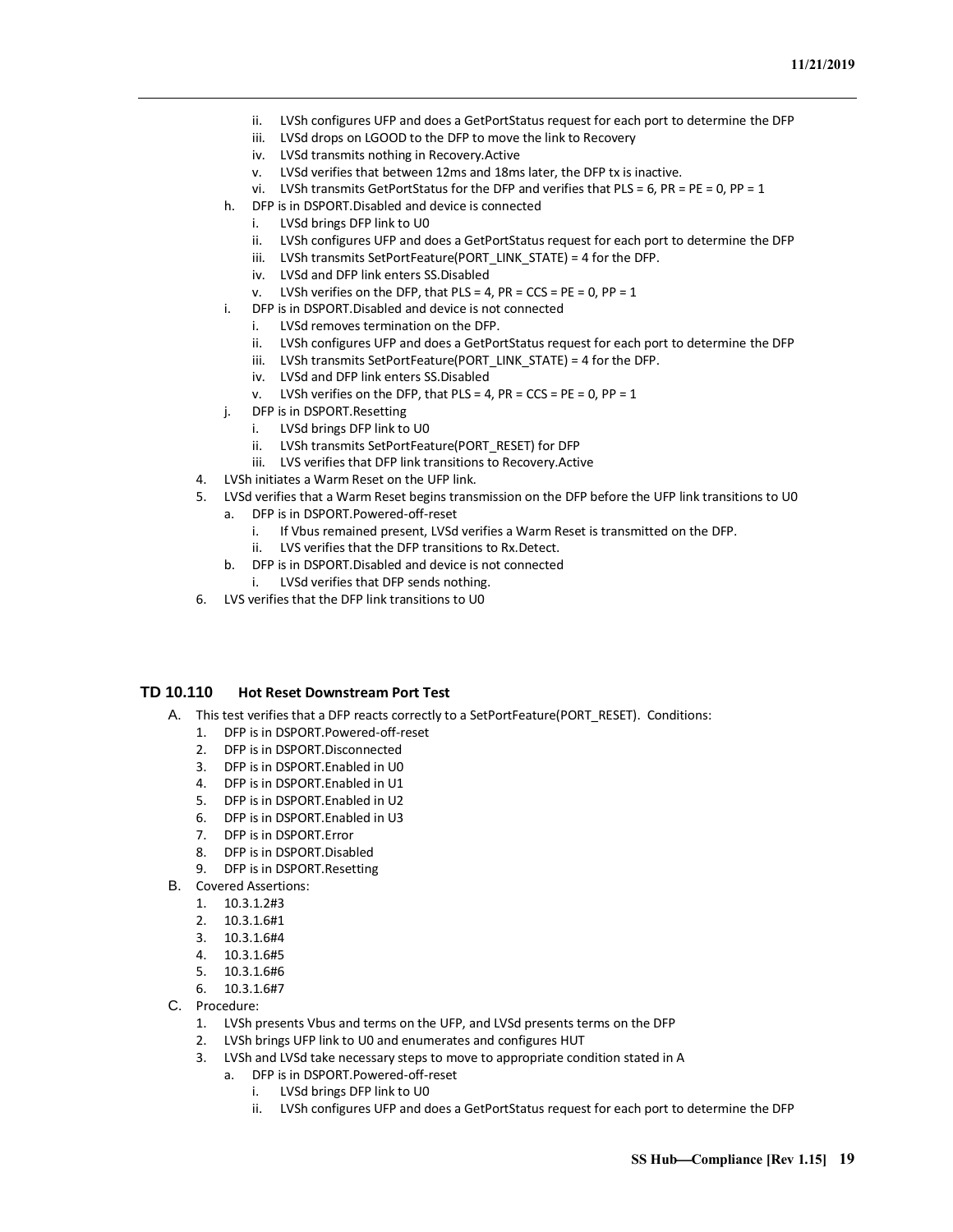- iii. LVSh verifies on the DFP, that  $PLS = PR = 0$ ,  $PP = CCS = PE = 1$ .
- iv. LVSh transmits ClearPortFeature(PORT\_POWER) for the DFP.
- v. Wait tVbusOFF
- vi. If Vbus is present, LVSd verifies Warm Reset LFPS on DFP
- b. DFP is in DSPORT.Disconnected
	- i. LVSd removes terms on the DFP link
- c. DFP is in DSPORT.Enabled in U0
	- i. LVSd brings DFP link to U0
	- ii. LVSh configures UFP and does a GetPortStatus request for each port to determine the DFP
	- iii. LVSh verifies on the DFP, that  $PLS = PR = 0$ ,  $PP = CCS = PE = 1$ .
	- iv. LVSh transmits a ClearPortFeature(C\_Port\_Connection) for the DFP
- d. DFP is in DSPORT.Enabled in U1
	- i. LVSd brings DFP link to U0
	- ii. LVSh configures UFP and does a GetPortStatus request for each port to determine the DFP
	- iii. LVSh transmits SetPortFeature(PORT\_U1\_TIMEOUT) = 1us and SetPortFeature(PORT\_U2\_TIMEOUT) = 0 to the DFP.
	- iv. LVSd and DFP link enters U1, and LVS sends Ping.LFPS every 200us to avoid U1 exit.
	- v. LVSh verifies on the DFP, that  $PLS = 1$ ,  $PR = 0$ ,  $PP = CCS = PE = 1$ .
	- vi. LVSh transmits a ClearPortFeature(C\_Port\_Connection) for the DFP
- e. DFP is in DSPORT.Enabled in U2
	- i. LVSd brings DFP link to U0
	- ii. LVSh configures UFP and does a GetPortStatus request for each port to determine the DFP
	- iii. LVSh transmits SetPortFeature(PORT\_U1\_TIMEOUT) = 0 and SetPortFeature(PORT\_U2\_TIMEOUT) = 0x01 for the DFP.
	- iv. LVSd and DFP link enters U2.
	- v. LVSh verifies on the DFP, that  $PLS = 2$ ,  $PR = 0$ ,  $PP = CCS = PE = 1$ .
	- vi. LVSh transmits a ClearPortFeature(C\_Port\_Connection) for the DFP
- f. DFP is in DSPORT.Enabled in U3
	- i. LVSd brings DFP link to U0
	- ii. LVSh configures UFP and does a GetPortStatus request for each port to determine the DFP
	- iii. LVSh transmits SetPortFeature(PORT\_LINK\_STATE) = 3 for the DFP.
	- iv. LVSd and DFP link enters U3
	- v. LVSh verifies on the DFP, that  $PLS = 3$ ,  $PR = 0$ ,  $PP = CCS = PE = 1$ .
	- vi. LVSh transmits a ClearPortFeature(C\_Port\_Connection) for the DFP
- g. DFP is in DSPORT.Error
	- i. LVSd brings DFP link to U0
	- ii. LVSh configures UFP and does a GetPortStatus request for each port to determine the DFP
	- iii. LVSd drops on LGOOD to the DFP to move the link to Recovery
	- iv. LVSd transmits nothing in Recovery.Active
	- v. LVSd verifies that between 12ms and 18ms later, the DFP tx is inactive.
	- vi. LVS transmits GetPortStatus for the DFP and verifies that PLS =  $6$ , PR = PE = 0, PP = 1
- h. DFP is in DSPORT.Disabled
	- i. LVSd brings DFP link to U0
	- ii. LVSh configures UFP and does a GetPortStatus request for each port to determine the DFP
	- iii. LVSh transmits SetPortFeature(PORT\_LINK\_STATE) = 4 for the DFP.
	- iv. LVSd and DFP link enters SS.Disabled
	- v. LVSh verifies on the DFP, that PLS = 4, PR =  $CCS = PE = 0$ , PP = 1
- i. DFP is in DSPORT.Resetting
	- i. LVSd brings DFP link to U0
	- ii. LVSh transmits SetPortFeature(PORT\_RESET) for DFP
	- iii. LVSd verifies that DFP link transitions to Recovery.Active
- 4. LVS initiates a SetPortFeature(PORT\_RESET) on the DFP
- 5. LVS verifies that the correct action is initiated on the DFP link.
	- a. DFP is in DSPORT.Powered-off-Reset
		- i. If Vbus remained present, LVSd verifies that the link continues to sending Warm Reset for the remainder of tReset
		- ii. LVSd verifies that no transition occurs or DFP transitions to Rx.Detect
	- b. DFP is in DSPORT.Disconnected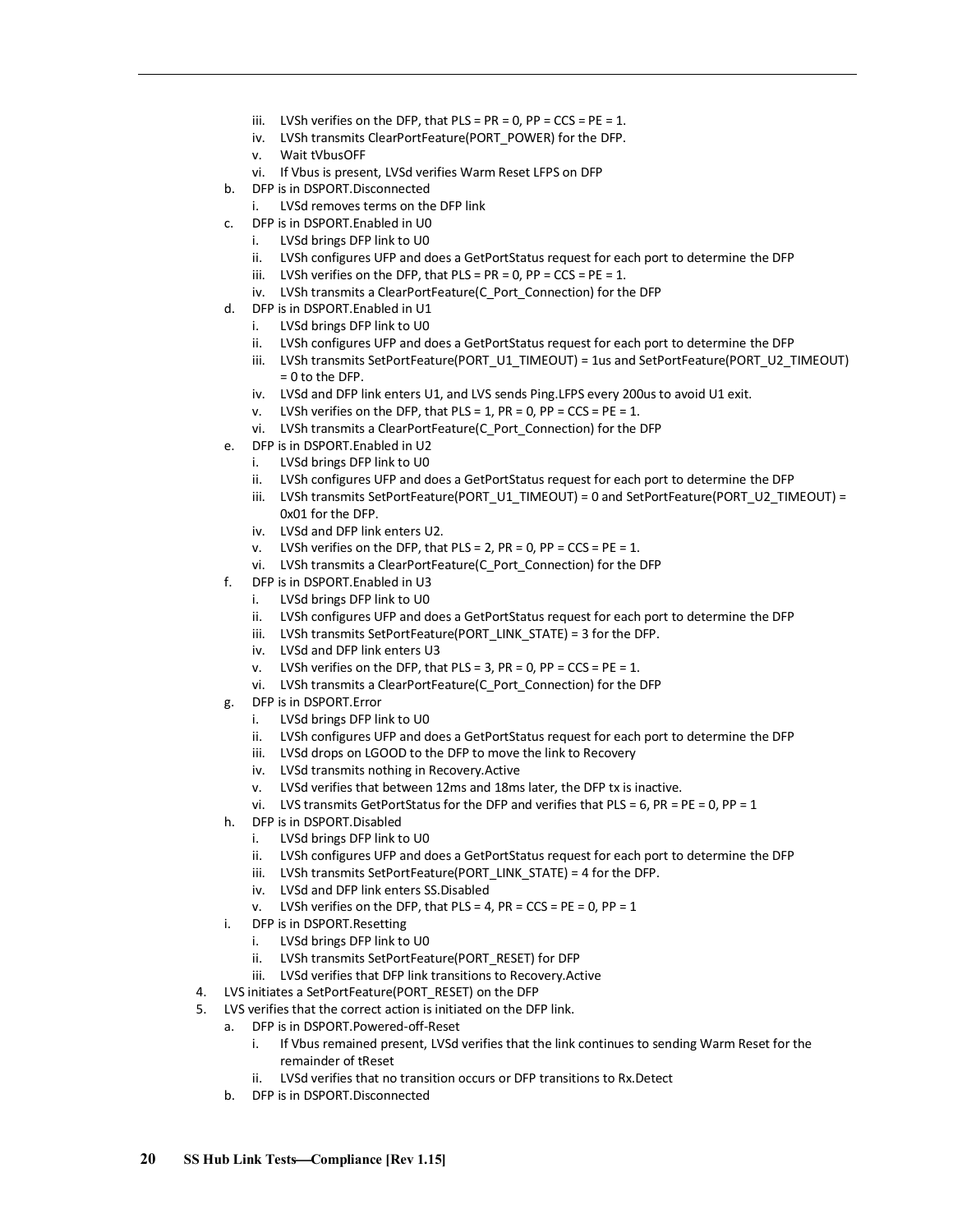- i. LVSd verifies that DFP continues to be in Rx.Detect
- c. DFP is in DSPORT.Enabled in U0
	- i. LVSh immediately issues GetPortStatus() and verifies:
		- 1) PORT\_CONNECTION bit is 1. (10.14.2.6#1, 10.14.2.6#23)
		- 2) PORT RESET bit is 1.
		- 3) C\_PORT\_CONNECTION is 0. (10.14.2.6.2#1)
	- ii. LVSd verifies a Hot Reset is completed on the DFP
	- iii. LVSd verifies the link transitions to U0
	- iv. Wait 200ms (max tTimeForResetError).
	- v. LVSh issues GetPortStatus() and verifies:
		- 1) PORT\_RESET bit is set to 0. (10.14.2.6#12)
		- 2) C\_PORT\_RESET is set to 1. (10.14.2.6#11, 10.14.2.6.2#8).
- d. DFP is in DSPORT.Enabled in U1
	- i. LVSh immediately issues GetPortStatus() and verifies:
		- 1) PORT\_CONNECTION bit is 1. (10.14.2.6#1, 10.14.2.6#23)
		- 2) PORT\_RESET bit is 1.
		- 3) C\_PORT\_CONNECTION is 0. (10.14.2.6.2#1)
	- ii. LVSd verifies that the DFP exits U1 by performing a U1-exit LFPS handshake
	- iii. LVSd verifies that the DFP initates Recovery
	- iv. LVSd verifies a Hot Reset is completed on the DFP
	- v. LVSd verifies the link transitions to U0
	- vi. Wait 200ms (max tTimeForResetError).
	- vii. LVSh issues GetPortStatus() and verifies:
		- 1) PORT\_RESET bit is set to 0. (10.14.2.6#12)
		- 2) C\_PORT\_RESET is set to 1. (10.14.2.6#11, 10.14.2.6.2#8).
- e. DFP is in DSPORT.Enabled in U2
	- i. LVSh immediately issues GetPortStatus() verifies:
		- 1) PORT\_CONNECTION bit is 1. (10.14.2.6#1, 10.14.2.6#23)
		- 2) PORT RESET bit is 1.
		- 3) C\_PORT\_CONNECTION is 0. (10.14.2.6.2#1)
	- ii. LVSd verifies that the DFP exits U2 by performing a U2-exit LFPS handshake
	- iii. LVSd verifies that the DFP initates Recovery
	- iv. LVSd verifies a Hot Reset is completed on the DFP
	- v. LVSd verifies the link transitions to U0
- f. DFP is in DSPORT.Enabled in U3
	- i. LVSh immediately issues GetPortStatus().
	- ii. LVSh verifies:
		- 1) PORT\_CONNECTION bit is 1. (10.14.2.6#1, 10.14.2.6#23)
		- 2) PORT\_RESET bit is 1.
		- 3) C\_PORT\_CONNECTION is 0. (10.14.2.6.2#1)
	- iii. LVSd verifies a Warm Reset is transmitted on the DFP
	- iv. LVSd verifies the link transitions to Rx.Detect
	- v. Wait 200ms (max tTimeForResetError).
	- vi. LVSh issues GetPortStatus() and verifies:
		- 1) PORT\_RESET bit is set to 0. (10.14.2.6#12)
		- 2) C\_PORT\_RESET is set to 1. (10.14.2.6#11, 10.14.2.6.2#8).
- g. DFP is in DSPORT.Error
	- i. LVSd verifies that a Warm Reset is transmitted on the DFP
	- ii. LVSd verifies that the link transitions to Rx.Detect
- h. DFP is in DSPORT.Disabled
	- i. LVSd verifies no transition occurs
- i. DFP is in DSPORT.Resetting
	- i. LVSd verifies that link continues to transition through the original Hot Reset but does not send another Hot Reset.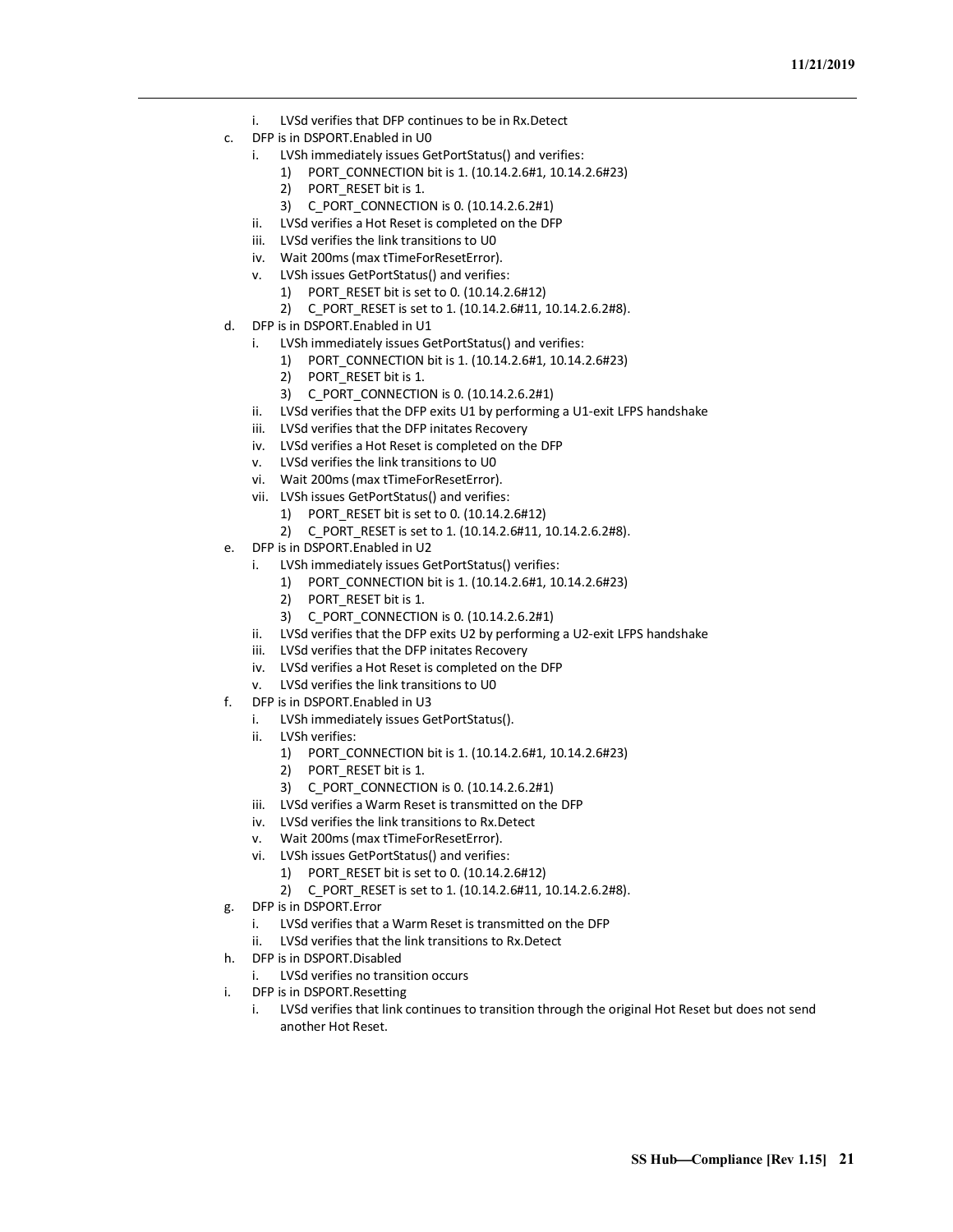## <span id="page-25-0"></span>**TD 10.111 Warm Reset Downstream Port Test**

- A. This test verifies that a DFP reacts correctly to a SetPortFeature(BH\_PORT\_RESET). Conditions:
	- 1. DFP is in DSPORT.Powered-off-reset
	- 2. DEP is in DSPORT Disconnected
	- 3. DFP is in DSPORT.Training
	- 4. DFP is in DSPORT.Enabled in U0
	- 5. DFP is in DSPORT.Enabled in U1
	- 6. DFP is in DSPORT.Enabled in U2
	- 7. DFP is in DSPORT.Enabled in U3
	- 8. DFP is in DSPORT.Error
	- 9. DFP is in DSPORT.Disabled
	- 10. DFP is in DSPORT.Resetting
- B. Covered Assertions:
	- 1. 10.3.1.2#3
	- 2. 10.3.1.6#1
	- 3. 10.3.1.6#2
	- 4. 10.3.1.6#4
	- 5. 10.3.1.6#5
- C. Procedure:
	- 1. LVSh presents Vbus and terms on the UFP, LVSd presents terms on the DFP
	- 2. LVSh brings UFP link to U0.
	- 3. LVSh and LVSd take necessary steps to move to appropriate condition stated in A
		- a. DFP is in DSPORT.Powered-off-reset
			- i. LVSd brings DFP link to U0
			- ii. LVSh configures UFP and does a GetPortStatus request for each port to determine the DFP
			- iii. LVSh verifies on the DFP, that  $PLS = PR = 0$ ,  $PP = CCS = PE = 1$ .
			- iv. LVSh transmits ClearPortFeature(PORT\_POWER) for the DFP.
			- v. Wait tVbusOFF
			- vi. If Vbus is present, LVSd verifies Warm Reset LFPS on DFP
			- b. DFP is in DSPORT.Disconnected
				- LVSd removes terms on the DFP link
			- c. DFP is in DSPORT.Training
				- i. LVSd and DFP link transitions to Polling.LFPS
				- ii. LVSd verifies Polling.LFPS bursts from DFP
			- d. DFP is in DSPORT.Enabled in U0
				- i. LVSd brings DFP link to U0
				- ii. LVSh configures UFP and does a GetPortStatus request for each port to determine the DFP
				- iii. LVSh verifies on the DFP, that  $PLS = PR = 0$ ,  $PP = CCS = PE = 1$ .
				- iv. LVSh transmits a ClearPortFeature(C\_Port\_Connection) for the DFP
			- e. DFP is in DSPORT.Enabled in U1
				- i. LVSd brings DFP link to U0
					- ii. LVSh configures UFP and does a GetPortStatus request for each port to determine the DFP
					- iii. LVSh transmits SetPortFeature(PORT\_U1\_TIMEOUT) = 1us and SetPortFeature(PORT\_U2\_TIMEOUT) = 0 for the DFP.
					- iv. LVSd and DFP link enters U1, and LVS sends Ping.LFPS every 200us to avoid U1 exit.
					- v. LVSh verifies on the DFP, that  $PLS = 1$ ,  $PR = 0$ ,  $PP = CCS = PE = 1$ .
					- vi. LVSh transmits a ClearPortFeature(C\_Port\_Connection) for the DFP
		- f. DFP is in DSPORT.Enabled in U2
			- i. LVSd brings DFP link to U0
			- ii. LVSh configures UFP and does a GetPortStatus request for each port to determine the DFP
			- iii. LVSh transmits SetPortFeature(PORT\_U1\_TIMEOUT) = 0 and SetPortFeature(PORT\_U2\_TIMEOUT) = 0x01 for the DFP.
			- iv. LVSd and DFP link enters U1.
			- v. LVSh verifies on the DFP, that  $PLS = 2$ ,  $PR = 0$ ,  $PP = CCS = PE = 1$ .
			- vi. LVSh transmits a ClearPortFeature(C\_Port\_Connection) for the DFP
		- g. DFP is in DSPORT.Enabled in U3
			- i. LVSd brings DFP link to U0
			- ii. LVSh configures UFP and does a GetPortStatus request for each port to determine the DFP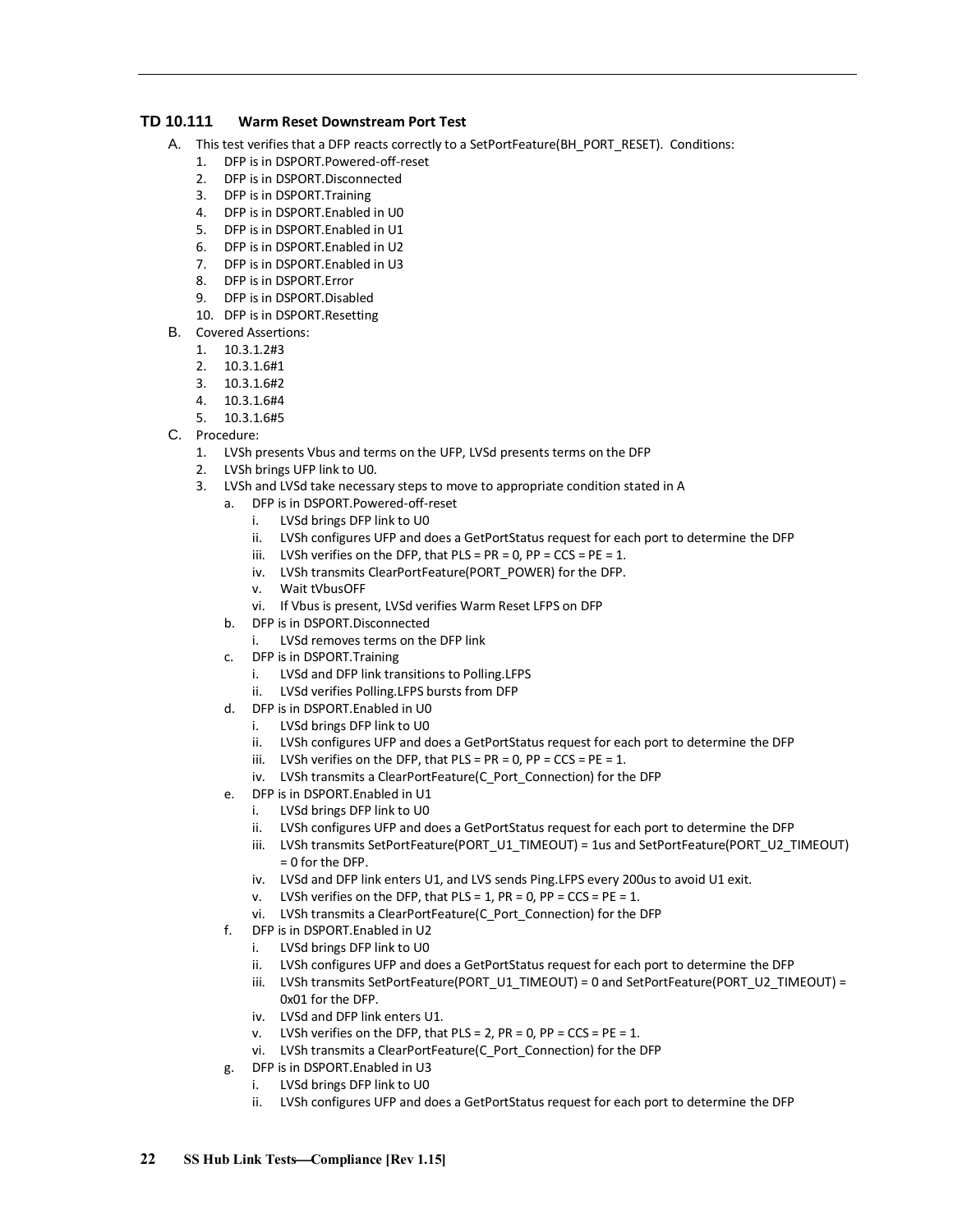- iii. LVSh transmits SetPortFeature(PORT\_LINK\_STATE) = 3 for the DFP.
- iv. LVSd and DFP link enters U3
- v. LVSh verifies on the DFP, that PLS = 3, PR = 0, PP =  $CCS = PE = 1$ .
- vi. LVSh transmits a ClearPortFeature(C\_Port\_Connection) for the DFP
- h. DFP is in DSPORT.Error
	- i. LVSd brings DFP link to U0
	- ii. LVSh configures UFP and does a GetPortStatus request for each port to determine the DFP
	- iii. LVSd drops on LGOOD to the DFP to move the link to Recovery
	- iv. LVSd transmits nothing in Recovery.Active
	- v. LVSd verifies that between 12ms and 18ms later, the DFP tx is inactive.
	- vi. LVSh transmits GetPortStatus for the DFP and verifies that PLS = 6, PR = PE = 0, PP = 1
- i. DFP is in DSPORT.Disabled
	- i. LVSd brings DFP link to U0
	- ii. LVSh configures UFP and does a GetPortStatus request for each port to determine the DFP
	- iii. LVSh transmits SetPortFeature(PORT\_LINK\_STATE) = 4 for the DFP.
	- iv. LVSd and DFP link enters SS.Disabled
	- v. LVSh verifies on the DFP, that  $PLS = 4$ ,  $PR = CCS = PE = 0$ ,  $PP = 1$
- j. DFP is in DSPORT.Resetting
	- i. LVSd brings DFP link to U0
	- ii. LVSh transmits SetPortFeature(PORT\_RESET) for DFP
- iii. LVSh verifies that DFP link transitions to Recovery.Active
- 4. LVS initiates a SetPortFeature(BH\_PORT\_RESET) on the DFP
- 5. LVS verifies that the correct action is initiated on the DFP link.
	- a. DFP is in DSPORT.Powered-off-Reset
		- i. If Vbus remained present, LVSd verifies that the link sends Warm Reset for the remainder of tReset ii. LVSd verifies that no transition occurs or DFP transitions to Rx.Detect
	- b. DFP is in DSPORT.Disconnected
		- i. LVSd verifies that no transition occurs
	- c. DFP is in DSPORT.Training
		- i. LVSd verifies a Warm Reset is transmitted on the DFP
		- ii. LVSd verifies that the link transitions to Rx.Detect
	- d. DFP is in DSPORT.Enabled in U0
		- i. LVSh immediately issues GetPortStatus() and verifies:
			- 1) PORT\_CONNECTION bit is 1. (10.14.2.6#1, 10.14.2.6#23)
			- 2) PORT RESET bit is 1.
			- 3) C\_PORT\_CONNECTION is 0. (10.14.2.6.2#1)
		- ii. LVSd verifies a Warm Reset is completed on the DFP
		- iii. LVSd verifies the link transitions to Rx.Detect
		- iv. Wait 200ms (max tTimeForResetError).
		- LVSh issues GetPortStatus() and verifies:
			- 1) PORT\_RESET bit is set to 0. (10.14.2.6#12)
			- 2) C\_PORT\_RESET is set to 1. (10.14.2.6#11, 10.14.2.6.2#8).
			- 3) C\_BH\_PORT\_RESET is set to 1.
	- e. DFP is in DSPORT.Enabled in U1
		- i. LVSh immediately issues GetPortStatus() and verifies:
			- 1) PORT\_CONNECTION bit is 1. (10.14.2.6#1, 10.14.2.6#23)
			- 2) PORT RESET bit is 1.
			- 3) C\_PORT\_CONNECTION is 0. (10.14.2.6.2#1)
		- ii. LVSd verifies a Warm Reset is completed on the DFP
		- iii. LVSd verifies the link transitions to Rx.Detect
		- iv. Wait 200ms (max tTimeForResetError).
		- LVSh issues GetPortStatus() and verifies:
			- 1) PORT\_RESET bit is set to 0. (10.14.2.6#12)
			- 2) C\_PORT\_RESET is set to 1. (10.14.2.6#11, 10.14.2.6.2#8).
	- f. DFP is in DSPORT.Enabled in U2
		- LVSh immediately issues GetPortStatus() and verifies:
			- 1) PORT\_CONNECTION bit is 1. (10.14.2.6#1, 10.14.2.6#23)
			- 2) PORT\_RESET bit is 1.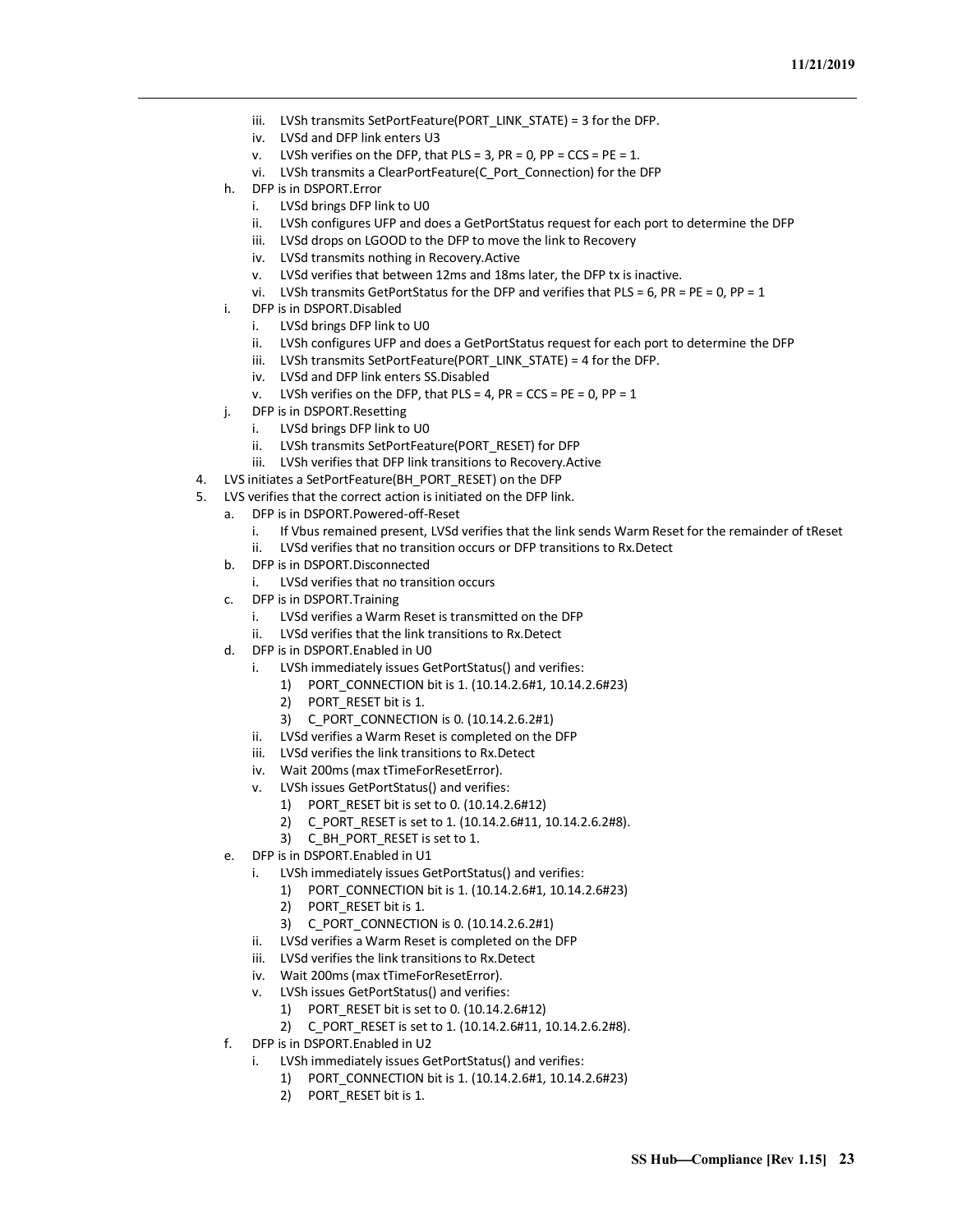- 3) C\_PORT\_CONNECTION is 0. (10.14.2.6.2#1)
- ii. LVSd verifies a Warm Reset is completed on the DFP
- iii. LVS verifies the link transitions to U0
- iv. Wait 200ms (max tTimeForResetError).
- v. LVSh issues GetPortStatus() and verifies:
	- 1) PORT\_RESET bit is set to 0. (10.14.2.6#12)
	- 2) C\_PORT\_RESET is set to 1. (10.14.2.6#11, 10.14.2.6.2#8).
- g. DFP is in DSPORT.Enabled in U3
	- i. LVSh immediately issues GetPortStatus() and verifies:
		- 1) PORT\_CONNECTION bit is 1. (10.14.2.6#1, 10.14.2.6#23)
		- 2) PORT RESET bit is 1.
		- 3) C\_PORT\_CONNECTION is 0. (10.14.2.6.2#1)
	- ii. LVS verifies a Warm Reset is transmitted on the DFP
	- iii. LVS verifies the link transitions to Rx.Detect
	- iv. Wait 200ms (max tTimeForResetError).
	- v. LVSh issues GetPortStatus() and verifies:
		- 1) PORT\_RESET bit is set to 0. (10.14.2.6#12)
		- 2) C\_PORT\_RESET is set to 1. (10.14.2.6#11, 10.14.2.6.2#8).
- h. DFP is in DSPORT.Error
	- i. LVS verifies that a Warm Reset is transmitted on the DFP
	- ii. LVS verifies that the link transitions to Rx.Detct
- i. DFP is in DSPORT.Disabled
	- i. LVS verifies no transition occurs
- j. DFP is in DSPORT.Resetting
	- i. LVS verifies that a Warm Reset is transmitted on the DFP
	- ii. LVS verifies that the link transitions to Rx.Detect

## <span id="page-27-0"></span>**TD 10.112 Transition to DSPORT.Disconnected Test**

- A. This test verifies that an error during DSPORT.Resetting or DSPORT.Training will transition the link to DSPORT.Disconnected. Conditions:
	- 1. DFP is in DSPORT.Resetting (tTimeForResetError timeout)
	- 2. DFP is in DSPORT.Resetting (Polling timeout)
	- 3. DFP is in DSPORT.Training (Polling timeout)
- B. Covered Assertions
	- 1. 10.3.1.2#5
	- 2. 10.3.1.2#9
	- 3. 10.3.1.2#10
	- 4. 10.3.1.6#9
- C. Procedure
	- 1. LVSh presents Vbus and terms on the UFP, LVSd presents terms on the DFP
	- 2. LVSh brings UFP link to U0.
	- 3. LVSh and LVSd take necessary steps to move to appropriate condition stated in A
		- a. DFP is in DSPORT.Resetting (tTimeForResetError timeout)
			- i. LVSd brings DFP link to U0
			- ii. LVSh transmits SetPortFeature(BH\_PORT\_RESET) for DFP
			- iii. LVSd verifies that DFP transmits Warm Reset LFPS
			- iv. LVSd removes terms before Warm Reset LFPS completes
			- v. Wait for tTimeForResetError after Warm Reset LFPS completes
		- b. DFP is in DSPORT.Resetting (Polling timeout)
			- i. LVSd brings DFP link to U0
			- ii. LVSh transmits SetPortFeature(BH\_PORT\_RESET) for DFP
			- iii. LVSd verifies that DFP transmits Warm Reset LFPS
			- iv. LVSd and DFP transition through Polling.LFPS to Polling.Active
			- v. LVSd does not transmit any packet or Ordered Sets and removes terms.
			- vi. Wait for 18ms.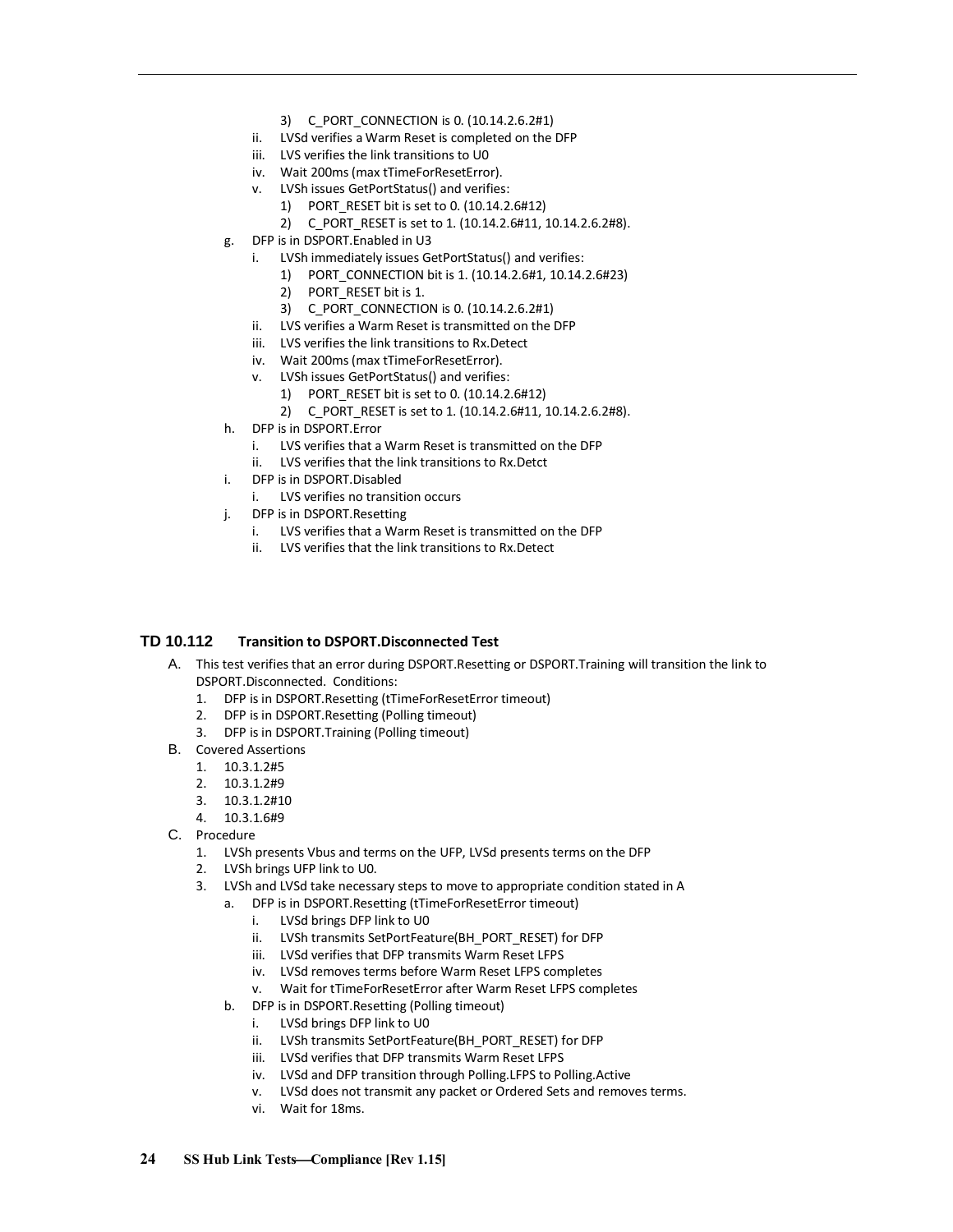- c. DFP is in DSPORT.Training
	- i. LVSd and DFP link transitions to Polling.LFPS
	- ii. LVSd and DFP transition through Polling.LFPS and Polling.Active to Polling.Configuration
	- iii. LVSd does not transmit any packets or Ordered Sets and removes terms.
	- iv. Wait for 18ms.
- 4. LVSh issues GetPortStatus for DFP and verifies that PLS = 5, PP = 1, PR = CCS = PE = 0

## <span id="page-28-0"></span>**TD 10.113 DSPORT.Disabled Test**

- A. This test verifies the HUT responses of some SetPortFeature requests when the DFP is in DSPORT.Disabled.
- B. Assertions Covered
	- 1. 10.3.1.2#5
	- 2. 10.3.1.9#1
- C. Procedure
	- 1. LVSh presents VBUS and terminations to the UFP.
	- 2. LVSd presents terminations to the DFP.
	- 3. LVSh enumerates and configures the HUT.
	- 4. LVSh issues a GetPortStatus() to each port to determine the DFP
	- 5. LVSh issues a SetPortFeature(PORT\_LINK\_STATE = SS.Disabled) for the DFP.
	- 6. LVSh issues a GetPortStatus request for the DFP and verifies:
		- a. PLS = 4 (10.3.1.9#1, 10.3.1.9#2)
		- b.  $PP = 1 (10.14.2.6#16)$
		- c.  $CCS = 0 (10.14.2.6#2)$
		- d.  $PR = 0 (10.14.2.6 \# 12)$
		- e.  $PE = 0 (10.14.6.2.6#6)$
	- 7. LVSh issues a GetStatus() to the LVSd.
	- 8. LVSd verifies if the HUT does not propagate the packets downstream. (10.1.3.1#5).
	- 9. LVSd removes terminations from the DFP.
	- 10. LVSh issues a SetPortFeature(PORT\_LINK\_STATE=U3) for the DFP.
	- 11. LVSd verfies if the DFP does not go to link state U3.(10.14.2.10#22)
	- 12. LVSh issues SetPortFeature(PORT\_LINK\_STATE = Rx.Detect) for the DFP.
	- 13. LVSd verifies that the link transitions to Rx.Detect
	- 14. LVSd presents terminations on DFP.
	- 15. For each value of link state  $X = \{U0, U1, U2, U3\}$ 
		- a. LVSh issues a SetPortFeature(PORT\_LINK\_STATE = X) for the DFP.
		- b. LVSh issues a GetPortStatus request and verifies that PLS = X, PP = CCS = PE = 1 and PR = 0.
		- c. LVSh issues a SetPortFeature(PORT\_LINK\_STATE = SS.Disabled) for the DFP.
		- d. LVSh issues a GetPortStatus request to the PUT and verifies that PLS = 4, PP = 1, CCS = PR = PE = 0. (10.3.1.9#1)
		- e. LVSh issues a SetPortFeature(PORT\_LINK\_STATE = 5 (Rx.Detect)) for the DFP.
		- f. Wait for 600ms.

## <span id="page-28-1"></span>**TD 10.114 Remove power during DSPORT.Powered-off-detect Test**

This test is covered in TD 10.102.

## <span id="page-28-2"></span>**TD 10.115 Hub Suspend/Resume Test**

- A. This test verifies suspend/resume functionality.
- B. Assertions Covered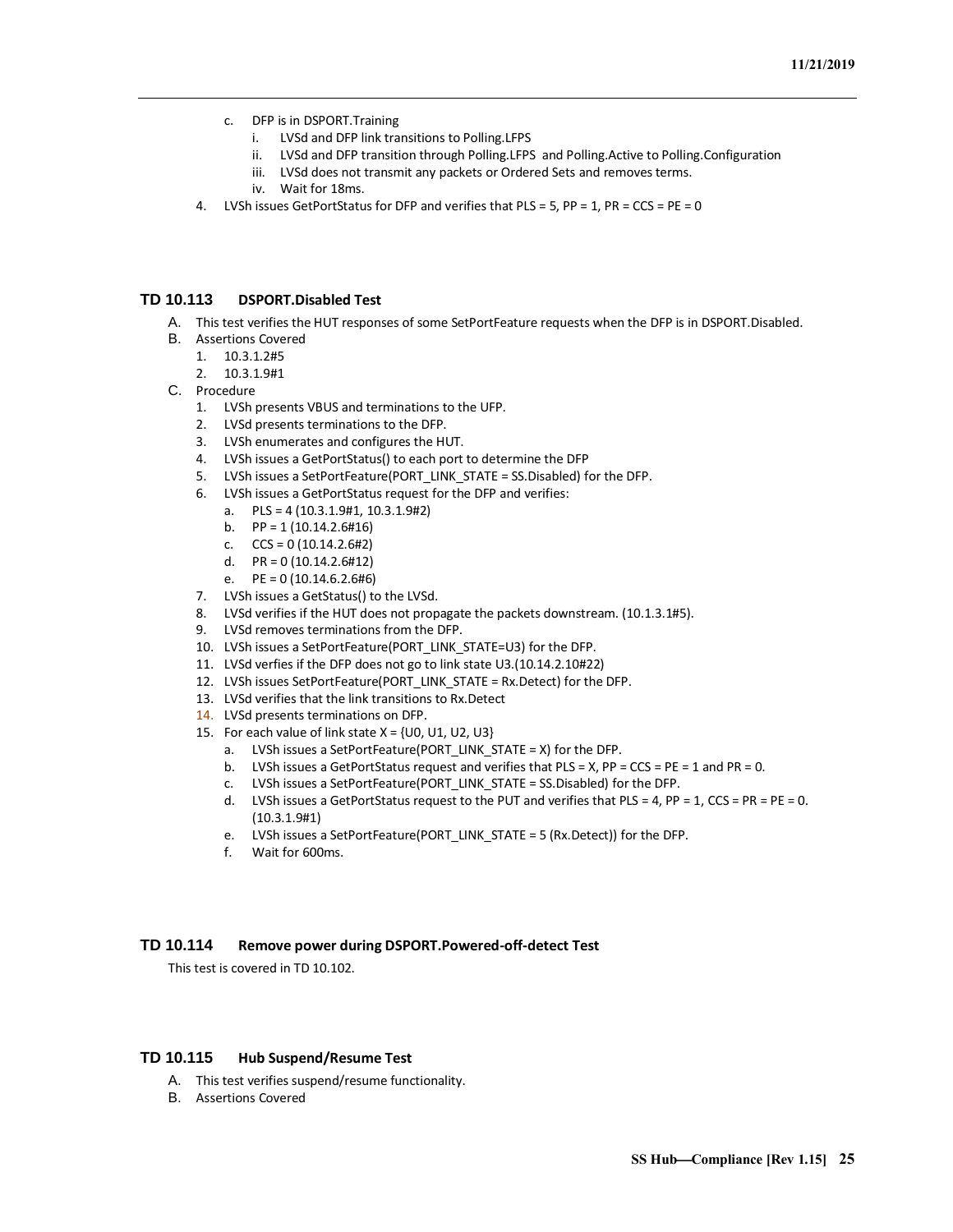10.1.4#1, 10.1.4#2, 10.1.4#3, 10.2.1#1, 10.3.1.2#5, 10.3.1.5#1, 10.3.1.5#6, 10.3.1.9#1, 10.8#2, 10.8#3, 10.8#4, 10.8#5, 10.8#6, 10.8#7, 10.8#8, 10.8#9, 10.14.2.10#10, 10.14.2.10#11, 10.6.2.6#2

- C. Procedure
	- 1. LVSh presents Vbus and terms.
	- 2. LVSh brings UFP link to U0.
	- 3. LVSh enumerates and configures the HUT.
	- 4. LVSd presents terms to the DFP.
	- 5. LVSd brings DFP link to U0.
	- 6. LVSh issues GetPortStatus to each port to determine the DFP (PE = 1)
- Testing DFP suspend from U1 to U3
	- 7. LVSh issues a SetPortFeature(PORT\_LINK\_STATE = 1) for the DFP.
	- 8. LVSh issues GetPortStatus for the DFP and verifies the PLS = 1. (10.4.2.2#1)
	- 9. LVSh issues a SetPortFeature(PORT\_LINK\_STATE = 3) for the DFP.
	- 10. LVSh and LVSd verify that, after receiving the SetPortFeature(PORT\_LINK\_STATE = 3) on the UFP, the DFP initiated a transition to U0 and then to U3. (10.14.2.10#9)
	- 11. LVSh issues a SetPortFeature(PORT\_LINK\_STATE = 0) for the DFP. (10.14.2.10#5, 10.4.2.1#13)

Testing DFP suspend from U2 to U3

- 12. LVSh issues a SetPortFeature(PORT\_LINK\_STATE = 2) for the DFP
- 13. LVSh issues GetPortStatus for the DFP and verifies the PLS = 2. (10.4.2.3#1)
- 14. LVSh issues a SetPortFeature(PORT\_LINK\_STATE = 3) for the DFP.
- 15. LVSh and LVSd verify that, after receiving the SetPortFeature(PORT\_LINK\_STATE = 3) on the UFP, the DFP initiated a transition to U0 and then to U3. (10.14.2.10#9)
- 16. LVSh issues a SetPortFeature(PORT\_LINK\_STATE = 0) for the DFP. (10.14.2.10#5, 10.4.2.1#13).

#### Testing no global suspend / resume

- 17. Connect a SS device to the HUT on an auxiliary downstream port.
- 18. LVSh enumerates and configures the auxiliary SS device.
- 19. LVSh issues SetPortFeature(PORT\_LINK\_STATE=U3) for the auxiliary downstream port
- 20. LVSh suspends the DFP to U3 by issuing SetPortFeature(PORT\_LINK\_STATE=U3) for every port on the link path from DFP to UFP. (10.14.2.10#8)
- 21. LVSh suspends the UFP to U3.
- 22. Wait 1sec (tDSPortEnabledToU3).
- 23. LVSh resumes the UFP to U0 by initiating U3 exit sequence.
- 24. LVSh verifies UFP resumes to U0 (10.6.2.1#29)
- 25. LVSh resumes every intermediary port on the link path from the UFP to and excluding the DFP to U0.
- 26. LVSh verifies that both of the DFPs in low power states do not resume to U0 (10.8#2, 10.8#6)
- 27. LVSh resumes the DFP link to U0 by issuing a SetPortFeature(PORT\_LINK\_STATE=U0) for the DFP.
- 28. LVSd verifies the DFP drives wakeup signaling within tHubDriveResume Downstream. (10.14.2.10#5, 10.8#7)
- 29. LVSh verifies that the auxiliary port does not resume to U0. (10.8#2, 10.8#8)

Testing Remote wakeup initiated by device

- 30. LVSh disables Remote wake on the HUT by issuing SetFeature (FUNCTION SUSPEND, LowPower=1, FunctionRemoteWake=0) request.
- 31. For each populated downstream port, starting at the last tier hub:
	- a. If the port is connected to another hub, the LVSh makes sure to clear all port status change bits for each DS port of the hub
	- b. LVSh suspends the port to U3 by issuing SetPortFeature(PORT\_LINK\_STATE=U3)
- 32. LVSh clears all port status change bits for all downstream ports on the HUT
- 33. LVSh suspends UFP to U3. (10.6.2.6#1)
- 34. LVSd initiates Remote Wake to the DFP.
- 35. LVSh verifies that:
	- a. The UFP resumes back to U0. (10.6.2.1#29, 10.8#4)
	- b. The UFP drives wake up signaling within tHubPropRemoteWakeUpstream of receiving remote wake signaling on the DFP. (10.8#4)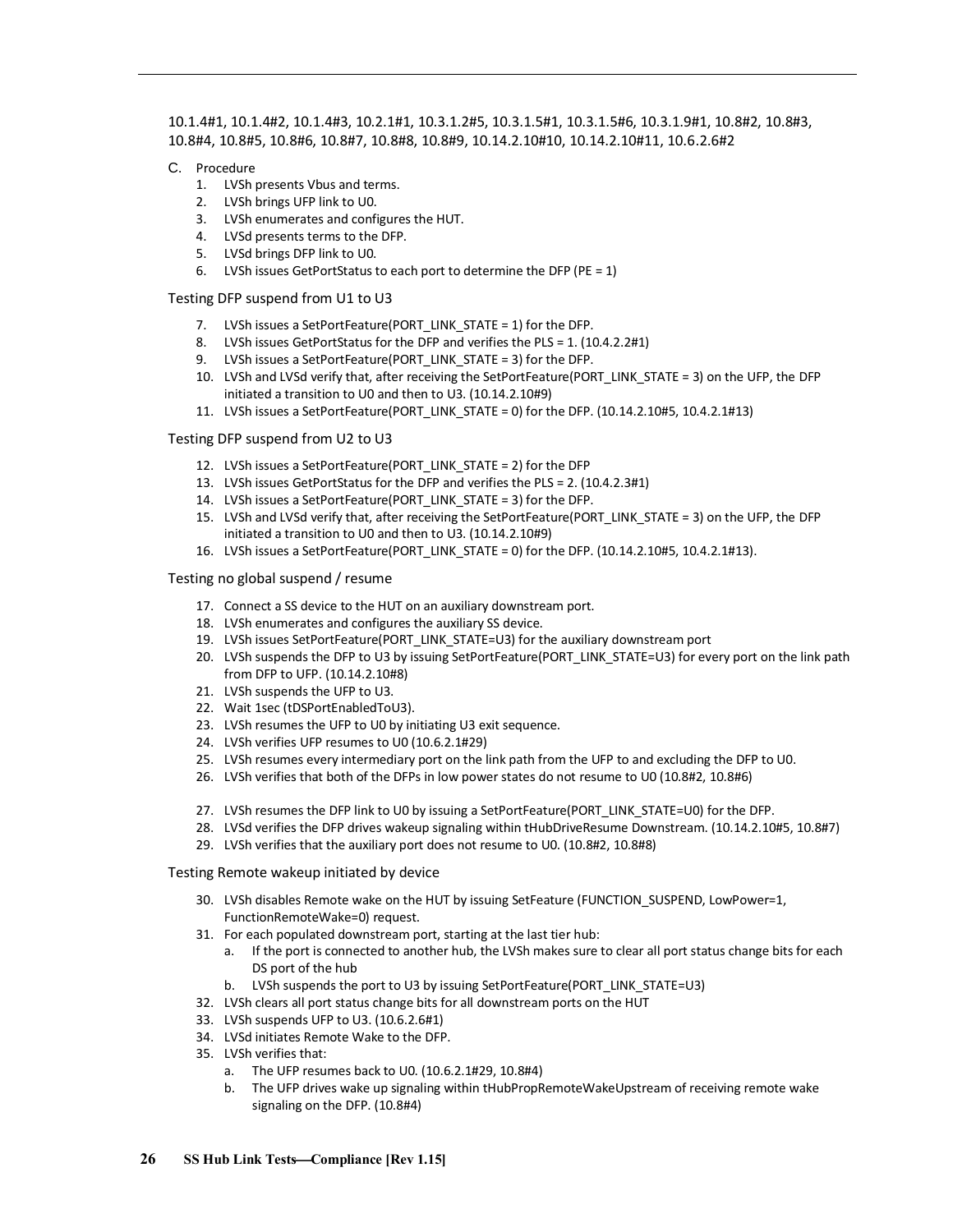- c. The auxiliary downstream port does not resume back to U0. (10.8#6)
- d. The DFP does not send an LFPS to LVSd before LVSh transmits U3 exit LFPS (10.8#5)
- 36. LVSd issues Remote Wake Device Notification packet.
- 37. LVSh verifies that the Notification packet is forwarded on the UFP. (10.1.3.1#1)
- 38. LVSh suspends the DFP to U3 by issuing SetPortFeature(PORT\_LINK\_STATE=U3). (10.14.2.10#8)
- 39. LVSh clears all port status change bits for all downstream ports on the HUT and on any hubs connected downstream.
- 40. LVSd initiates Remote Wake Signaling and U3 exit sequence to the DFP
- 41. LVSd verifies that:
	- a. The DFP resumes back to U0 (10.8#3).
	- b. The HUT drives wake signaling on the DFP. (10.8#3)
- 42. LVSd issues Remote Wake Device Notification packet.
- 43. LVSh verifies that the Notification packet is forwarded on the UFP. (10.1.3.1#1)
- 44. LVSh enables Remote wake on the HUT by issuing SetFeature (FUNCTION\_SUSPEND, LowPower=1, FunctionRemoteWake=1).
- 45. For each downstream port in the path from DFP to UFP, excluding the UFP and starting at the DFP:
	- a. If the port is connected to another hub, the LVSh clears all port status change bits for each DS port of the hub
	- b. LVSh suspends the port to U3 by issuing SetPortFeature(PORT\_LINK\_STATE=U3) (10.14.2.10#8 for the DFP)
- 46. LVSh suspends the DFP to U3 by issuing SetPortFeature(PORT\_LINK\_STATE=U3). (10.14.2.10#8)
- 47. LVSh clears all port status change bits for all downstream ports on the HUT.
- 48. LVSh suspends the UFP to U3.
- 49. LVSd initiates Remote Wake Signaling and U3 exit sequence to the DFP.
- 50. LVSh verifies that the UFP resumes to U0.

Testing DFP autonomous transition to U3

- 51. LVSh issues SetPortFeature(PORT\_REMOTE\_WAKE\_MASK) with the all mask bits cleared (MSB of wIndex = 0) for the DFP.
- 52. LVSd removes terms from the DFP.
- 53. LVSh suspends every port on the path from DFP to UFP to U3 by issuing SetPortFeature(PORT\_LINK\_STATE=U3).
- 54. LVSh suspends UFP to U3. (10.6.2.6#1)
- 55. LVSd presents terms to the DFP.
- 56. LVSd brings the DFP link to U0.
- 57. LVSd verifies that the DFP transitions to U3 within tDSPortEnabledToU3 (1 second) after entering U0 (10.3.1.5#6)

Not propagate packet to DFP in link U3 test

- 58. LVSh resumes UFP to U0. (10.6.2.1#29)
- 59. LVSh sends a GetStatus() request to LVSd.
- 60. LVSd verifies the DFP remains in U3.(10.4.2.6#3).
- 61. LVSh verifies that the UFP performs a link level Acknowledgement (LGOOD) of the GetStatus() Header packet (10.4.2.6#4)

Testing Remote wakeup initiated by HUT

62. LVSh enables Remote wake on the HUT by Set Feature (FUNCTION\_SUSPEND, LowPower=1, FunctionRemoteWake=1).

Conn\_RWEnable mask test

- 63. LVSd removes terms from the DFP.
- 64. LVSh clears all port status change bits for all downstream ports on the HUT and on any hubs connected downstream
- 65. LVSh issues SetPortFeature(PORT\_REMOTE\_WAKE\_MASK) with Conn\_RWEnable mask bit set to 1 for the DFP.
- 66. LVSh suspends every port on the path from DFP to UFP to U3 by issuing SetPortFeature(PORT\_LINK\_STATE=U3).
- 67. LVSh suspends the UFP to U3. (10.6.2.6#1)
- 68. LVSd presents terms to the DFP.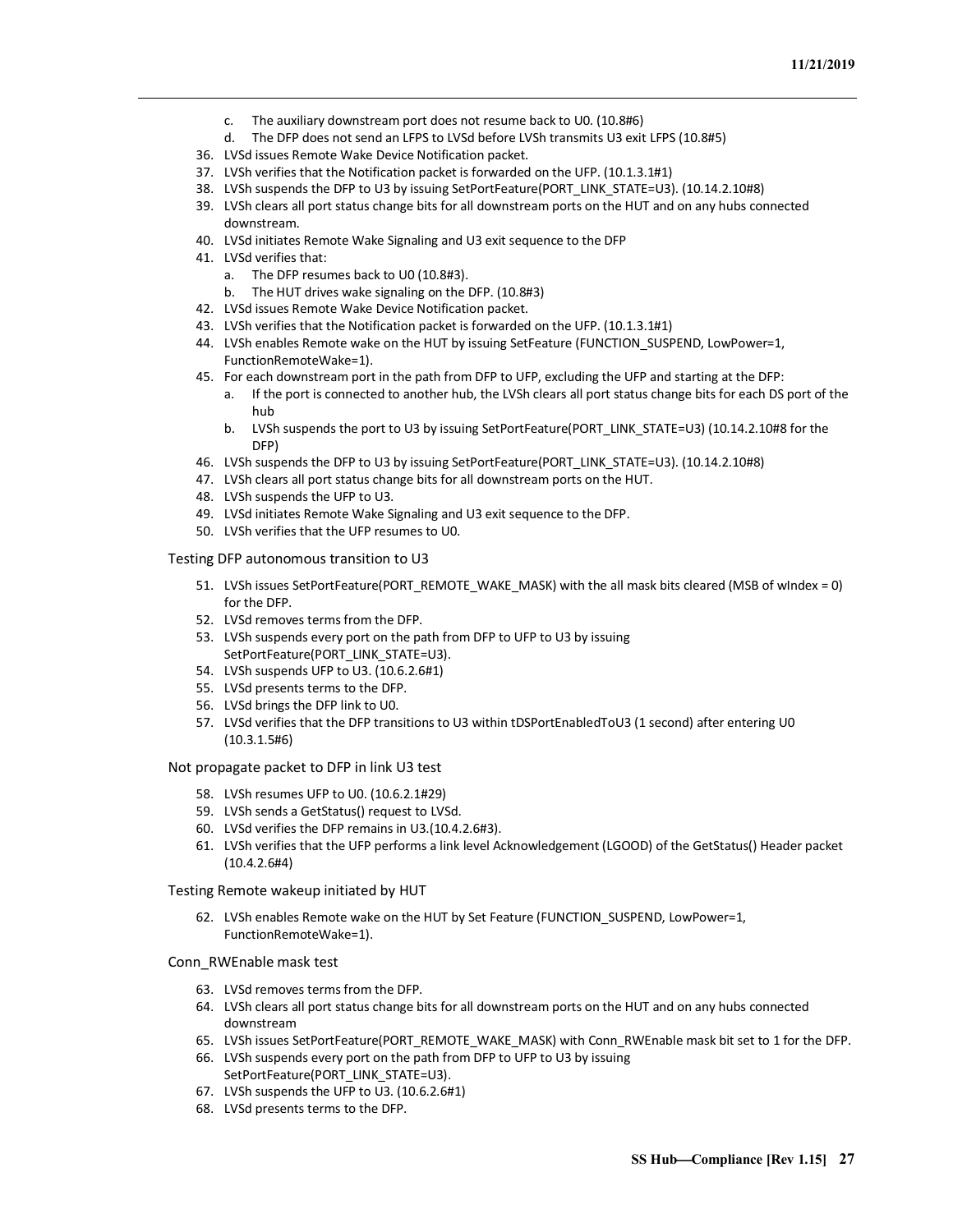- 69. LVSd brings the DFP link to U0.
- 70. LVSh verifies if the UFP sends Remote Wake Device Notification packet.
- 71. LVSh verifies if the UFP link successfully transitions to U0. (10.6.2.1#30, 10.8#11, 10.14.2.10#13).
- 72. LVSh issues GetStatus for the LVSd.
- 73. LVSh verifies that GetStatus completes successfully.
- 74. LVSd removes terms from the DFP.
- 75. LVSh clears all port status change bits for all downstream ports on the HUT and on any hubs connected downstream.
- 76. LVSh issues SetPortFeature(PORT\_REMOTE\_WAKE\_MASK) with Conn\_RWEnable mask bit cleared for the DFP.
- 77. LVSh suspends every port on the path from DFP to UFP to U3 by issuing SetPortFeature(PORT\_LINK\_STATE=U3).
- 78. LVSh suspends UFP to U3. (10.6.2.6#1)
- 79. LVSd presents terms to the DFP.
- 80. LVSd brings the DFP link to U0.
- 81. LVSd verifies that the DFP link transitions to U0.
- 82. LVSh verifies that the UFP link does not transition to U0. (10.14.2.10#12)
- 83. LVSd verifies that the DFP link transitions to U3 within tDSPortEnabledToU3 (1 second) after entering U0 (10.3.1.5#6)
- 84. LVSh resumes UFP to U0. (10.6.2.1#29)
- 85. LVSh resumes every port on the path from UFP to DFP to U0.
- 86. Clear all port status change bits for all downstream ports on the HUT and on any hub connected downstream.

#### Disconn\_RWEnable mask test

- 87. LVSh issues SetPortFeature(PORT\_REMOTE\_WAKE\_MASK) with Disconn\_RWEnable mask bit set to 1 for the DFP.
- 88. LVSh suspends the DFP to U3 by issuing SetPortFeature(PORT\_LINK\_STATE=U3). (10.14.2.10#8)
- 89. LVSh suspends every port on the path from the DFP to UFP to U3 by issuing SetPortFeature(PORT\_LINK\_STATE=U3).
- 90. LVSh suspends UFP to U3. (10.6.2.6#1)
- 91. LVSd removes terms from the DFP.
- 92. LVSh verifies that
	- a. The UFP signals a Remote Wake. (10.14.2.10#15, 10.8#12)
	- b. The UFP resumes to U0. (10.6.2.1#30)
	- c. The UFP sends Remote Wake Device Notification packet.
- 93. LVSd presents terms to the DFP.
- 94. LVSd brings the DFP link to U0.LVSh enumerates and configures LVSd.
- 95. LVSd verifies that it is configured successfully.
- 96. LVSh clears all port status change bits for all downstream ports on the HUT and on any hub connected downstream.
- 97. LVSh issues SetPortFeature(PORT\_REMOTE\_WAKE\_MASK) with Disconn\_RWEnable mask bit cleared for the DFP.
- 98. LVSh suspends every port on the path from the DFP to UFP to U3 by issuing SetPortFeature(PORT\_LINK\_STATE=U3). (10.14.2.10#8)
- 99. LVSh suspends the UFP to U3. (10.6.2.6#1)
- 100. LVSd removes terms from the DFP.
- 101. LVSh verifies that the UFP does not resume to U0. (10.6.2.1#30)
- 102. LVSh resumes every port on the path from UFP to DFP to U0.

NOTE: OC\_RWEnable mask is tested in TD 10.23 because overcurrent fixture required.

#### Wake on Local Power Status Change test

- 103. If HUT's configuration descriptor reported bMaxPower>0 and bmAttributes.SelfPower=1 (Both Power modes supported) :
	- a. NOTE : This state is USB 3.0 spec, Table10-3, Row 6
	- b. Prompt user to remove the external power source of the HUT.
	- c. NOTE : This state is USB 3.0 spec, Table10-3, Row 5
	- d. LVSh verifies the UFP initiates U3 exit sequence. (10.6.2.1#30)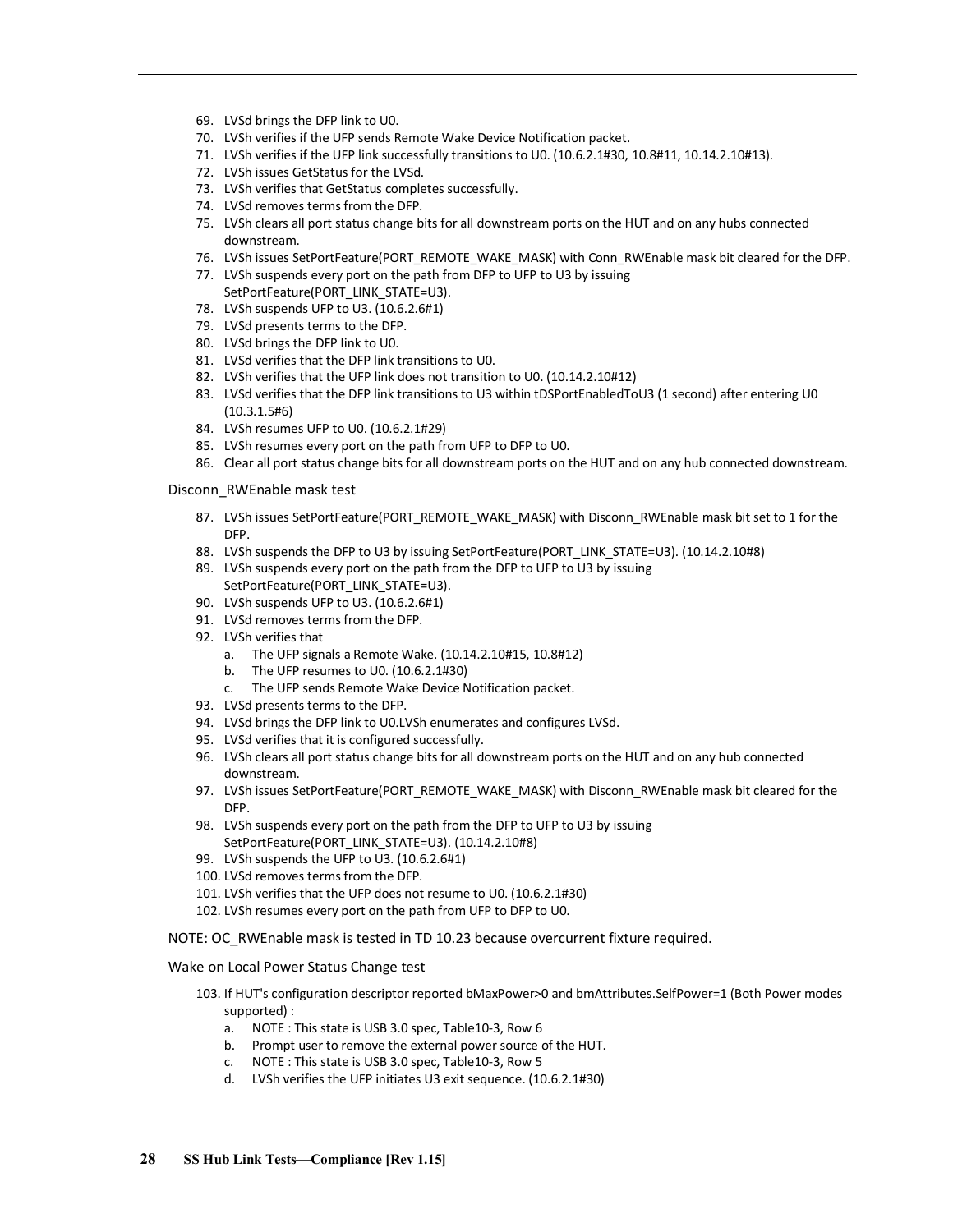- e. LVSh disables Remote wake on hub by SetFeature (FUNCTION\_SUSPEND, LowPower=1, FunctionRemoteWake=0).
- f. LVSh suspends UFP to U3. (10.6.2.6#1)
- g. Prompt user to attach the external power source of the HUT.
- h. LVSh verifies the UFP initiates a U3 exit sequence. (10.6.2.1#30)
- i. LVSh resumes UFP to U0.
- j. LVSh verifies if the UFP sends Remote Wake Device Notification.
- Testing UFP suspend after remote wakeup
	- 104. LVSh resumes UFP and all intermediary links from UFP to the DFP to U0.
	- 105. LVSh clears all port status change bits for all downstream ports on the HUT and on any hub connected downstream.
	- 106. LVSh suspends all ports on the path from the DFP to and excluding the UFP to U3 by issuing SetPortFeature(PORT\_LINK\_STATE=U3).
	- 107. LVSd initates U3 wakeup LFPS.
	- 108. LVSd verifies that it receives U3 wakeup LFPS from DFP.
	- 109. LVSh suspends the UFP to U3 immediately after verification.
	- 110. LVSh verifies that the UFP drives U3 wakeup LFPS within tHubPropRemoteWakeUpstream. (10.8#9)

Global Suspend/ Resume Testing (corner case):

- 111. LVSh resumes the links from DFP to the UFP inclusive to U0 if these are not in U0.
- 112. LVSd removes and presents terms to the DFP.
- 113. LVSh immediately suspends the UFP or the port directly upstream from the DFP to U3.
- 114. Allow 5ms idle time.
- 115. LVSd verifies that the DFP link is in U3 (10.6.2.6#2).

## <span id="page-32-0"></span>**TD 10.116 Hub DS Ports Initiating U1/U2 Test**

- A. This test verifies correct U1/U2 behavior.
- B. Assertions Covered

10.2.1#1, 10.2.2#1, 10.2.2#2, 10.2.2#3, 10.2.2#4, 10.2.2#10, 10.2.2#11, 10.4.2.1#3, 10.4.2.1#4, 10.4.2.1#7, 10.4.2.1#8, 10.4.2.1#10, 10.4.2.1#11, 10.4.2.1#12, 10.4.2.1#13, 10.4.2.2#2, 10.4.2.3#2, 10.14.2.10#3.

- C. Procedure
	- 1. LVSh presents Vbus and terms on.
	- 2. LVSh brings UFP link to U0.
	- 3. LVSh enumerates and configures the HUT.
	- 4. LVSd presents terminations.
	- 5. LVSd brings the DFP link to U0.

Initiate U0 to U1, U0 to U2 test.

- 6. LVSh issues SetPortFeature(PORT\_U1\_TIMEOUT >0 and not 0xFF) and SetPortFeature(PORT\_U2\_TIMEOUT = 0) for the DFP.
- 7. Wait 1ms.
- 8. The LVSd verifies that it received an LGO\_U1 from the DFP and the link successfully went to U1. (10.2.2#1, 10.4.2.1#4)
- 9. LVSd configures itself to reject LGO U1.
- 10. LVSh issues SetPortFeature(PORT\_LINK\_STATE =U0) and SetPortFeature(PORT\_U1\_TIMEOUT=0) and SetPortFeature(PORT\_U2\_TIMEOUT >0 and not 0xFF) for the DFP.
- 11. Wait 70ms.
- 12. The LVSd verifies:
	- a. The DFP sent an LMP to LVSd with the specified timeout value (PORT\_U2\_TIMEOUT). (10.14.2.10#3)
	- b. The DFP initiated U2 transition by sending an LGO U2. (10.2.2#1 and 10.4.2.1#8)

U1/U2 timeout value reset test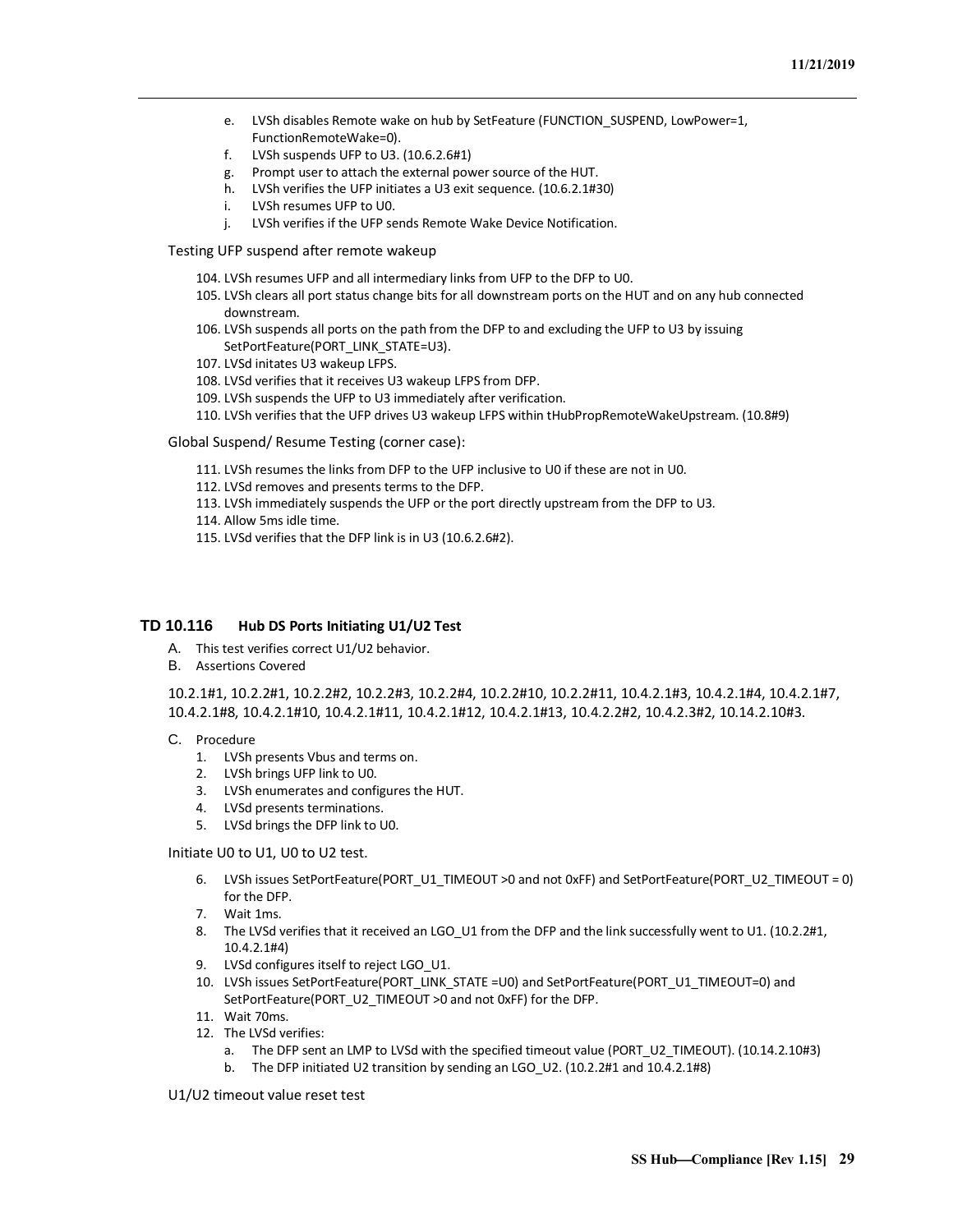- 13. LVSd configures itself to reject both LGO U1 and LGO U2.
- 14. LVSh issues SetPortFeature(PORT\_LINK\_STATE =U0) and SetPortFeature(PORT\_U1\_TIMEOUT = 0x7E) and SetPortFeature(PORT\_U2\_TIMEOUT = 0x0) for the DFP.
- 15. Wait 128us.
- 16. LVSd verifies that:
	- a. The DFP sends LGO\_U1.
	- b. The DFP link stays in U0. (10.4.2.2#4)
- 17. LVSh issues SetPortFeature(PORT\_RESET) for the DFP.
- 18. Wait 128us after the link returns to U0.
- 19. The LVSd verifies that the DFP does not send any LGO\_U1. (9.4.14#1)
- 20. LVSh issues SetPortFeature(PORT\_U1\_TIMEOUT = 0x0) and SetPortFeature(PORT\_U2\_TIMEOUT = 0xFE) for the DFP.
- 21. Wait 70ms.
- 22. LVSd verifies that:
	- a. The DFP sends LGO\_U2.
	- b. The DFP link stays in U0. (10.4.2.3#4)
- 23. LVSh issues hot reset to the UFP.
- 24. Wait 70ms after the DFP link returns to U0.
- 25. LVSd verifies that the DFP does not send any LGO\_U2. (10.2.2#4, 9.4.14#3)
- 26. LVSh enumerates and configures the HUT.
- 27. LVSh issues SetPortFeature(PORT\_U1\_TIMEOUT = 0x0) and SetPortFeature(PORT\_U2\_TIMEOUT = 0xFE) for the DFP.
- 28. Wait 70ms.
- 29. LVSd verifies that:
	- a. The DFP sends LGO\_U2.
	- b. The link stays in U0. (10.4.2.3#4)
- 30. LVSh issues SetPortFeature(PORT\_RESET) for the DFP.
- 31. Wait 70ms after the DFP link returns to U0.
- 32. The LVSd verifies that the DFP does not send any LGO\_U2. (9.4.14#2)
- 33. LVSh issues SetPortFeature(PORT\_U1\_TIMEOUT = 0x7E) and SetPortFeature(PORT\_U2\_TIMEOUT = 0x0) for the DFP.
- 34. Wait 128us.
- 35. LVSd verifies that:
	- a. The DFP sends LGO U1.
	- b. The link stays in U0. (10.4.2.2#4)
- 36. LVSh issues hot reset to the UFP.
- 37. Wait 128us after the DFP link returns to U0.
- 38. The LVSd verifies that the DFP does not send any LGO\_U1. (10.2.2#4, 9.4.14#3)

#### Initiate U1/U2 Combination Test

- 39. U1 timeout =0xFF, U2 timeout = 0x0
	- a. LVSh issues SetPortFeature(PORT\_U1\_TIMEOUT=0xFF) and SetPortFeature(PORT\_U2\_TIMEOUT=0x0) for the DFP.
	- b. Wait 80ms.
	- c. LVSd verifies that the DFP does not send any LGO\_U1 or LGO\_U2. (10.4.2.1#3, 10.4.2.1#27)
- 40. U1 timeout =0x0, U2 timeout = 0xFF
	- a. LVSh issues SetPortFeature(PORT\_U1\_TIMEOUT=0x0) and SetPortFeature(PORT\_U2\_TIMEOUT=0xFF) for the DFP.
	- b. Wait 80ms.
	- c. LVSd verifies that the DFP does not send any LGO\_U1 or LGO\_U2. (10.4.2.1#26, 10.4.2.1#7)
- 41. U1 timeout = 0x FF, U2 timeout =0xFE
	- a. LVSd configures itself to reject LGO U1 and LGO U2
	- b. LVSh issues SetPortFeature(PORT\_U1\_TIMEOUT=0xFF) and SetPortFeature(PORT\_U2\_TIMEOUT=0xFE) for the DFP.
	- c. Wait 80ms.
	- d. LVSd verifies: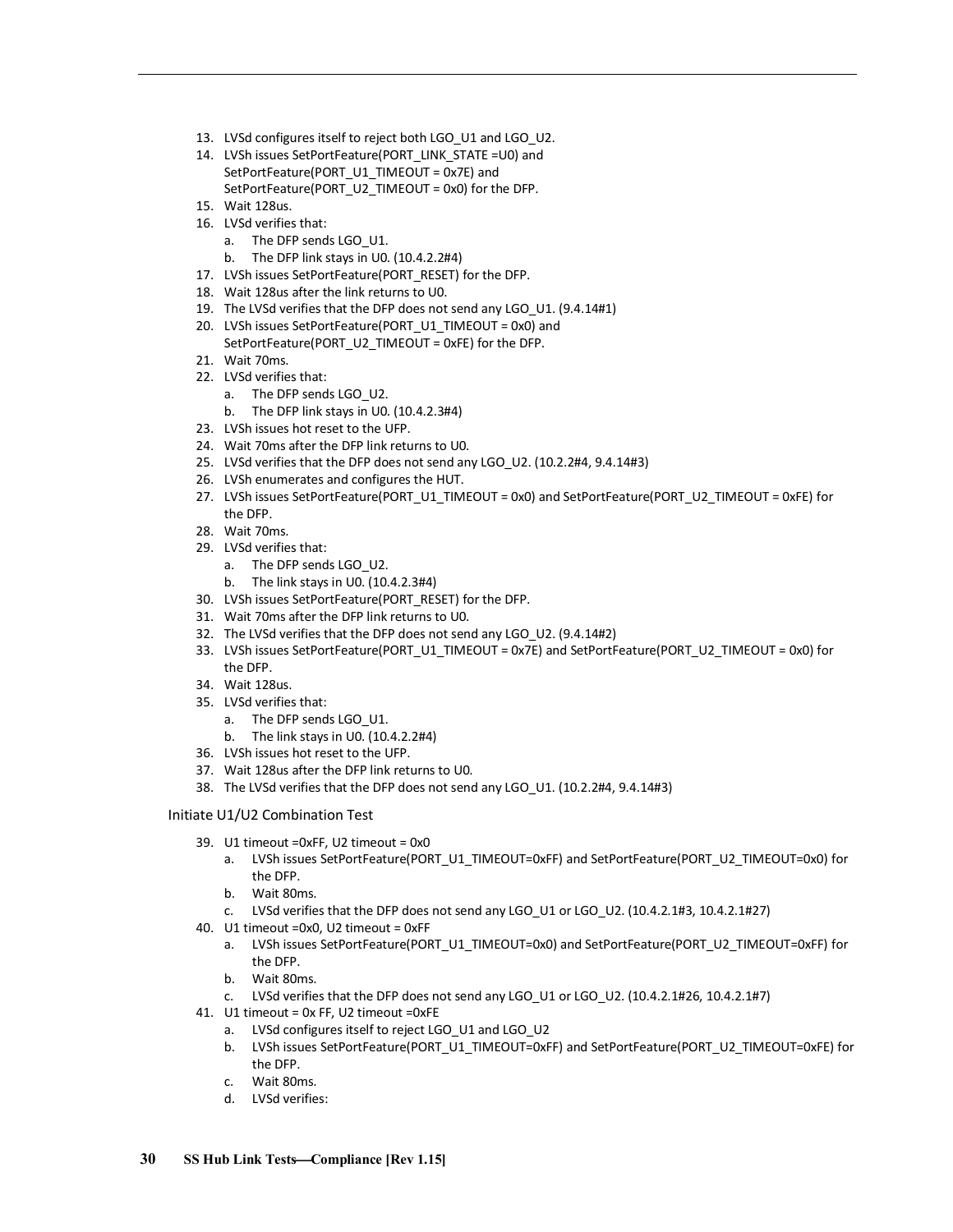- i. The DFP does not send LGO\_U1. (10.4.2.1#10)
- ii. DFP sends LGO\_U2. (10.4.2.1#25)
- 42. U1 timeout =0x7E, U2 timeout= 0xFF
	- a. LVSd configures itself to respond properly to LGO U1 and LGO U2
	- b. LVSh issues SetPortFeature(PORT\_U1\_TIMEOUT=0x7E) and SetPortFeature(PORT\_U2\_TIMEOUT=0xFF) for the DFP.
	- c. Wait 127us.
	- d. LVSd verifies that DFP initiates transition to U1 by sending LGO\_U1. (10.4.2.1#4)
	- e. Wait for 80ms after the DFP enters U1.
	- f. LVSh issues GetPortStatus() for the DFP and verifies that PLS=1. (10.4.2.1#7)
- 43. U1 timeout =0x7F, U2 timeout =0xFE)
	- a. LVSh issues SetPortFeature(PORT\_U1\_TIMEOUT=0x7F) and SetPortFeature(PORT\_U2\_TIMEOUT=0xFE) for the DFP.
	- b. LVSh issues SetPortFeature(PORT\_LINK\_STATE = U0) for the DFP.
	- c. LVSd verifies that the DFP link transitions to U0 (10.4.2.1#13)
	- d. Wait 128us after DFP link enters U0.
	- e. LVSd verifies that the DFP sends LGO\_U1 and the link successfully transitions to U1. (10.4.2.1#4)
	- f. Wait 70ms.
	- g. LVSh issues GetPortStatus() for the DFP.
	- h. LVSh verifies that PLS = 2. (10.4.2.4#3)
	- i. LVSh sends SetPortFeature(PORT\_LINK\_STATE = U0) for the DFP.
	- j. LVSd verifies that the DFP link transitions to U0. (10.4.2.1#13)

#### U1/U2 timeout value reset by hub UFP power cycle test

- 44. LVSh removes VBUS and terms. LVSd removes terms.
- 45. LVS prompts user to cycle power to the HUT.
- 46. LVSh presents Vbus, LVSh and LVSd present terminations and bring the links to U0.
- 47. Wait 80ms.
- 48. LVSd verifies no LGO\_U1 or LGO\_U2 were received. (10.2.2#10, 10.4.2.1#26 and 10.4.2.1#27)

#### Testing U0->U1->U0 transition:

- 49. LVSh issues SetPortFeature(PORT\_U1\_TIMEOUT=0x0) and SetPortFeature(PORT\_U2\_TIMEOUT=0x0) for the DFP.
- 50. LVSh issues SetPortFeature(PORT\_LINK\_STATE = U1) for the DFP.
- 51. LVSd verifies that:
	- a. The DFP sends an LGO U1
	- b. The link successfully transitions to U1. (10.4.2.2#1, 10.14.2.10#6)
- 52. LVSh issues SetPortFeature(PORT\_LINK\_STATE = U0) for the DFP.
- 53. LVSd verifies that the DFP initiates a transition back to U0. (10.4.2.1#13, 10.14.2.10#5)

#### Testing U0->U2->U0 transition:

- 54. LVSh issues SetPortFeature(PORT\_LINK\_STATE = U2) for the DFP.
- 55. LVSd veifies that:
	- a. The DFP sends an LGO U2
	- b. The link successfully transitions to U2. (10.4.2.3#1)
- 56. LVSh issues SetPortFeature(PORT\_LINK\_STATE = U0) for the DFP.
- 57. LVSd verifies that the DFP initiates a transition back to U0. (10.4.2.1#13 and 10.14.2.10#5)

#### Testing Timeout Reset due to Port Power Off

- 58. LVSh issues SetPortFeature (PORT\_U1\_TIMEOUT=0x0) and SetPortFeature(PORT\_U2\_TIMEOUT = 0xFE (65 ms)) for the DFP.
- 59. LVSh issues ClearPortFeature(PORT\_POWER) for the DFP.
- 60. LVSh issues SetPortFeature(PORT\_POWER) for the DFP.
- 61. LVSd verifies that its link transitions back to U0.
- 62. Wait 80 ms.
- 63. LVSd verifies that the DFP does not send an LGO\_U2. (9.4.14#2)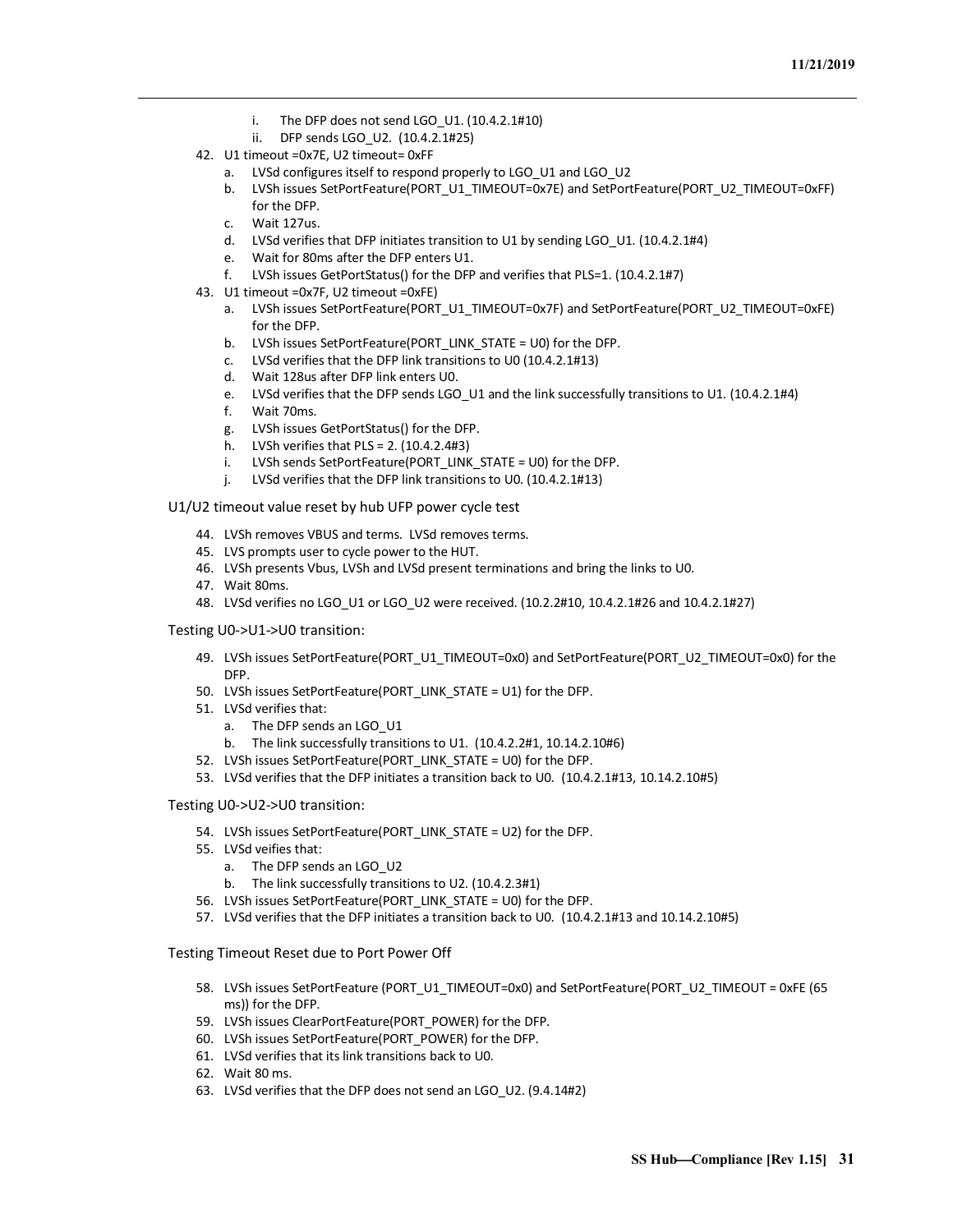- 64. LVSh issues SetPortFeature(PORT\_U1\_TIMEOUT=0x7F) and SetPortFeature(PORT\_U2\_TIMEOUT = 0x0) for the DFP.
- 65. LVSh issues ClearPortFeature(PORT\_POWER) for the DFP.
- 66. LVSh issues SetPortFeature(PORT\_POWER) for the DFP.
- 67. LVSd verifies that its link transitions back to U0.
- 68. Wait 80 ms.
- 69. LVSd verifies that the DFP did not send an LGO\_U1. (9.4.14#1)

## <span id="page-35-0"></span>**TD 10.117 Hub DS Inactivity Timers Reset Test**

- A. This test verifies U1/U2 Timers reset, U1/U2 Timeouts reset, and U1/U2 Timers accuracy.
- B. Assertions Covered

9.4.14#1, 9.4.14#2, 10.2.2#9, 10.4.1#1, 10.4.1#2, 10.4.1#4, 10.14.2.10#1, 10.14.2.10#2, 10.14.2.10#3

- C. Procedure
	- 1. LVSh presents Vbus and terms on.
	- 2. LVSh brings UFP link to U0.
	- 3. LVSh enumerates and configures the Hub.
	- 4. LVSd presents terminations.
	- 5. LVSd brings the DFP link to U0.
	- 6. LVSd configures itself to reject LGO\_U1 and LGO\_U2.
	- 7. U1/U2 Timers accuracy test:
		- a. LVSh issues SetPortFeature(PORT\_U1\_TIMEOUT=0x1) and SetPortFeature(PORT\_U2\_TIMEOUT=0) for the DFP.
		- b. Wait 10ms.
		- c. LVSh sends SETUP TP to the LVSd.
		- d. LVSd verifies that the DFP starts sending LGO\_U1 between 1us and 2us after the LVSd receives the SETUP TP. (10.4.1#4, 10.4.1#2, 10.14.2.10#3)
		- e. LVSh issues SetPortFeature(PORT\_U1\_TIMEOUT=0x40) and SetPortFeature(PORT\_U2\_TIMEOUT=0) for the DFP.
		- f. Wait 10ms.
		- g. LVSh sends SETUP TP to the LVSd.
		- h. LVSd verifies that the DFP starts sending LGO\_U1 between 64us and 65us after the LVSd receives the SETUP TP. (10.4.1#4, 10.4.1#2, 10.14.2.10#3)
		- i. LVSh issues SetPortFeature(PORT\_U1\_TIMEOUT=0x7F) and SetPortFeature(PORT\_U2\_TIMEOUT=0x00) for the DFP.
		- j. Wait 10ms.
		- k. LVSh sends SETUP TP to the LVSd.
		- l. LVSd verifies that the DFP starts sending LGO\_U1 between 127us and 128us after the LVSd receives the SETUP TP. (10.4.1#4, 10.4.1#2, 10.14.2.10#3)
		- m. LVSh issues SetPortFeature(PORT\_U1\_TIMEOUT= 0x0) and SetPortFeature(PORT\_U2\_TIMEOUT=0x1) for the DFP.
		- n. Wait 10ms.
		- o. LVSh sends SETUP TP to the LVSd.
		- p. LVSd verifies that the DFP starts sending LGO\_U2 between 256us and 756us after the LVSd receives the SETUP TP. (10.4.1#4, 10.4.1#2, 10.14.2.10#3)
		- q. LVSh issues SetPortFeature(PORT\_U1\_TIMEOUT=0x0) and SetPortFeature(PORT\_U2\_TIMEOUT=0x80) for the DFP.
		- r. Wait 10ms.
		- s. LVSh sends SETUP TP to the LVSd.
		- t. LVSd verifies that the DFP starts sending LGO\_U2 between 32.768ms and 33.268ms after the LVSd receives the SETUP TP. (10.4.1#4, 10.4.1#2, 10.14.2.10#3)
		- u. LVSh issues SetPortFeature(PORT\_U1\_TIMEOUT=0) and SetPortFeature(PORT\_U2\_TIMEOUT=0xFE) for the DFP.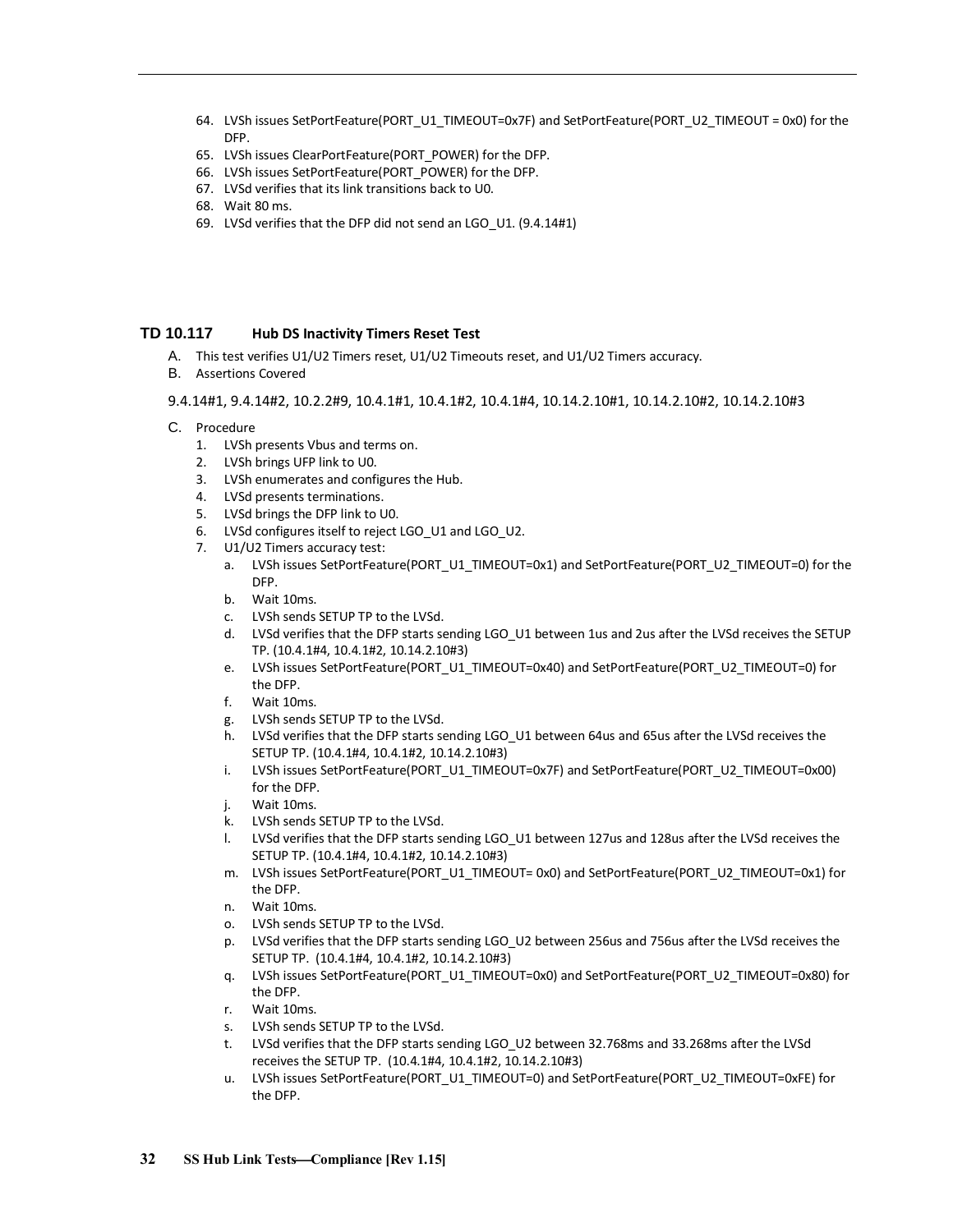- v. Wait 10ms.
- w. LVSh sends SETUP TP to the LVSd.
- x. LVSd verifies that the DFP starts sending LGO\_U2 between 65.024ms and 65.524ms after the LVSd receives the SETUP TP. (10.4.1#4, 10.4.1#2, 10.14.2.10#3)
- 8. U1 Timer/Timeout reset test
	- a. LVSh issues SetPortFeature(PORT\_U1\_TIMEOUT = 0x7E), SetPortFeature(PORT\_U2\_TIMEOUT=0x0) for the DFP.
	- b. LVSh sends a SETUP DP to the LVSd when the LVSh receives the ACK TP for the STATUS stage of the last SetPortFeature() in step a.
	- c. Wait 20us.
	- d. LVSh issues SetPortFeature(PORT\_U1\_TIMEOUT=0x7F) for the DFP.
	- e. LVSd verifies that the DFP does not send LGO\_U1 for 128us after the LVSd received the SETUP DP. (10.4.1#1)
	- f. LVSd removes and presents terminations.
	- g. LVSd brings the DFP link to U0.
	- h. Wait 128us.
	- i. LVSd verifies that the DFP does not send LGO\_U1. (9.4.14#1).
- 9. U2 Timer/Timeout reset test
	- a. LVSh issues SetPortFeature (PORT\_U1\_TIMEOUT=0x0) and SetPortFeature(PORT\_U2\_TIMEOUT= 0x14) for the DFP.
	- b. LVSh sendis a SETUP DP to the LVSd when the LVSh receives the ACK TP for the STATUS stage of the last SetPortFeature() in step a.
	- c. Wait 1ms.
	- d. LVSh issues SetPortFeature(PORT\_U2\_TIMEOUT=0x15) for the DFP.
	- e. LVSd verifies that the DFP does not start sending LGO\_U2 for 5.88ms after the LVSd receives the SETUP DP. (10.4.1#1, 10.4.1#2, 10.14.2.10#3)
	- f. LVSd removes and presents terminations.
	- g. LVSd brings the PUT link to U0.
	- h. Wait 5.5ms.
	- i. LVSd verifies that the DFP does not send LGO U2. (9.4.14#2)
- 10. Hub Downstream Inactivity Timers not reset by ITP test
	- a. LVSh issues SetPortFeature (PORT\_U1\_TIMEOUT=0x0) and SetPortFeature(PORT\_U2\_TIMEOUT = 0x4) (1024us) for the DFP.
	- b. Wait 20ms.
	- c. LVSh sends a SETUP TP to the LVSd.
	- d. LVSh waits 700us.
	- e. LVSh sends ITP
	- f. LVSd verifies that:
		- i. The DFP forwards the ITP. (10.1.3.1#3)
		- ii. The DFP starts sending LGO\_U2s between 1024us and 1524us after the LVSd receives the SETUP TP. (10.2.2#9)
	- g. LVSh issues SetPortFeature(PORT\_U2\_TIMEOUT = 0) for the DFP.
	- h. LVSh issues SetPortFeature(PORT\_U1\_TIMEOUT = 0x7F) for the DFP.
	- i. Wait 20ms.
	- j. LVSh sends a SETUP TP to the LVSd.
	- k. LVSh waits 50us.
	- l. LVSh sends ITP.
	- m. LVSd verifies that:
		- i. The DFP forwards the ITP. (10.1.3.1#3)
		- ii. The DFP starts sending LGO\_U1s between 127us and 128us after the LVSd receives the SETUP TP. (10.2.2#9)
- 11. Hub Downstream Inactivity Timers reset by non-ITP packet test
	- a. LVSh issues SetPortFeature(PORT\_U1\_TIMEOUT=0) and SetPortFeature(PORT\_U2\_TIMEOUT=0) for the DFP.
	- b. LVSh issues SetPortFeature(PORT\_U2\_TIMEOUT = 0xFE (65 ms)) for the DFP.
	- c. Wait 5ms.
	- d. LVSh sends a SETUP TP to the LVSd.
	- e. Wait 60.5ms.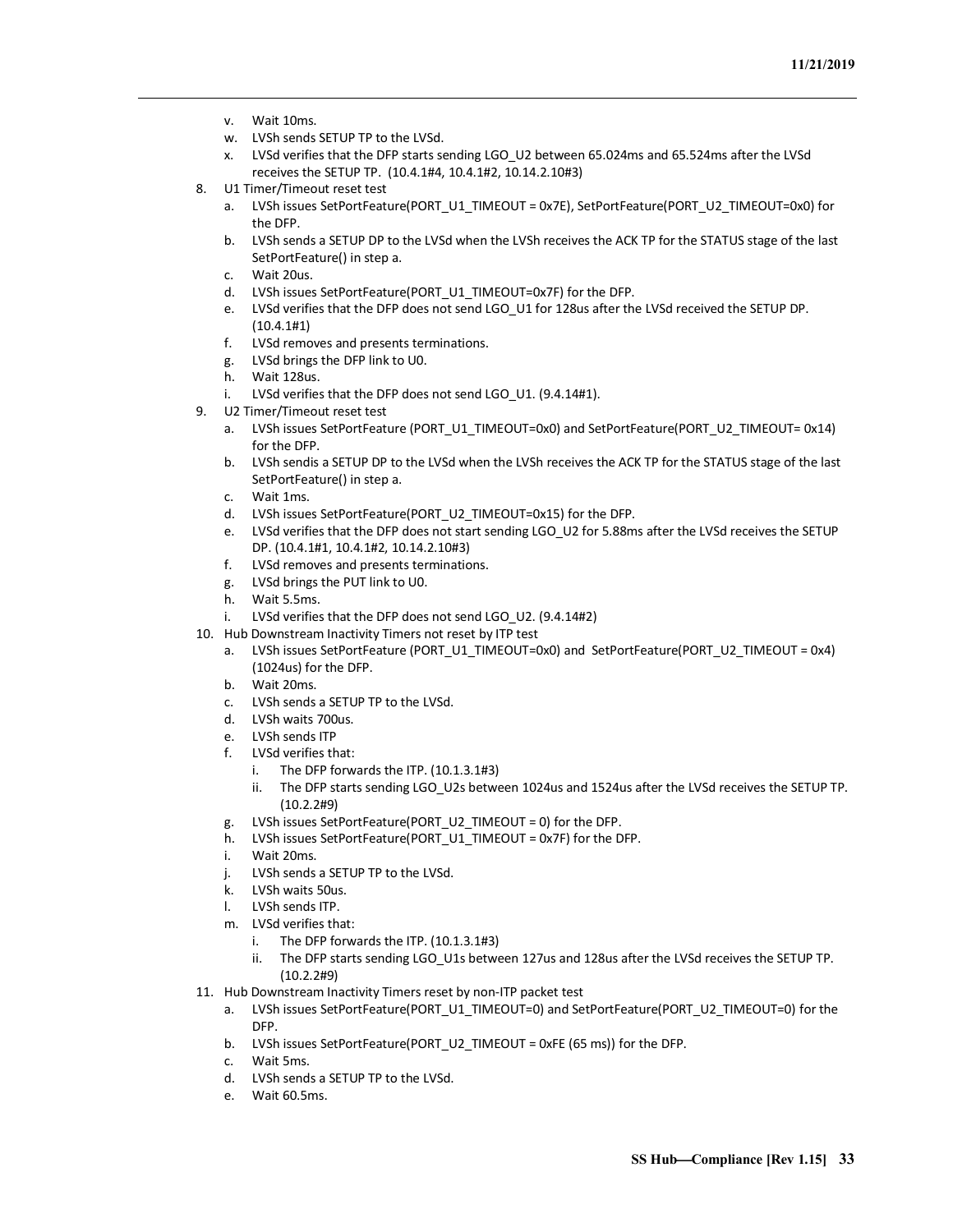- f. LVSd verifies that the DFP did not send an LGO\_U2. (10.4.1#2)
- g. LVSh issues SetPortFeature(PORT\_U2\_TIMEOUT = 0) and SetPortFeature(PORT\_U1\_TIMEOUT = 0x7F) for the DFP.
- h. Wait 50us.
- i. LVSh sends a SETUP TP to the LVSd.
- j. Wait 78us.
- k. LVSd verifies that the DFP did not send an LGO\_U1. (10.4.1#2)

## <span id="page-37-0"></span>**TD 10.118 Hub DS Ports accepting U1/U2 Test**

- A. This test verifies Hub DFP U1/U2 behavior.
- B. Assertions Covered

10.2.2#5, 10.2.2#8, 10.4.2.1#1, 10.4.2.1#2, 10.4.2.1#5, 10.4.2.1#6, 10.4.2.1#9, 10.4.2.1#10, 10.4.2.1#12, 10.4.2.2#1, 10.4.2.2#3, 10.4.2.3#1.

C. Procedure

Cannot test all the valid timeout values.

Cannot generate the case where traffic is pending.

This test is explicitly setting the Timeouts to 0.

- 1. LVSh presents Vbus and terms on.
- 2. LVSh enumerates and configures the HUT.
- 3. LVSd presents terminations.
- 4. LVSh enumerates and configures LVSd.
- 5. Device U1 enable = 1, U2 enable = 0; DFP U1 timeout = 0, U2 timeout = 0.
	- a. LVSh sets LVSd U1 enable = 1, U2 enable = 0. (SetFeature(U1\_ENABLE), ClearFeature(U2\_ENABLE)) b. LVSh sets the DFP U1 timeout = 0, U2 timeout = 0. (SetPortFeature(PORT\_U1\_TIMEOUT=0),
	- SetPortFeature(PORT\_U2\_TIMEOUT=0))
	- c. LVSd sends LGO\_U1 after 1ms.
	- d. LVSd verifies that the DFP rejects U1 entry. (10.4.2.1#5)
- 6. Device U1 enable = 0, U2 enable = 1; DFP U1 timeout = 0, U2 timeout = 0.
	- a. LVSh sets LVSd U1 enable =  $0$ , U2 enable =  $1$ .
	- b. LVSh sets the DFP U1 timeout =  $0$ , U2 timeout =  $0$ .
	- c. LVSd sends LGO\_U2 after 1ms.
	- d. LVSd verifies that the DFP rejects U2 entry. (10.4.2.1#5)
- 7. Device U1 enable = 1, U2 enable = 0; DFP U1 timeout = 0, U2 timeout = 0xFE.
	- a. LVSh sets LVSd U1 enable =  $1$ , U2 enable = 0.
	- b. LVSh sets the DFP U1 timeout = 0, U2 timeout = 0xFE.
	- c. LVSd sends LGO\_U1 after it receives the U2\_Inactivity\_Timeout LMP.
	- d. LVSd verifies that the DFP rejects U1 entry. (10.4.2.1#5)
- 8. Device U1 enable = 0, U2 enable = 1; DFP U1 timeout = 0, U2 timeout = 0xFE.
	- a. LVSh sets the DFP U1 timeout = 0x00, U2 timeout = 0x00.
	- b. LVSh sets LVSd U1 enable =  $0$ , U2 enable = 1.
	- c. LVSh sets the DFP U1 timeout = 0, U2 timeout = 0xFE.
	- d. LVSd verifies that after it receives the U2\_Inactivity\_Timeout LMP and the U2\_Timeout timer expires, the DFP accepts U2 entry. (10.4.2.1#6)
- 9. Device U1 enable = 1, U2 enable = 0; DFP U1 timeout = 0x7F, U2 timeout = 0.
	- a. LVSh sets LVSd U1 enable = 1, U2 enable = 0. The DFP link resumes from U2 to U0. (10.4.2.1#18)
	- b. LVSh sets the DFP U1 timeout = 0x7F, U2 timeout = 0 (Set U2 timeout first).
	- c. LVSd verifies that the DFP accepts U1 entry. (10.4.2.1#2)
- 10. Device U1 enable = 0, U2 enable = 1; DFP U1 timeout = 0x7F, U2 timeout = 0.
	- a. LVSh sets LVSd U1 enable = 0, U2 enable = 1. The DFP link resumes from U1 to U0. (10.4.2.1#17)
	- b. LVSh sets the DFP U1 timeout = 0x7F, U2 timeout = 0.
	- c. LVSd sends LGO\_U2 after 1ms.
	- d. LVSd verifies that the DFP rejects U2 entry. (10.4.2.1#1)
- 11. Device U1 enable = 1, U2 enable = 0; DFP U1 timeout =0xFF, U2 timeout = 0x0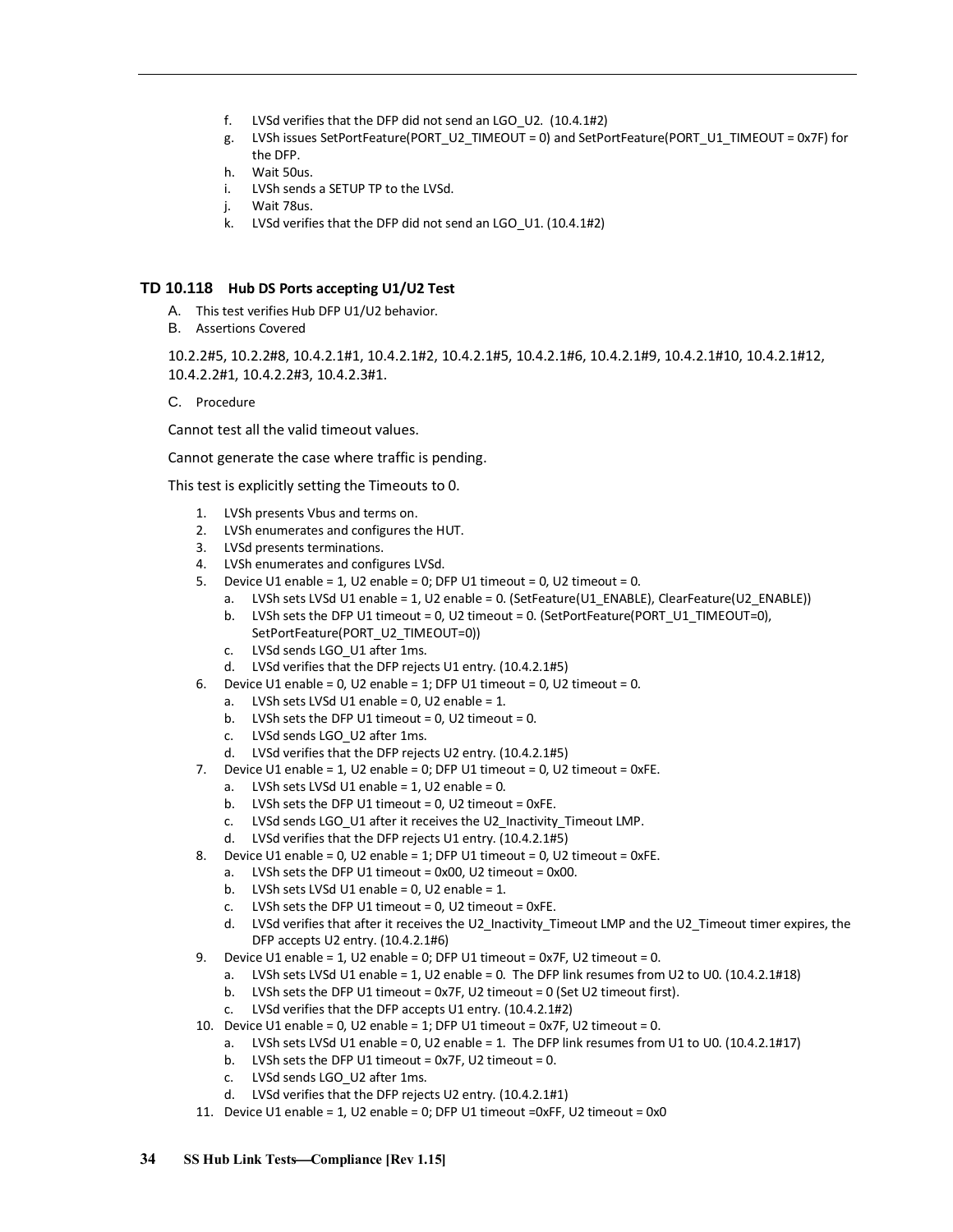- a. LVSh sets the DFP U1 timeout =0xFF, U2 timeout = 0x0.
- b. LVSh sets LVSd U1 enable = 1 and U2 enable = 0 (Set U2 Enable first).
- c. LVSd verifies that the DFP accepts U1 entry. (10.4.2.1#3)
- 12. Device U1 enable = 0, U2 enable = 1; DFP U1 timeout =0x0, U2 timeout = 0xFF
	- a. LVSh sets LVSd U1 enable = 0, U2 enable = 1. The DFP Link resumes from U1 to U0. (10.4.2.1#17)
		- b. LVSd verifies that the DFP rejects U2 entry.
		- c. LVSh sets the DFP U1 timeout =0x0, U2 timeout = 0xFF.
		- d. LVSd verifies that the DFP accepts U2 entry. (10.4.2.1#7)
- 13. Device U1 enable = 1, U2 enable = 0; DFP U1 timeout >0 (0x7F), U2 timeout >0 (0xFE)
	- a. LVSh sets LVSd U1 enable = 1, U2 enable = 0. The DFP Link resumes from U2 to U0. (10.4.2.1#18).
		- b. LVSd verifies that the DFP rejects U1 entry.
		- c. LVSh sets the DFP U1 timeout = 0x7F, U2 timeout = 0xFE (Set U2 timeout first).
		- d. LVSd verifies that the DFP accepts U1 entry. (10.4.2.1#2)
- 14. Device U1 enable = 0, U2 enable = 1; DFP U1 timeout >0 (0x7F), U2 timeout >0 (0xFE)
	- a. LVSh sets the DFP U1 timeout = 0x00, U2 timeout = 0x00.
	- b. LVSh sets LVSd U1 enable = 0, U2 enable = 1. The DFP Link resumes from U2 to U0 (10.4.2.1#18).
	- c. LVSd verifies that the DFP rejects U2 entry.
	- d. LVSh sets the DFP U1 timeout = 0x7F, U2 timeout = 0xFE.
	- e. LVSd verifies that the DFP accepts U2 entry. 10.4.2.1#6)
- 15. Device U1 enable = 1, U2 enable = 0; DFP U1 timeout = 0xFF, U2 timeout >0 (0xFE)
	- a. DFP U1 timeout = 0x00, U2 timeout = 0x00. The DFP Link resumesfrom U2 to U0. (10.4.2.1#18)
	- b. LVSh sets LVSd U1 enable = 1, U2 enable = 0 (Set U2 Enable first).
	- c. LVSd verifies that the DFP rejects U1 entry.
	- d. LVSh sets the DFP U1 timeout = 0xFF, U2 timeout = 0xFE (Set U2 timeout first).
	- e. LVSd verifies that the DFP accepts U1 entry. (10.4.2.1#3)
- 16. Device U1 enable = 0, U2 enable = 1; DFP U1 timeout = 0xFF, U2 timeout >0 (0xFE).
	- a. LVSh sets the PUT U1 timeout = 0x00, U2 timeout = 0x00.
	- b. LVSh sets LVSd U1 enable = 0, U2 enable = 1. The DFP Link resumes from U2 to U0. (10.4.2.1#18)
	- c. LVSd verifies that the DFP rejects U2 entry.
	- d. LVSh sets the DFP U1 timeout = 0xFF, U2 timeout = 0xFE.
	- e. LVSd verifies that the DFP accepts U2 entry. (10.4.2.1#6)
- 17. Device U1 enable = 1, U2 enable = 0; DFP U1 timeout >0 (0x7F), U2 timeout = 0xFF.
	- a. LVSh sets the DFP U1 timeout = 0x00, U2 timeout = 0x00. The DFP Link resumes from U2 to U0. (10.4.2.1#18)
	- b. LVSh sets LVSd U1 enable = 1, U2 enable = 0.
	- c. LVSd verifies that the DFP rejects U1 entry.
	- d. LVSh sets the DFP U1 timeout = 0x7F, U2 timeout = 0xFF (Set U2 timeout first).
	- e. LVSd verifies that the DFP accepts U1 entry. (10.4.2.1#2)
- 18. Device U1 enable = 0, U2 enable = 1; DFP U1 timeout >0 (0x7F), U2 timeout = 0xFF.
	- a. LVSh sets the DFP U1 timeout = 0x00, U2 timeout = 0x00. The DFP Link resumes from U1 to U0. (10.4.2.1#17)
	- b. LVSh sets LVSd U1 enable =  $0$ , U2 enable = 1.
	- c. LVSd verifies that the DFP rejects U2 entry.
	- d. LVSh sets the DFP U1 timeout = 0x7F, U2 timeout = 0xFF.
	- e. LVSd verifies that the DFP accepts U2 entry.(10.4.2.1#7)
- 19. Device U1 enable = 1, U2 enable = 0; DFP U1 timeout = 0xFF, U2 timeout = 0xFF.
	- a. LVSh sets DFP U1 timeout = 0x00, U2 timeout = 0x00. The DFP Link resumes from U2 to U0. (10.4.2.1#18)
	- b. LVSh sets LVSd U1 enable =  $1$ , U2 enable = 0.
	- c. LVSd verifies that the DFP rejects U1 entry.
	- d. LVSh sets the PUT U1 timeout = 0xFF, U2 timeout = 0xFF (Set U2 timeout first).
	- e. LVSd verifies that the DFP accepts U1 entry. (10.4.2.1#3)
- 20. Device U1 enable = 0, U2 enable = 1; DFP U1 timeout = 0xFF, U2 timeout = 0xFF.
	- a. LVSh sets the DFP U1 timeout = 0x00, U2 timeout = 0x00. The DFP Link resumes from U1 to U0. (10.4.2.1#17)
	- b. LVSh sets LVSd U1 enable = 0, U2 enable = 1.
	- c. LVSd verifies that the DFP rejects U2 entry.
	- d. LVSh sets the PUT U1 timeout = 0xFF, U2 timeout = 0xFF.
	- e. LVSd verifies that the DFP accepts U2 entry. (10.4.2.1#7)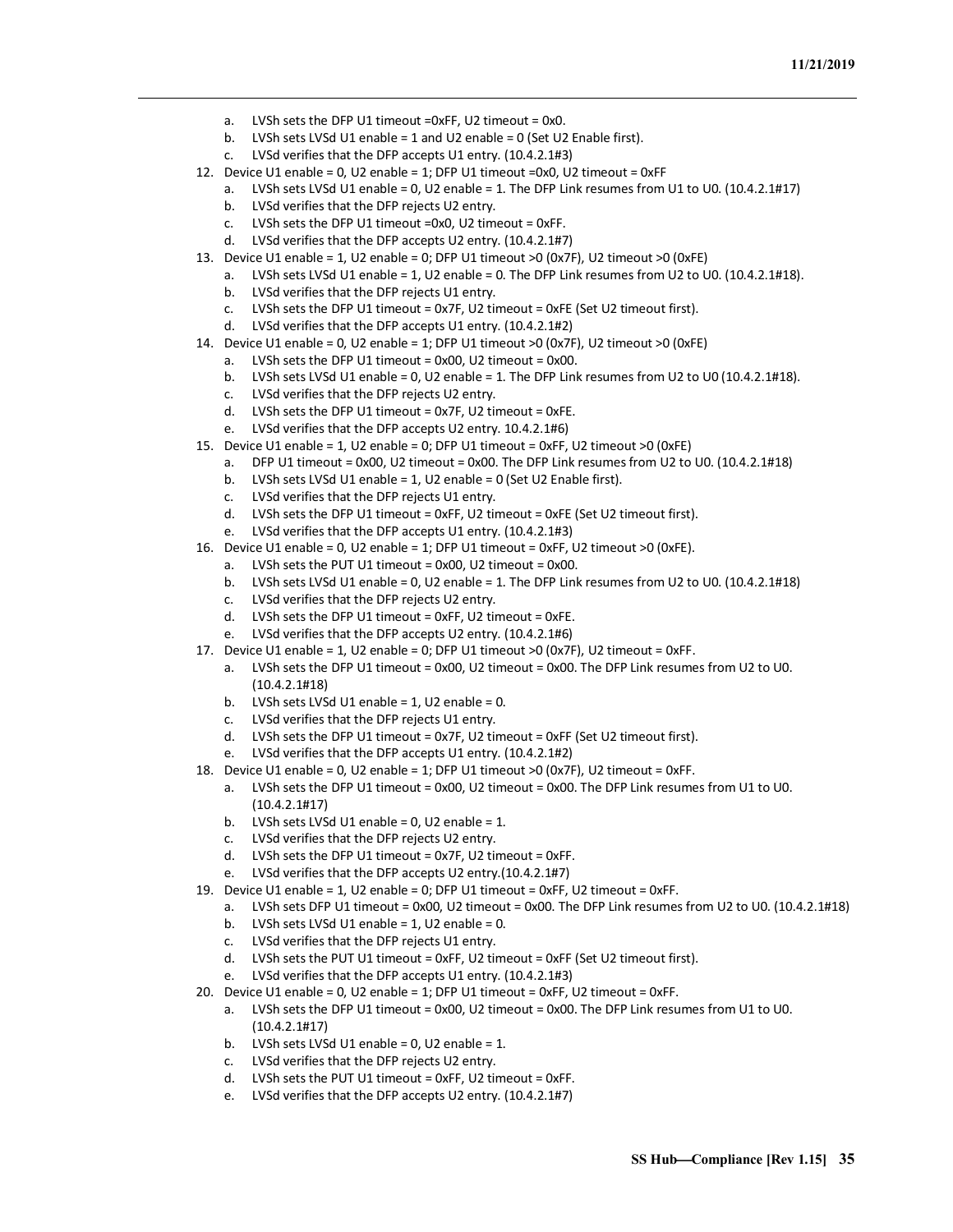## <span id="page-39-0"></span>**TD 10.119 Hub USPort Initiating U1/U2 Test**

- A. This test verifies the UFP automatic transition to low power state when all downstream ports are in a low power state.
- B. Assertions Covered:
	- 1. 10.1.4#1
	- 2. 10.1.4#2
	- 3. 10.2.3#1
	- 4. 10.2.3#3 5. 10.2.3#5
	- 6. 10.2.3#7
	- 7. 10.4.2.4#1
	- 8. 10.4.2.5#1
	- 9. 10.4.2.5#2
	- 10. 10.4.2.6#1
	- 11. 10.4.2.6#2
	- 12. 10.6.2.1#18
	- 13. 10.6.2.1#23
	- 14. 10.6.2.1#24
	- 15. 10.6.2.1#30
	- 16. 10.6.2.1#8
	- 17. 10.6.2.1#10
	- 18. 10.6.2.1#11
	- 19. 10.6.2.1#12
	- 20. 10.9#1
	- 21. 10.9#2
	- 22. 10.14.2.10#5
	- 23. 10.14.2.10#8
- C. Procedure:
	- 1. LVSh presents Vbus and terms, LVSd presents terms.
	- 2. LVSh brings UFP link to U0.
	- 3. LVSd brings DFP link to U0.
	- 4. LVSh enumerates and configures HUT and LVSd (LVSd behaves as wake up capable device).
	- 5. Connect a SS KGD to one auxiliary downstream port. This port will be referred to as the ADP (Auxiliary Downstream Port in Test).
	- 6. LVSh enumerates and configures the ADP.

Propagation of link power state test - UFP with both U1 and U2 enabled.

- 7. LVSh is programmed not to initiate or accept U1 and/or U2 state transition.
- 8. LVSh sends SetFeature(U1\_ENABLE) and SetFeature(U2\_ENABLE) for the HUT and PATH US ports.
- 9. LVSh sends SetPortFeature(U1\_TIMEOUT = 0xFF) and SetPortFeature(U2\_TIMEOUT = 0xFF) for the PATH DS ports.
- 10. Take the following steps to put DFP link in different states.

ADP = U2, DFP = U1, Expect UFP to initiate transition from U0 to U1:

- a. LVSh sends SetPortFeature(U1\_TIMEOUT = 0x0) and SetPortFeature(U2\_TIMEOUT = 0x01) for the ADP.
- b. LVSh sends SetPortFeature(U2\_TIMEOUT = 0x0) and SetPortFeature(U1\_TIMEOUT = 0x7F) for the DFP.
- c. LVS verifies that the UFP sends LGO\_U1 within tHubPort2PortExitLatTiered after the DFP transmitted LPMA on the DFP link or the SetPortFeature() is completed on the UFP link. (10.4.2.4#1, 10.6.2.1#18)

ADP = U2, DFP = U2, Expect UFP to initiate transition from U0 to U2:

- d. LVSh sends SetPortFeature(U1\_TIMEOUT = 0x0) and SetPortFeature(U2\_TIMEOUT = 0x0) for the DFP .
- e. LVSd wakes DFP link to U0.
- f. LVSh issues GetPortStatus() for the ADP.
- g. LVSh verifies that PLS=2 for the ADP.
- h. LVSh sends SetPortFeature(U1\_TIMEOUT = 0x0) and SetPortFeature(U2\_TIMEOUT = 0x01) for the DFP.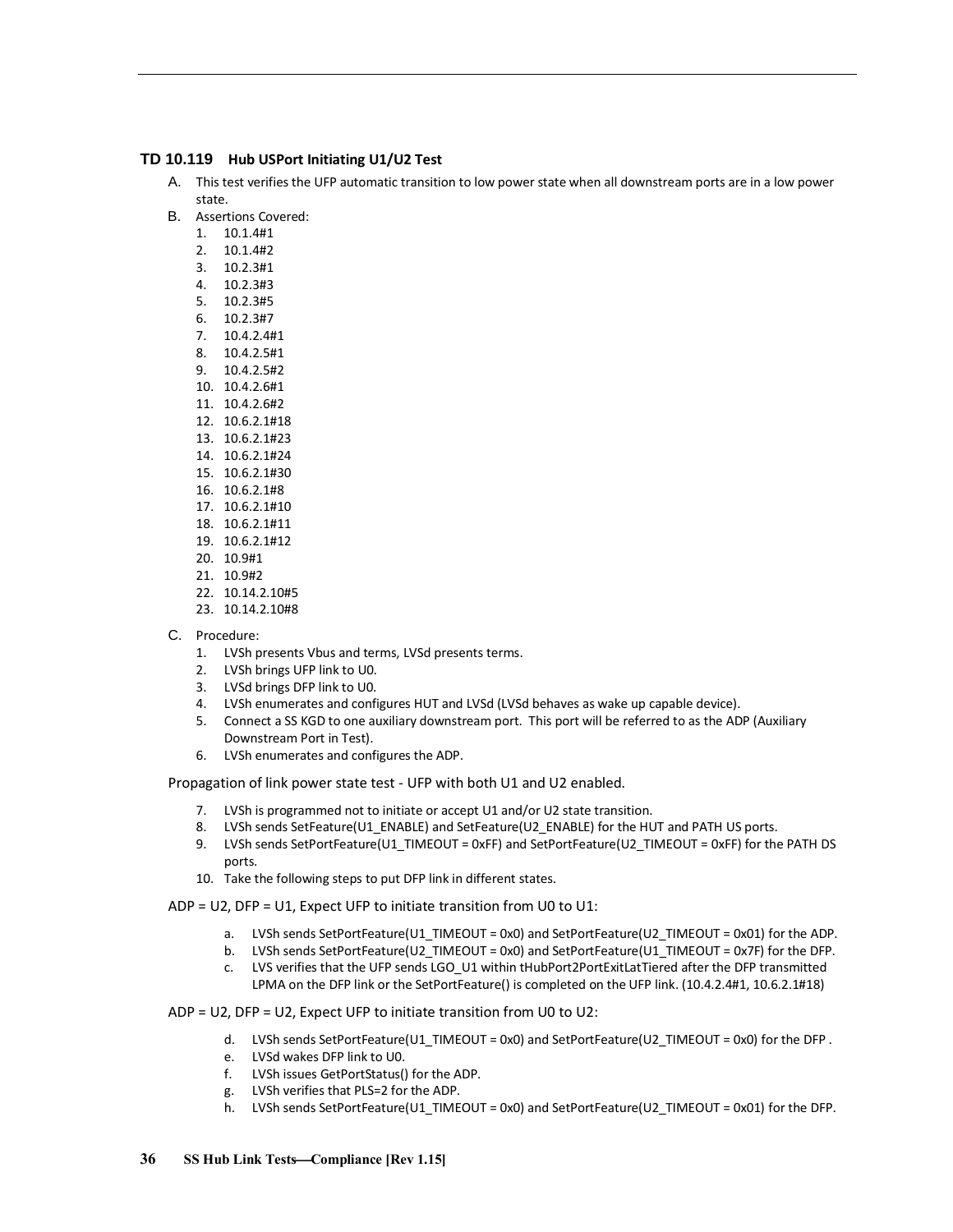- i. LVS verifies that the UFP sends LGO\_U2 within tHubPort2PortExitLatTiered after the DFP transmitted LPMA on the DFP link or the SetPortFeature() is completed on the UFP link. (10.6.2.1#11, 10.4.2.5#1)
- ADP = U2, DFP = U3, Expect UFP to initiate transition from U0 to U2:
	- j. LVSh sends SetPortFeature(U2\_TIMEOUT = 0x0) and SetPortFeature(U1\_TIMEOUT = 0x0) for the DFP.
	- k. LVSh issues GetPortStatus() for the ADP.
	- l. LVSh verifies that PLS=2 for the ADP.
	- m. LVSh sends SetPortFeature(PORT\_LINK\_STATE = U3) for the DFP.
	- n. LVS verifies that the UFP sends LGO U2 within tHubPort2PortExitLatTiered after the DFP transmitted LPMA on the DFP link or the SetPortFeature() is completed on the UFP link. (10.4.2.4#1, 10.6.2.1#11)

ADP = U1, DFP = U1, Expect UFP to initiate transition from U0 to U1:

- o. LVSh sends SetPortFeature(PORT\_LINK\_STATE = U0) for the DFP. (10.14.2.10#5)
- p. LVSh sends SetPortFeature(U2\_TIMEOUT = 0x0) and SetPortFeature(U1\_TIMEOUT = 0x0F) and SetPortFeature(PORT\_LINK\_STATE =U0) on ADP.
- q. LVSh issues GetPortStatus() for ADP.
- r. LVSh verifies that PLS=1 for the ADP.
- s. LVSh sends SetPortFeature(U1\_TIMEOUT = 0x7F) for the DFP.
- LVS verifies that the UFP sends LGO U1 within tHubPort2PortExitLatTiered after the DFP transmitted LPMA on the DFP link or the SetPortFeature() is completed on the UFP link. (10.4.2.4#1, 10.2.3#1, 10.6.2.1#18)

ADP = U1, DFP = U2, Expect UFP to initiate transition from U0 to U1:

- u. LVSh sends SetPortFeature(U1\_TIMEOUT = 0x0) and SetPortFeature(U2\_TIMEOUT = 0x0) and SetPortFeature(PORT\_LINK\_STATE =U0) for the DFP.
- v. LVSh issues GetPortStatus() for the ADP.
- w. LVSh verifies that PLS=1 for the ADP.
- x. LVSh sends SetPortFeature(U2\_TIMEOUT=0x01) for the DFP.
- y. LVS verifies that the UFP sends LGO\_U1 within tHubPort2PortExitLatTiered after the DFP transmitted LPMA on the DFP link or the SetPortFeature() is completed on the UFP link. (10.4.2.4#1, 10.6.2.1#18)
- ADP = U1, DFP = U3, Expect UFP to initiate transition from U0 to U1:
	- z. LVSh sends SetPortFeature(U2\_TIMEOUT = 0x0) and SetPortFeature(U1\_TIMEOUT = 0x0) for the DFP.
	- aa. LVSh issues GetPortStatus() for the ADP.
	- bb. LVSh verifies that PLS=1 for the ADP.
	- cc. LVSh sends SetPortFeature(PORT\_LINK\_STATE = U3) for the DFP.
	- dd. LVS verifies that the UFP sends LGO U1 within tHubPort2PortExitLatTiered after the DFP transmitted LPMA on the DFP link or the SetPortFeature() is completed on the UFP link. (10.4.2.4#1, 10.6.2.1#18)
- ADP = U3, DFP = U1, Expect UFP to initiate transition from U0 to U1:
	- ee. LVSh sends SetPortFeature(PORT\_LINK\_STATE = U0) for the DFP. (10.14.2.10#5)
	- ff. LVSh sends SetPortFeature(U1\_TIMEOUT = 0x0) and SetPortFeature(U2\_TIMEOUT = 0x0) for the ADP.
	- gg. LVSh sends SetPortFeature(PORT\_LINK\_STATE = U3) for the ADP. (10.14.2.10#8)
	- hh. LVSh sends SetPortFeature(U1\_TIMEOUT = 0x7F) for the DFP.
	- ii. LVS verifies that the UFP sends LGO U1 within tHubPort2PortExitLatTiered after the DFP transmitted LPMA on the DFP link or the SetPortFeature() is completed on the UFP link. (10.4.2.4#1, 10.6.2.1#18)

ADP = U3, DFP = U2, Expect UFP to initiate transition from U0 to U2:

- jj. LVSh sends SetPortFeature(U1\_TIMEOUT = 0x0) and SetPortFeature(U2\_TIMEOUT = 0x0) and SetPortFeature(PORT\_LINK\_STATE =U0) for the DFP.
- kk. LVSh issues GetPortStatus() for the ADP.
- ll. LVSh verifies that PLS=3 for the ADP.

mm. LVSh sends SetPortFeature(U1\_TIMEOUT = 0x0) and SetPortFeature(U2\_TIMEOUT = 0x01) for the DFP.

nn. LVS verifies that the UFP sends LGO U2 within tHubPort2PortExitLatTiered after the DFP transmitted LPMA on the DFP link or the SetPortFeature() is completed on the UFP link. (10.4.2.4#1, 10.6.2.1#18)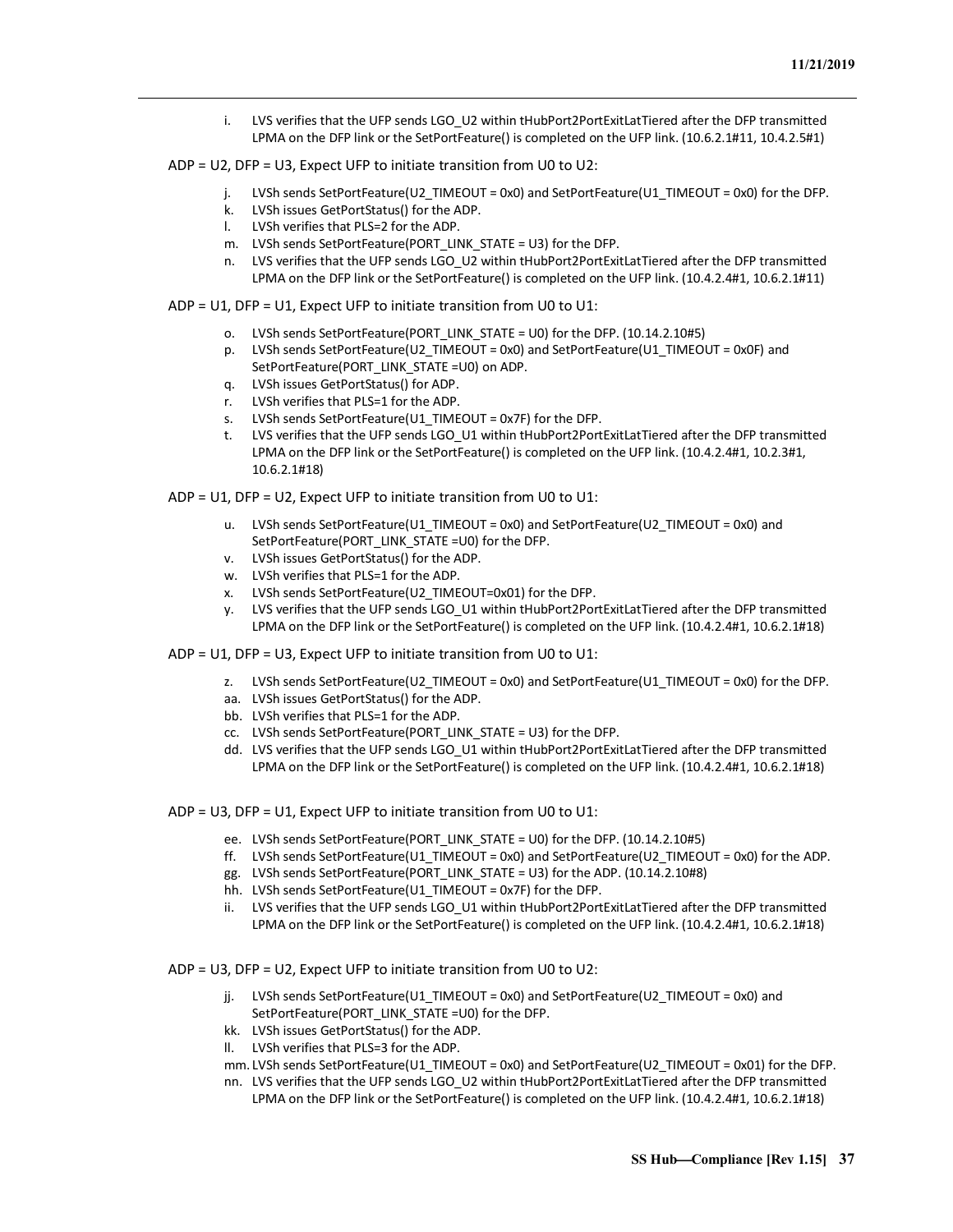ADP = U3, DFP = U3, Expect UFP to initiate transition from U0 to U2:

- oo. LVSh sends SetPortFeature(U2\_TIMEOUT = 0x0) and SetPortFeature(U1\_TIMEOUT = 0x0) for the DFP.
- pp. LVSh issues GetPortStatus() for the ADP.
- qq. LVSh verifies that PLS=3 for the ADP.
- rr. LVSh sends SetPortFeature(PORT\_LINK\_STATE = U3) for the DFP.
- ss. LVS verifies that the UFP sends LGO\_U2 within tHubPort2PortExitLatTiered after the DFP transmitted LPMA on the DFP link or the SetPortFeature() is completed on the UFP link. (10.4.2.4#1, 10.6.2.1#18)

Propagation of link power state test - UFP with U1 enabled and U2 disabled.

- 11. LVSh removes and presents Vbus and terms.
- 12. LVSh enumerates and configures HUT, LVSd and ADP (LVSd is wakeup capable)
- 13. LVSh is programmed not to initiate or accept U1 and/or U2 state transition.
- 14. LVSh sends SetFeature(U1\_ENABLE) and ClearFeature(U2\_ENABLE) for the HUT and PATH US ports
- 15. LVSh sends SetPortFeature(U1\_TIMEOUT=0xFF) and SetPortFeature(U2\_TIMEOUT=0xFF) for the PATH DS ports.
- 16. LVSh sends SetFeature(U1\_ENABLE) and SetFeature(U2\_ENABLE) for the LVSd and ADP device.

ADP = U2, DFP = U1, Expect UFP to initiate transition from U0 to U1:

- a. LVSh sends SetPortFeature(U1\_TIMEOUT = 0x0) and SetPortFeature(U2\_TIMEOUT = 0x01) for the ADP.
- b. LVSh sends SetPortFeature(U2\_TIMEOUT = 0x0) and SetPortFeature(U1\_TIMEOUT = 0x7F) for the DFP.
- c. LVS verifies that the UFP sends LGO\_U1 within tHubPort2PortExitLatTiered after the DFP transmitted LPMA on the DFP link or the SetPortFeature() is completed on the UFP link. (10.4.2.4#1, 10.2.3#1, 10.6.2.1#18)

ADP = U2, DFP = U2, Expect UFP to initiate transition from U0 to U1:

- d. LVSh sends SetPortFeature(U1\_TIMEOUT = 0x0) and SetPortFeature(U2\_TIMEOUT = 0x0) and SetPortFeature(PORT\_LINK\_STATE =U0) for the DFP.
- e. LVSh issues GetPortStatus() for the ADP.
- f. LVSh verifies that PLS=2 for the ADP.
- g. LVSh sends SetPortFeature(U1\_TIMEOUT = 0x0) and SetPortFeature(U2\_TIMEOUT = 0x01) for the DFP.
- h. LVS verifies that the UFP sends LGO U1 within tHubPort2PortExitLatTiered after the DFP transmitted LPMA on the DFP link or the SetPortFeature() is completed on the UFP link. (10.4.2.5#1, 10.6.2.1#6, 10.6.2.1#18)

ADP = U2, DFP = U3, Expect UFP to initiate transition from U0 to U1:

- i. LVSh sends SetPortFeature(U2\_TIMEOUT = 0x0) and SetPortFeature(U1\_TIMEOUT = 0x0) for the DFP.
- j. LVSh issues GetPortStatus() for the ADP.
- k. LVSh verifies that PLS=2 for the ADP.
- l. LVSh sends SetPortFeature(PORT\_LINK\_STATE = U3) for the DFP.
- m. LVS verifies that the UFP sends LGO\_U1 within tHubPort2PortExitLatTiered after the DFP transmitted LPMA on the DFP link or the SetPortFeature() is completed on the UFP link. (10.4.2.6#1, 10.4.2.6#2, 10.6.2.1#6, 10.6.2.1#18)

ADP = U1, DFP = U1, Expect UFP to initiate transition from U0 to U1:

- n. LVSh sends SetPortFeature(PORT\_LINK\_STATE = U0) for the DFP. (10.14.2.10#5)
- o. LVSh sends SetPortFeature(U2\_TIMEOUT = 0x0) and SetPortFeature(U1\_TIMEOUT = 0x0F) and SetPortFeature(PORT\_LINK\_STATE =U0) for the ADP.
- p. LVSh sends SetPortFeature(U1\_TIMEOUT = 0x7F) for the DFP.
- q. LVS verifies that the UFP sends LGO\_U1 within tHubPort2PortExitLatTiered after the DFP transmitted LPMA on the DFP link or the SetPortFeature() is completed on the UFP link. (10.4.2.4#1, 10.6.2.1#18)

ADP = U1, DFP = U2, Expect UFP to initiate transition from U0 to U1: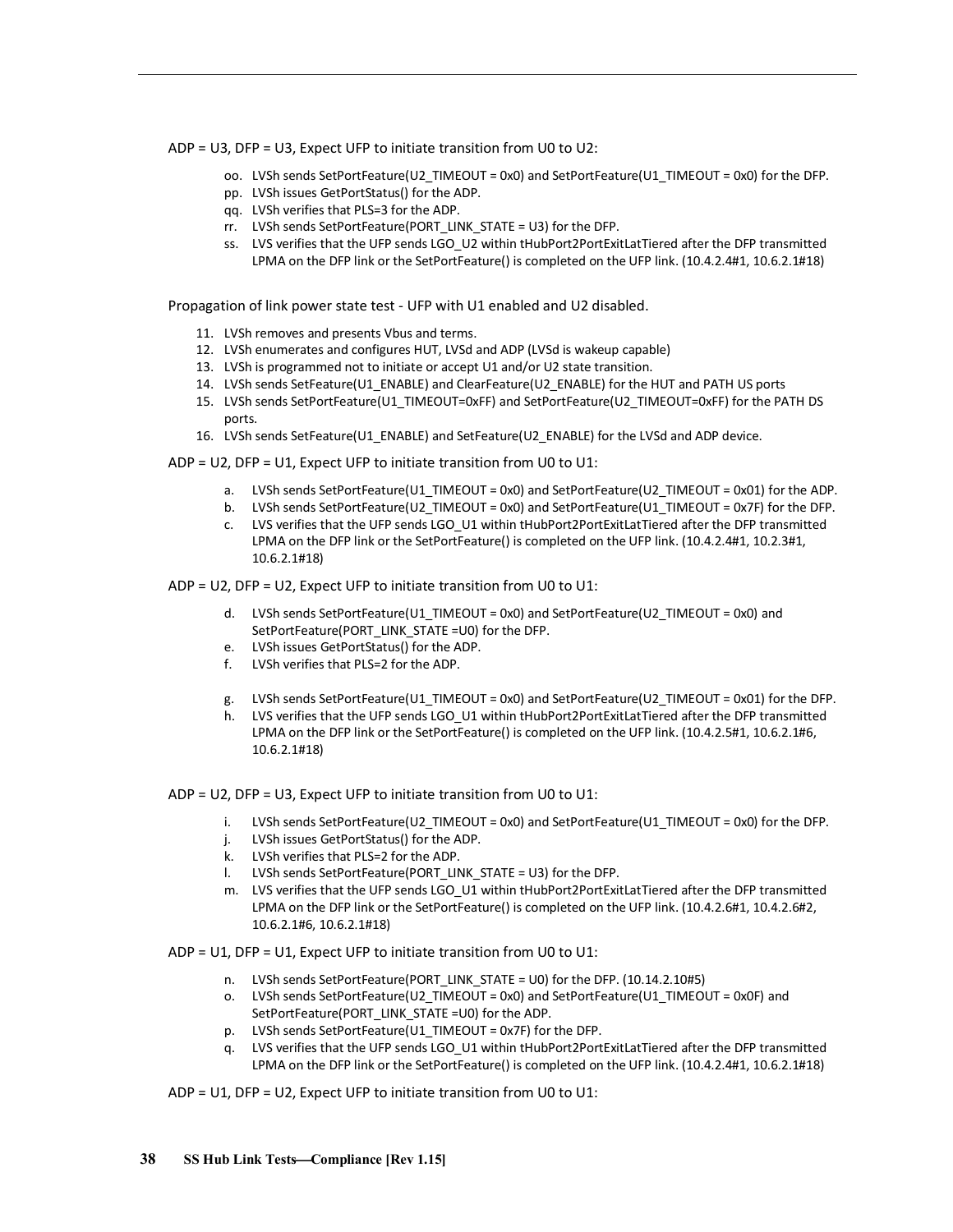- r. LVSh sends SetPortFeature(U1\_TIMEOUT = 0x0) and SetPortFeature(U2\_TIMEOUT = 0x0) and SetPortFeature(PORT\_LINK\_STATE =U0) for the DFP.
- s. LVSh issues GetPortStatus() for the ADP.
- t. LVSh verifies that PLS=1 for the ADP.
- u. LVSh sends SetPortFeature(U1\_TIMEOUT = 0x0) and SetPortFeature(U2\_TIMEOUT = 0x01) for the DFP.
- v. LVS verifies that the UFP sends LGO\_U1 within tHubPort2PortExitLatTiered after the DFP transmitted LPMA on the DFP link or the SetPortFeature() is completed on the UFP link. (10.4.2.5#2, 10.6.2.1#18)
- ADP = U1, DFP = U3, Expect UFP to initiate transition from U0 to U1:
	- w. LVSh sends SetPortFeature(U2\_TIMEOUT = 0x0) and SetPortFeature(U1\_TIMEOUT = 0x0) for the DFP.
	- x. LVSh sends GetPortStatus() for the ADP.
	- y. LVSh verifies that PLS=1 for the ADP.
	- z. LVSh sends SetPortFeature(PORT\_LINK\_STATE = U3) for the DFP.
	- aa. LVS verifies that the UFP sends LGO U1 within tHubPort2PortExitLatTiered after the DFP transmitted LPMA on the DFP link or the SetPortFeature() is completed on the UFP link. (10.4.2.6#2, 10.6.2.1#18)
- ADP = U3, DFP = U1, Expect UFP to initiate transition from U0 to U1:
	- bb. LVSh sends SetPortFeature(PORT\_LINK\_STATE = U0) for the DFP. (10.14.2.10#5)
	- cc. LVSh sends SetPortFeature(U1\_TIMEOUT = 0x0) and SetPortFeature(U2\_TIMEOUT = 0x0) for the ADP.
	- dd. LVSh sends SetPortFeature(PORT\_LINK\_STATE = U3) for the ADP. (10.14.2.10#8)
	- ee. LVSh sends SetPortFeature(U1\_TIMEOUT = 0x7F) for the DFP.
	- ff. LVS verifies that the UFP sends LGO\_U1 within tHubPort2PortExitLatTiered after the DFP transmitted LPMA on the DFP link or the SetPortFeature() is completed on the UFP link. (10.4.2.4#1, 10.6.2.1#18)
- ADP = U3, = U2, Expect UFP to initiate transition from U0 to U1:
	- gg. LVSh sends SetPortFeature(U1\_TIMEOUT = 0x0) and SetPortFeature(U2\_TIMEOUT = 0x0) and SetPortFeature(PORT\_LINK\_STATE =U0) for the DFP.
	- hh. LVSh issues GetPortStatus() for the ADP.
	- ii. LVSh verifies that PLS=3 for the ADP.
	- ji. LVSh sends SetPortFeature(U1\_TIMEOUT = 0x0) and SetPortFeature(U2\_TIMEOUT = 0x01) for the DFP.
	- kk. LVS verifies that the UFP sends LGO U1 within tHubPort2PortExitLatTiered after the DFP transmitted LPMA on the DFP link or the SetPortFeature() is completed on the UFP link. (10.4.2.5#1, 10.6.2.1#6, 10.6.2.1#18)
- ADP = U3, DFP = U3, Expect UFP to initiate transition from U0 to U1:
	- ll. LVSh sends SetPortFeature(U2\_TIMEOUT = 0x0) and SetPortFeature(U1\_TIMEOUT = 0x0) for the DFP. mm. LVSh issues GetPortStatus() for the ADP.
	- nn. LVS verifies that PLS=3 for the ADP.
	- oo. LVSh sends SetPortFeature(PORT\_LINK\_STATE = U3) for the DFP.
	- pp. LVS verifies that the UFP sends LGO\_U1 within tHubPort2PortExitLatTiered after the DFP transmitted LPMA on the DFP link or the SetPortFeature() is completed on the UFP link. (10.4.2.6#1, 10.4.2.6#2, 10.2.3#5, 10.6.2.1#6, 10.6.2.1#18)

Propagation of link power state test - UFP with U1 disabled and U2 enabled.

- 17. LVSh removes and presents Vbus and terms.
- 18. LVSh enumerates and configures HUT, LVSd and ADP (LVSd is wakeup capable).
- 19. LVSh is programmed not to initiate or accept U1 and/or U2 state transition.
- 20. LVSh sends ClearFeature(U1\_ENABLE) and SetFeature(U2\_ENABLE) for the HUT and PATH US ports.
- 21. LVSh sends SetPortFeature(U1\_TIMEOUT=0xFF) and SetPortFeature(U2\_TIMEOUT=0xFF) for the PATH DS ports.
- 22. LVSh sends SetFeature(U1\_ENABLE) and SetFeature(U2\_ENABLE) for the DFP and ADP.

 $ADP = U2$ ,  $DFP = U1$ , Expect UFP to stay in U0:

- a. LVSh sends SetPortFeature(U1\_TIMEOUT = 0x0) and SetPortFeature(U2\_TIMEOUT = 0x01) for the ADP.
- b. LVSh sends SetPortFeature(U2\_TIMEOUT = 0x0) and SetPortFeature(U1\_TIMEOUT = 0x7F) for the DFP.
- c. LVSh verifies that the UFP does not send any LGO\_Ux for 5us after the DFP transmitted LPMA on the DFP link or the SetPortFeature() is completed on the UFP link. (10.6.2.1#5)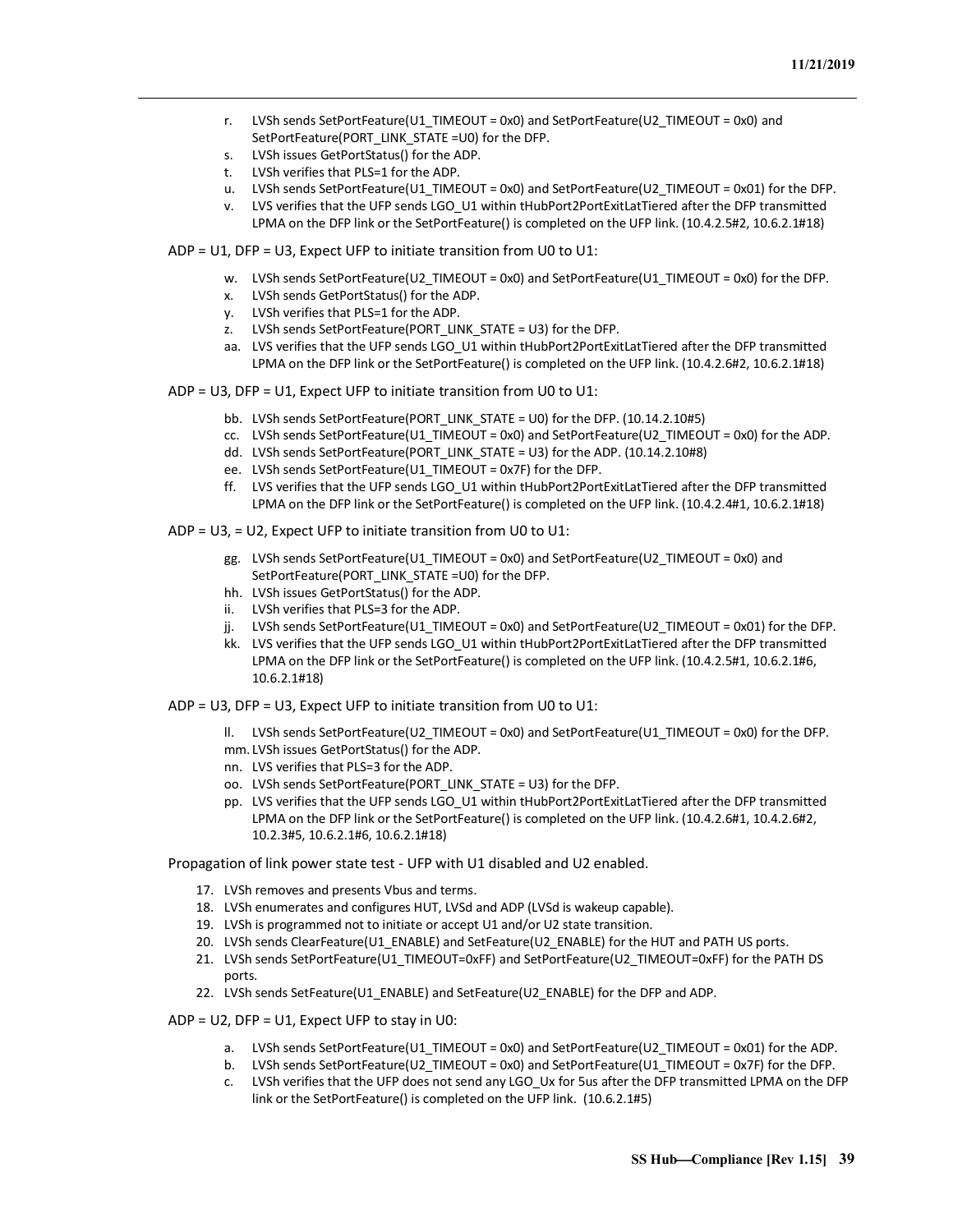ADP = U2, DFP = U2, Expect UFP to initiate transition from U0 to U2:

- d. LVSh sends SetPortFeature(U1\_TIMEOUT = 0x0) and SetPortFeature(U2\_TIMEOUT = 0x0) and SetPortFeature(PORT\_LINK\_STATE =U0) for the DFP.
- e. LVSh issues GetPortStatus() for the ADP.
- f. LVSh verifies that PLS=2 for the ADP.
- g. LVSh sends SetPortFeature(U1\_TIMEOUT = 0x0) and SetPortFeature(U2\_TIMEOUT = 0x01) for the DFP.
- h. LVS verifies that the UFP sends LGO U2 within tHubPort2PortExitLatTiered after the DFP transmitted LPMA on the DFP link or the SetPortFeature() is completed on the UFP link. (10.4.2.5#1, 10.6.2.1#11)

ADP = U2, DFP = U3, Expect UFP to initiate transition from U0 to U2:

- i. LVSh sends SetPortFeature(U2\_TIMEOUT = 0x0) and SetPortFeature(U1\_TIMEOUT = 0x0) for the DFP.
- j. LVSh issues GetPortStatus() for the ADP.
- k. LVSh verifies that PLS=2 for the ADP.
- l. LVSh sends SetPortFeature(PORT\_LINK\_STATE = U3) for the DFP.
- m. LVS verifies that the UFP sends LGO U2 within tHubPort2PortExitLatTiered after the DFP transmitted LPMA on the DFP link or the SetPortFeature() is completed on the UFP link. (10.4.2.6#1, 10.6.2.1#11)

 $ADP = U1$ ,  $DFP = U1$ , Expect UFP to stay in U0:

- n. LVSh sends SetPortFeature(PORT\_LINK\_STATE = U0) for the DFP.(10.14.2.10#5)
- o. LVSh sends SetPortFeature(U2\_TIMEOUT = 0x0) and SetPortFeature(U1\_TIMEOUT = 0x0F) and SetPortFeature(PORT\_LINK\_STATE =U0) for the ADP.
- p. LVSh sends SetPortFeature(U1\_TIMEOUT = 0x7F) for the DFP.
- q. LVSh verifies that the UFP does not send any LGO\_Ux for 5us after the DFP transmitted LPMA on the DFP link or the SetPortFeature() is completed on the UFP link. (10.6.2.1#5)

 $ADP = U1$ ,  $DFP = U2$ , Expect UFP to stay in U0:

- r. LVSh sends SetPortFeature(U1\_TIMEOUT = 0x0) and SetPortFeature(U2\_TIMEOUT = 0x0) and SetPortFeature(PORT\_LINK\_STATE =U0) for the DFP.
- s. LVSh issues GetPortStatus() for the ADP.
- t. LVSh verifies that PLS=1 for the ADP.
- u. LVSh sends SetPortFeature(U1\_TIMEOUT = 0x0) and SetPortFeature(U2\_TIMEOUT = 0x01) for the DFP.
- v. LVSh verifies that the UFP does not send any LGO\_Ux for 5us after the DFP transmitted LPMA on the DFP link or the SetPortFeature() is completed on the UFP link. (10.6.2.1#5)
- ADP = U1, DFP = U3, Expect UFP to stay in U0:
	- w. LVSh sends SetPortFeature(U2\_TIMEOUT = 0x0) and SetPortFeature(U1\_TIMEOUT = 0x0) for the DFP.
	- x. LVSh issues GetPortStatus() for the ADP.
		- y. LVSh verifies that PLS=1 for the ADP.
		- z. LVSh sends SetPortFeature(PORT\_LINK\_STATE = U3) for the DFP.
		- aa. LVSh verifies that the UFP does not send any LGO Ux for 5us after DFP transmitted LPMA on the DFP link or the SetPortFeature() is completed on the UFP link. (10.6.2.1#5)
- ADP = U3, DFP = U1, Expect UFP to stay in U0:
	- bb. LVSh sends SetPortFeature(PORT\_LINK\_STATE = U0) for the DFP. (10.14.2.10#5)
	- cc. LVSh sends SetPortFeature(U1\_TIMEOUT = 0x0) and SetPortFeature(U2\_TIMEOUT = 0x0) for the ADP.
	- dd. LVSh sends SetPortFeature(PORT\_LINK\_STATE = U3) for the ADP. (10.14.2.10#8)
	- ee. LVSh sends SetPortFeature(U1\_TIMEOUT = 0x7F) for the DFP.
	- ff. LVSh verifies that the UFP does not send any LGO\_Ux for 5us after the DFP transmitted LPMA on the DFP link or the SetPortFeature() is completed on the UFP link. (10.6.2.1#5)
- ADP = U3, DFP = U2, Expect UFP to initiate transition from U0 to U2:
	- gg. LVSh sends SetPortFeature(U1\_TIMEOUT = 0x0) and SetPortFeature(U2\_TIMEOUT = 0x0) and SetPortFeature(PORT\_LINK\_STATE =U0) for the DFP.
	- hh. LVSh issues GetPortStatus() for the ADP.
	- ii. LVSh verifies that PLS=3 for the ADP.
	- jj. LVSh sends SetPortFeature(U1\_TIMEOUT = 0x0) and SetPortFeature(U2\_TIMEOUT = 0x01) for the DFP.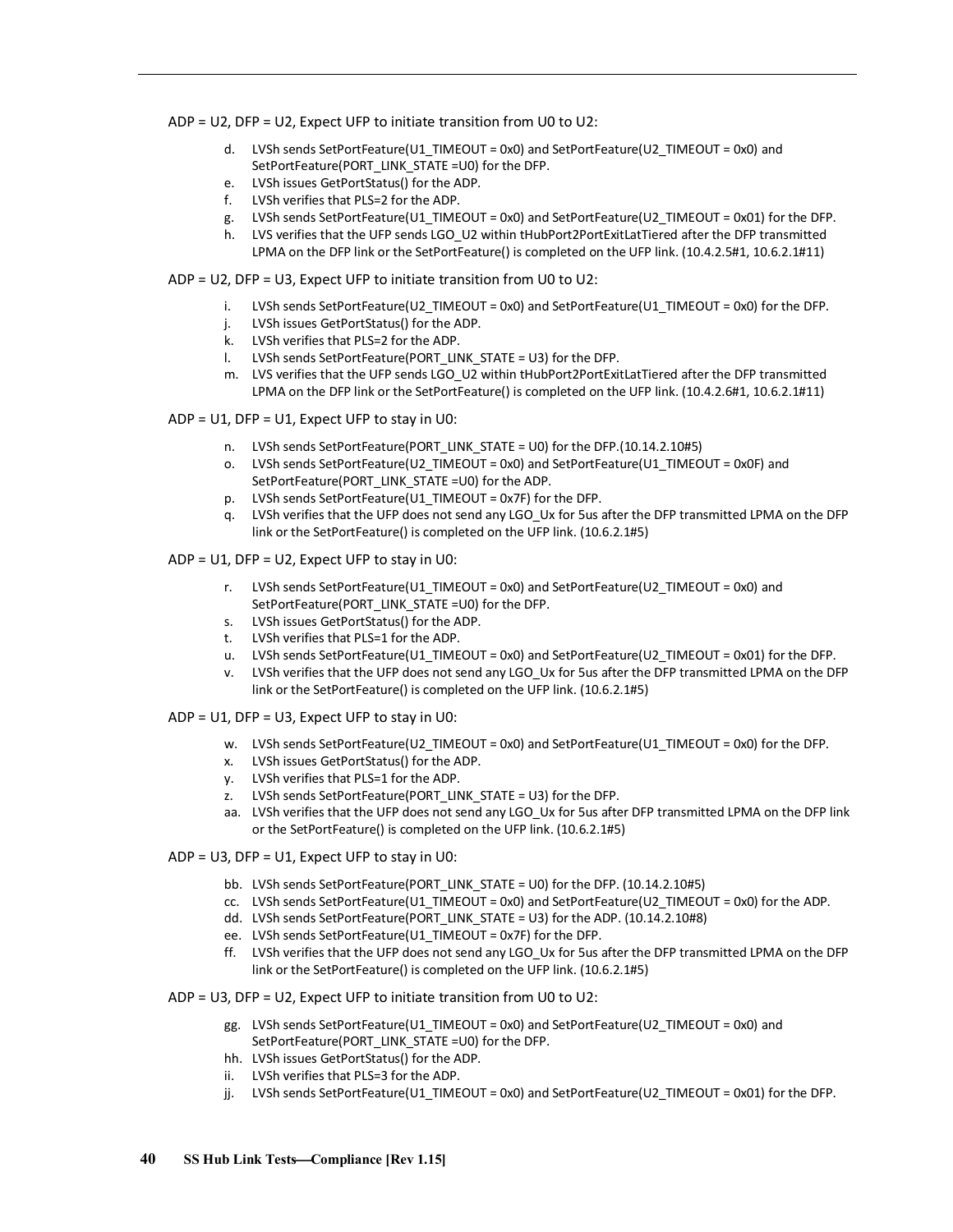- kk. LVS verifies that the UFP sends LGO\_U2 within tHubPort2PortExitLatTiered after the DFP transmitted LPMA on the DFP link or the SetPortFeature() is completed on the UFP link. (10.4.2.5#1, 10.6.2.1#11)
- ADP = U3, DFP = U3, Expect UFP to initiate transition from U0 to U2:
	- ll. LVSh sends SetPortFeature(U2\_TIMEOUT = 0x0) and SetPortFeature(U1\_TIMEOUT = 0x0) for the DFP. mm. LVSh issues GetPortStatus() for the ADP.
	- nn. LVSh verifies that PLS=3 for the ADP.
	- oo. LVSh sends SetPortFeature(PORT\_LINK\_STATE = U3) for the DFP.
	- pp. LVS verifies that the UFP sends LGO\_U2 within tHubPort2PortExitLatTiered after the DFP transmitted LPMA on the DFP link or the SetPortFeature() is completed on the UFP link. (10.4.2.6#1, 10.6.2.1#11)

Propagation of link power state test - UFP with both U1 and U2 disabled.

- 23. LVSh removes and presents Vbus and terms.
- 24. LVSh enumerates and configures the HUT, LVSd and ADP. (LVSd is wakeup capable)
- 25. LVSh is programmed not to initiate or accept U1 and/or U2 state transition.
- 26. LVSh sends ClearFeature(U1\_ENABLE) and ClearFeature(U2\_ENABLE) on UFP and PATH US ports.
- 27. LVSh sends SetPortFeature(PORT\_LINK\_STATE = U3) for the ADP. (10.14.2.10#8)
- 28. LVSh sends SetPortFeature(U1\_TIMEOUT=0xFF) and SetPortFeature(U2\_TIMEOUT=0xFF) for the PATH DS ports.
- 29. LVSh sends SetPortFeature(U1\_TIMEOUT = 0x7F) for the DFP.
- 30. Wait 500ms.
- 31. LVSh sends SetPortFeature(U1\_TIMEOUT = 0x0) and SetPortFeature(U2\_TIMEOUT = 0x01) and SetPortFeature(PORT\_LINK\_STATE =U0) for the DFP.
- 32. Wait 500ms.
- 33. LVSh sends SetPortFeature(U2\_TIMEOUT = 0x0) and SetPortFeature(PORT\_LINK\_STATE = U3) for the DFP. (10.14.2.10#8)
- 34. Wait 500ms.
- 35. LVSh verifies that the UFP did not send any LGO\_Ux starting at step 18. (10.2.3#3, 10.2.3#5))
- 36. Test: warm reset on UFP link when all links are in U3.
	- a. LVSh sends SetPortFearure(U1\_TIMEOUT = 0x0) and SetPortFeature(U2\_TIMEOUT = 0x0) for the ADP.
	- b. LVSh sends SetPortFeature(U1\_TIMEOUT = 0x0) and SetPortFeature(U2\_TIMEOUT = 0x0) for the DFP.
	- c. LVSh sends SetPortFeature(PORT\_LINK\_STATE = U3) for the ADP.
	- d. LVSh sends SetPortFeature(PORT\_LINK\_STATE = U3) for the DFP.
	- e. LVSh sends LGO\_U3 on UFP and the link transitions to U3.
	- f. LVSh generates a warm reset LFPS on UFP link.
	- g. LVS verifies that both UFP and DFP links transition back to U0. (10.9#1, 10.9#2)

#### <span id="page-44-0"></span>**TD 10.120 Hub US Port Accepting U1/U2 Test**

- A. This test verifies U states of the Upstream hub port.
- B. Assertions Covered:
	- 1. 10.6.2.1#1
	- 2. 10.6.1#2
	- 3. 10.6.2.1#3
	- 4. 10.6.2.1#4
	- 5. 10.6.2.1#5
	- 6. 10.6.2.1#6
	- 7. 10.6.2.1#7
	-
	- 8. 10.6.2.1#8
	- 9. 10.6.2.1#10
	- 10. 10.6.2.1#11
	- 11. 10.6.2.1#12
	- 12. 10.6.2.1#13
	- 13. 10.6.2.1#16
	- 14. 10.6.2.1#17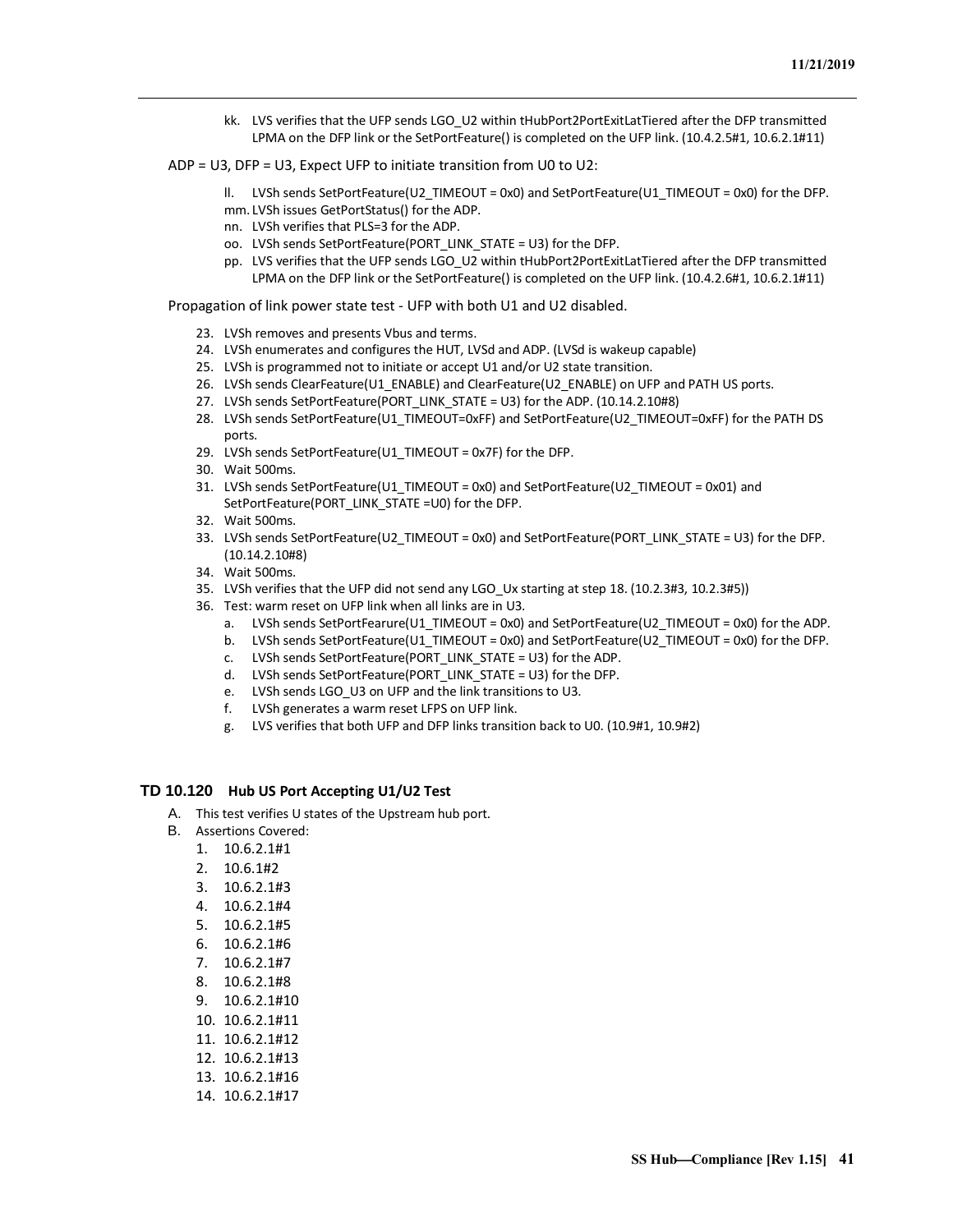- 15. 10.6.2.3#1
- 16. 10.6.2.3#3
- 17. 10.6.2.4#1
- 18. 10.6.2.4#2
- 19. 10.6.2.4#3
- 20. 10.6.2.5#1
- 21. 10.6.2.5#2
- 22. 10.6.2.1#15
- 23. 10.6.2.1#18
- 24. 10.6.2.1#19
- C. Procedure:

NOTE: LVSd and ADP used in this TD must not exit from U1/U2 unless intended by the test.

- 1. LVSh presents Vbus and terms. LVSd presents terms.
- 2. LVSh brings UFP link to U0.
- 3. LVSd brings DFP link to U0.
- 4. Plug in SS KGD on ADP (Auxiliary Downstream Facing Port).
- 5. LVSh enumerates and configures HUT.
- 6. LVSh sends SetLinkFunction LMP with Force\_LinkPM\_Accept bit asserted to the UFP.
- 7. LVSh initiates U1 entry with LGO\_U1.
- 8. LVSh verifies that the UFP accepts U1 entry with LAU. (10.6.2.1#1)
- 9. LVSh brings UFP link to U0.
- 10. LVSh initiates U2 Entry with LGO U2.
- 11. LVSh verifies that the UFP accepts U2 entry with LAU. (10.6.2.1#1)

## U1\_ENABLE=0, U2\_ENABLE=0

- 12. LVSh is programmed not to initiate or accept U1 and/or U2 state transition unless directed by test steps.
- 13. LVSh issues Warm reset on UFP.
- 14. LVSh enumerates and configures the HUT, LVSd and ADP.
- 15. LVSh clears all port status change bits for all downstream ports of the HUT by sending ClearPortFeature().

Accepting U1:

- 16. LVSh issues SetPortFeature(PORT\_LINK\_STATE=1) for the DFP and for the ADP.
- 17. LVSh issues SetPortFeature(PORT\_LINk\_STATE=1) for any tiered hub DS port in the HUT on the path from the UFP to the DFP, excluding the DFP.
- 18. LVSh sends LGO\_U1.
- 19. LVSh verifies that the UFP responds with LAU and UFP link transitions successfully to U1. (10.6.2.1#3, 10.6.2.4#1)

Resume from U1 to U0 by downstream port:

- 20. LVSd initiates U1 exit.
- 21. LVSh verifies that the UFP initiates U1 exit and the link successfully transitions back to U0. (10.6.2.1#25)

Accepting U2:

- 22. LVSh issues SetPortFeature(PORT\_LINK\_STATE=0) for the ADP.
- 23. LVSh issues SetPortFeature(PORT\_LINK\_STATE=2) for the DFP and for the ADP.
- 24. LVSh issues SetPortFeature(PORT\_LINK\_STATE=2) for any tiered hub DS port in the HUT on the path from the UFP to the DFP, excluding the DFP.
- 25. LVSh sends LGO\_U2.
- 26. LVSh verifies that the UFP responds with LAU and UFP link transitions successfully to U2. (10.6.2.1#4, 10.6.2.5#1)

Resume from U2 to U0 by downstream port: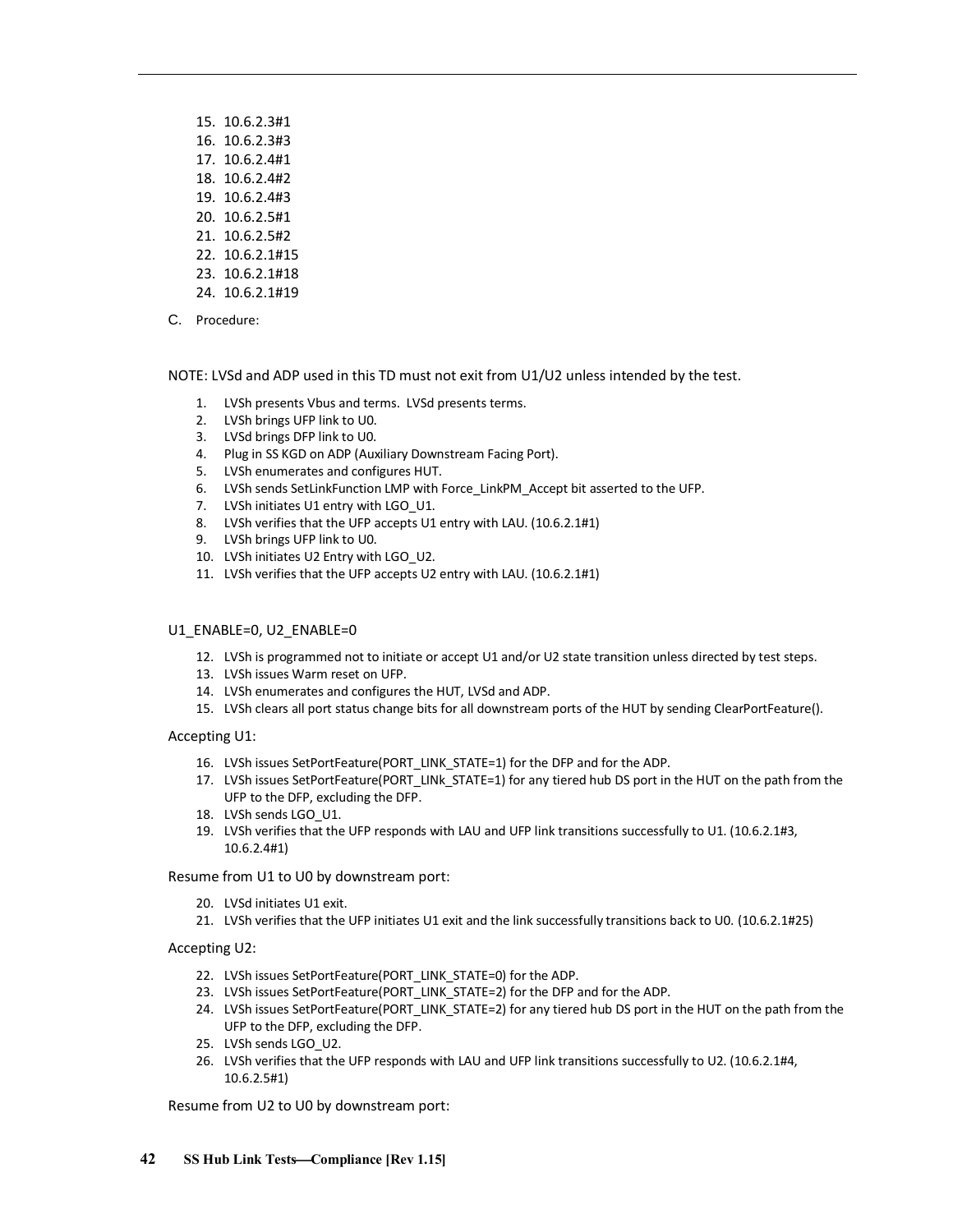- 27. LVSd initiates U2 exit.
- 28. LVSh verifies that the UFP initiates U2 exit and the link successfully transitions back to U0. (10.6.2.1#26)

#### No Accepting U2:

- 29. LVSh initiates the U2 Entry by sending LGO U2.
- 30. LVSh verifies that the UFP responds with LXU (Because DFP link in U0). (10.6.2.1#17)

#### No Accepting U1:

- 31. LVSh initiates U1 Entry by sending LGO\_U1.
- 32. LVSh verifies hat the UFP responds with LXU (Because DFP link in U0). (10.6.2.1#16)

#### U1\_ENABLE = 1, U2\_ENABLE=0

- 33. LVSh is programmed not to initiate or accept U1 and/or U2 state transition unless stated in test steps.
- 34. LVSh issues Warm Reset on UFP.
- 35. LVSh enumerates and configures the HUT, LVSd and ADP.
- 36. LVSh clears all port status change bits for all downstream ports of the HUT by sending ClearPortFeature() .
- 37. LVSh issues SetFeature(U1\_ENABLE) request for the HUT.
- 38. LVSh issues SetPortFeature(PORT\_LINK\_STATE=2) for the DFP and for the ADP.
- 39. LVSh issues SetPortFeature(PORT\_LINK\_STATE=2) for any tiered hub DS port in the HUT on the path from the UFP to the DFP, excluding the DFP.

#### Accepting U2:

- 40. LVSh sends an LGO\_U2.
- 41. LVSh verifies that
	- a. the UFP responds with LAU. (10.6.2.1#4)
	- b. the US link transitions to U2. (10.6.2.5#1)

#### Accepting U1:

- 42. LVSh brings the UFP link to U0.
- 43. LVSh issues SetPortFeature(PORT\_LINK\_STATE=0) for the DFP and for any tiered hub DS port in the HUT on the path from the UFP to the DFP.
- 44. LVSh sends SetPortFeature(U2\_TIMEOUT = 0x00) and SetPortFeature(U1\_TIMEOUT = 0x7F) for the DFP and for any tiered hub DS port in the HUT on the path from the UFP to the DFP.
- 45. Wait for 10ms.
- 46. LVSh sends a SETUP packet to the LVSd.
- 47. Wait for 135us after LVSd receives SETUP packet.
- 48. LVSh sends LGO\_U1.
- 49. LVSh verifies that
	- a. The UFP responds with LAU. (10.6.2.1#3)
	- b. The UFP link transitions to U1. (10.6.2.4#1)
- No Accepting U2:
	- 50. LVSh brings the UFP link to U0.
	- 51. LVSh initiates U2 entry by sending LGO U2.
	- 52. LVSh verifies that UFP responds with LXU for LGO U2 (Because DFP link in U1). (10.6.2.1#17)
- No Accepting U1:
	- 53. LVSh issues SetPortFeature(U1\_TIMEOUT=0x0) and SetPortFeature(PORT\_LINK\_STATE=0) for the DFP and for any tiered hub DS port in the HUT on the path from the UFP to the DFP.
	- 54. LVSh initiates U1 Entry by sending LGO U1.
	- 55. LSVh verifies that UFP responds with LXU for LGO U1 (Because DFP link in U0). (10.6.2.1#16)
- U1\_ENABLE=0, U2\_ENABLE=1
	- 56. LVSh is programmed not to initiate or accept U1 and/or U2 state transition unless stated in test steps.
	- 57. LVSh issues Warm Reset.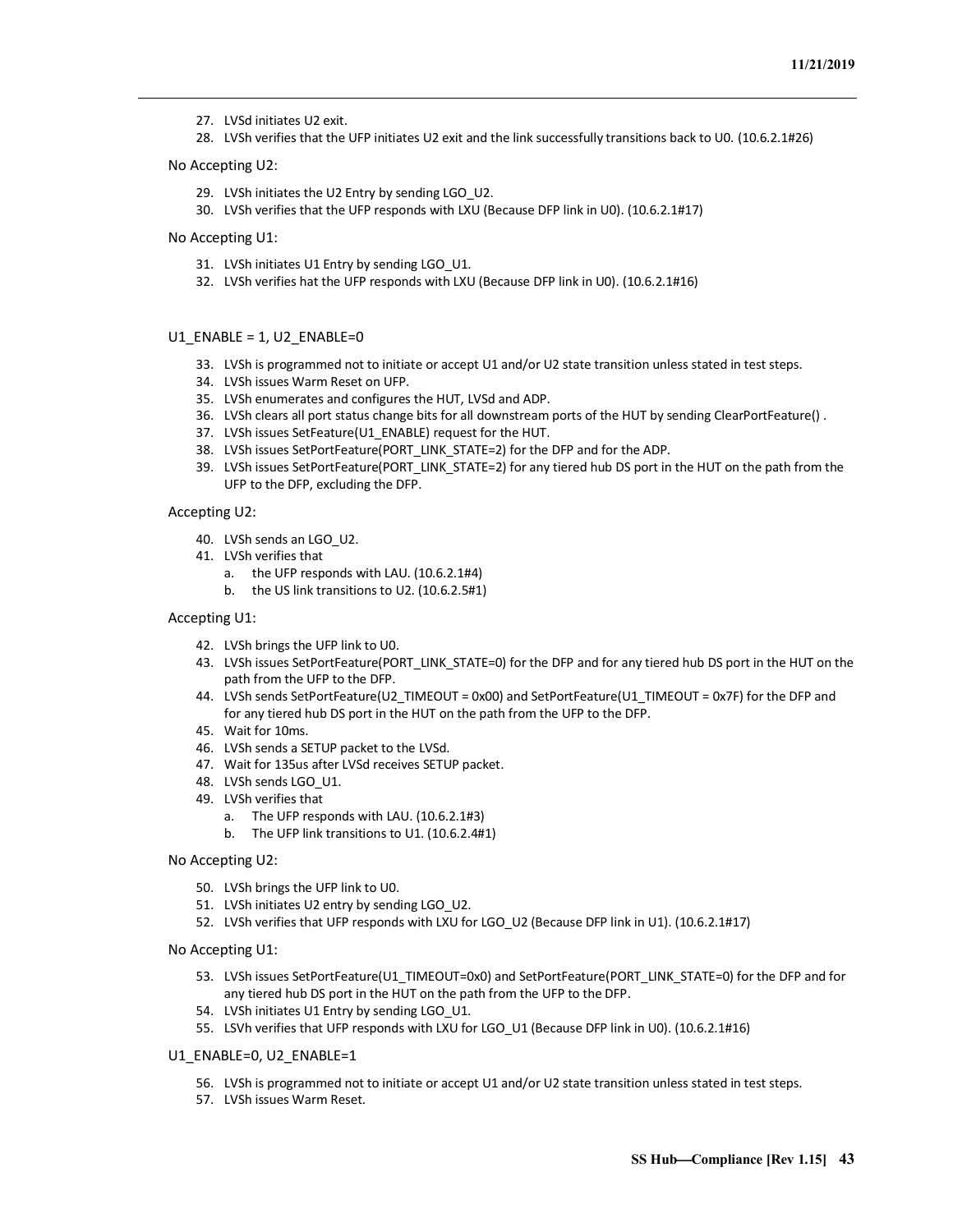- 58. LVSh enumerates and configures the HUT, LVSd and ADP.
- 59. LVSh clear all port status change bits for all downstream ports of the HUT by sending ClearPortFeatrure().
- 60. LVSh issues SetFeature(U2\_Enable) for the HUT.

#### Accepting U2:

- 61. LVSh sends SetPortFeature(U1\_TIMEOUT = 0x00) and SetPortFeature(U2\_TIMEOUT = 0x01) for the DFP and for the ADP and for any tiered hub DS port in the HUT on the path from the UFP to the DFP.
- 62. Wait 757us.
- 63. LVSh sends LGO\_U2 to UFP.
- 64. LVSh verifies that:
	- a. The UFP responds with LAU. (10.6.2.1#4)
	- b. The UFP link successfully transitions to U2. (10.6.2.5#1)

#### Accepting U1:

- 65. LVSh brings the UFP link back to U0.
- 66. LVSh issues SetPortFeature(PORT\_LINK\_STATE=0) for the DFP and for the ADP and for any tiered hub DS port in the HUT on the path from the UFP to the DFP.
- 67. LVSh sends SetPortFeatrure(U2\_TIMEOUT = 0x00) and SetPortFeatrure(U1\_TIMEOUT = 0x7F) for the DFP and for the ADP and for any tiered hub DS port in the HUT on the path from the UFP to the DFP.
- 68. Wait for 10ms.
- 69. LVSh sends a SETUP packet to the LVSd.
- 70. Wait for 135us after LVSd receives SETUP packet.
- 71. LVSh initiates U1 Entry by sending LGO U1.
- 72. LVSh verifies that:
	- a. The UFP responds with LAU. (10.6.2.1#3)
	- b. The UFP successfully transitions to U1. (10.6.2.4#1)

#### No Accepting U1:

- 73. LVSh initiates U0 entry.
- 74. LVSh sends SetPortFeatrure(U1\_TIMEOUT = 0x00) and SetPortFeature(PORT\_LINK\_STATE=0) for the DFP and for the ADP and for any tiered hub DS port in the HUT on the path from the UFP to the DFP.
- 75. LVSh sends LGO\_U1.
- 76. LVSh verifies that the UFP responds with LXU for LGO\_U1 (Because DFP link in U0). (10.6.2.1#16)
- No Accepting U2:
	- 77. LVSh initiates U2 entry by sending LGO\_U2.
	- 78. LVSh verifies that UFP responds with LXU for LGO U2 (Because DFP link in U0). (10.6.2.1#17)

#### U1\_ENABLE=1, U2\_ENABLE=1

- 79. LVSh is programmed not to initiate or accept U1 and/or U2 state transition unless stated by test steps.
- 80. LVSh issues Warm Reset.
- 81. LVSh enumerates and configures the HUT, LVSd and ADP.
- 82. LVSh clears all port status change bits for all downstream ports of the HUT by sending ClearPortFeature().

Accept U1 or U2:

- 83. LVSh sends SetFeature (U1\_ENABLE) and SetFeature (U2\_ENABLE) requests to the HUT.
- 84. LVSh sends SetPortFeature(U1\_TIMEOUT = 0x7F) and SetPortFeatrure(U2\_TIMEOUT = 0x00) for the DFP and for the ADP and for any tiered hub DS port in the HUT on the path from the UFP to the DFP. (10.6.2.1#18, 10.6.2.1#27)

#### No Accepting U2:

- 85. Wait 135us.
- 86. LVSh initiates U2 entry by sending LGO\_U2.
- 87. LVSh verifies that the UFP responds with LXU for LGO\_U2. (10.6.2.1#17)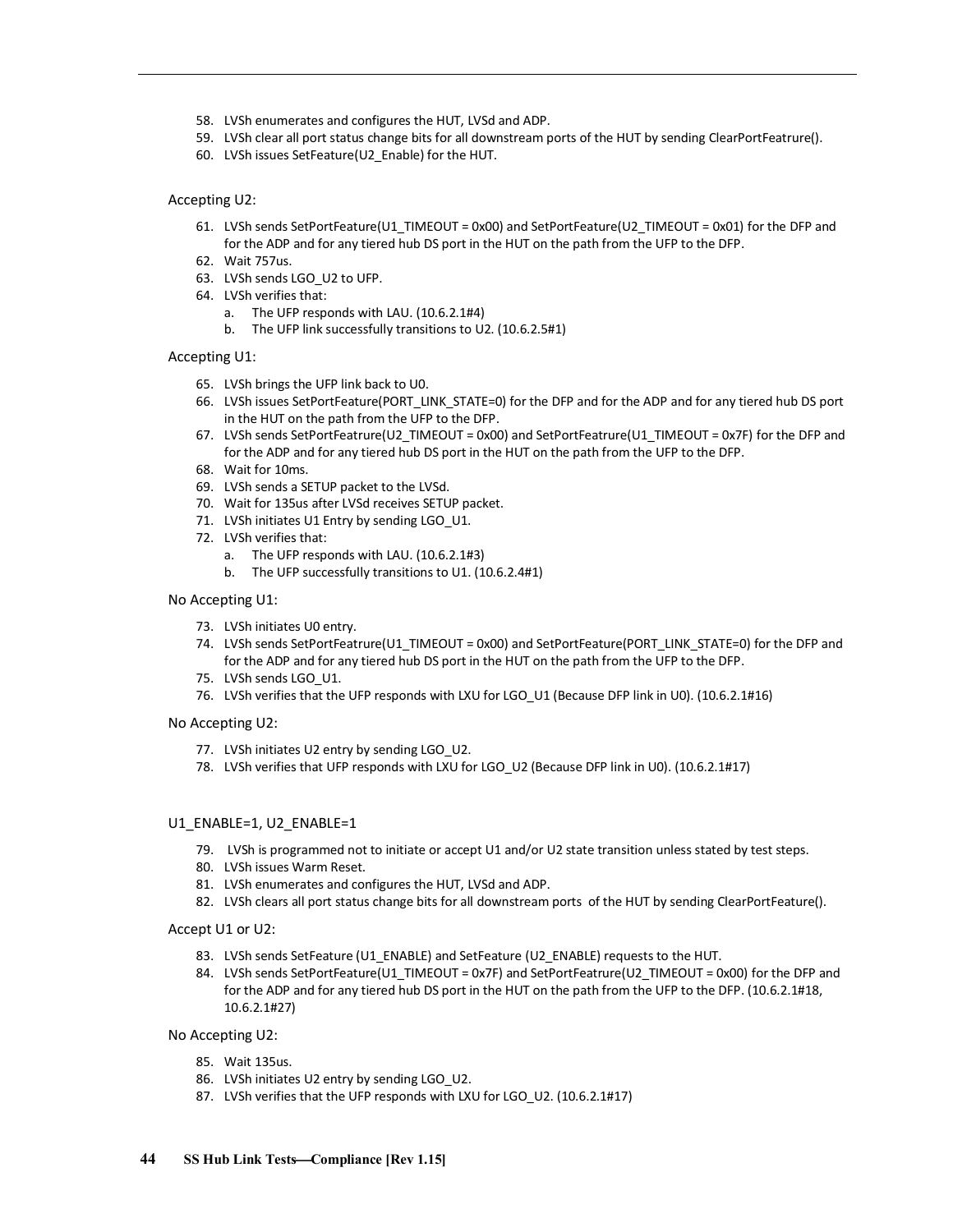#### Accepting U1:

- 88. LVSh sends LGO U1 to UFP.
- 89. LVSh verifies that
	- a. The UFP responds with LAU. (10.6.2.1#3)
	- b. The UFP link successfully transitions to U1. (10.6.2.4#1)
- 90. LVSh brings the UFP link to U0.
- 91. LVSh issues SetPortFeature(U1\_TIMEOUT=0) for the DFP and for the ADP and for any tiered hub DS port in the HUT on the path from the UFP to the DFP. (10.6.2.1#21).
- 92. LVSh issues SetPortFeature(PORT\_LINK\_STATE=0) for the ADP and DFP and for any tiered hub DS port in the HUT on the path from the UFP to the DFP.

#### Accepting U2:

- 93. LVSh sends SetPortFeature(U2\_TIMEOUT = 0x01) for the DFP and for the ADP and for any tiered hub DS port in the HUT on the path from the UFP to the DFP. (10.6.2.1#11, 10.6.2.1#28, 10.6.2.3#4)
- 94. Wait 757us.
- 95. LVSh sends LGO U2 to UFP.
- 96. LVSh verifies that
	- a. The UFP responds with LAU. (10.6.2.1#4)
	- b. The UFP link successfully transitions to U2. (10.6.2.5#1)

#### No Accepting U1:

- 97. LVSh brings the UFP link to U0.
- 98. LVSh issues SetPortFeature(U2\_TIMEOUT=0) and SetPortFeature(PORT\_LINK\_STATE=0) for the DFP and ADP and for any tiered hub DS port in the HUT on the path from the UFP to the DFP. (10.6.2.1#22).
- 99. LVSh initiates U1 entry by sending LGO U1.
- 100. LVSh verifies that UFP responds with LXU for LGO\_U1. (10.6.2.1#16)

#### Testing U0->U1->U2 silent transition

- 101. LVSh sends ClearPortFeature(U1\_ENABLE) and ClearPortFeature(U2\_ENABLE) to the UFP.
- 102. LVSh sends SetPortFeature(U1\_TIMEOUT = 0x00) and SetPortFeature(U2\_TIMEOUT = 0x01) for the DFP and ADP and for any tiered hub DS port in the HUT on the path from the UFP to the DFP.
- 103. LVSh sends U2 Inactivity Timeout LMP with U2 Inactivity Timeout value = 0xFE.
- 104. Wait 10ms.
- 105. LVSh verifies that the UFP does not send any LGO\_U1 or LGO\_U2.
- 106. LVSh sends LGO\_U1.
- 107. LVSh verifies that the link successfully transitions to U1.
- 108. LVSh verifies that the UFP stops sending Ping.LFPS between 65.024ms and 65.524ms after the link enters U1.
- 109. LVSh brings UFP link to U0.

#### Automatic transition U0->U1->U0->U2, without UFP PM Timer

- 110. LVSh sends SetPortFeature(U2\_TIMEOUT=0) and SetPortFeature(PORT\_LINK\_STATE=0) for the DFP and for any tiered hub DS port in the HUT on the path from the UFP to the DFP. (Keep ADP in U2.)
- 111. LVSh sends U2 Inactivity Timeout LMP with U2 Inactivity Timeout value = 0xFF.
- 112. LVSh sends SetFeature(U1\_ENABLE) and SetFeature(U2\_ENABLE) to the HUT.
- 113. LVSh sends SetPortFeature(U2\_TIMEOUT = 0xFE) and (U1\_TIMEOUT = 0x7F) for the DFP and for any tiered hub DS port in the HUT on the path from the UFP to the DFP.
- 114. Wait 129us after LVSd receives U2 Inactivity Timeout LMP.
- 115. LVSh verifies that the UFP sends LGO\_U1 and the link successfully transitions to U1. (10.6.2.1#18)
- 116. Wait 65.4ms.
- 117. LVSh verifies that
	- a. The UFP initiate a successful transition to U0. (10.6.2.1#31)
	- b. The UFP immediately sends LGO U2 and the link successfully transitions to U2. (10.6.2.1#11)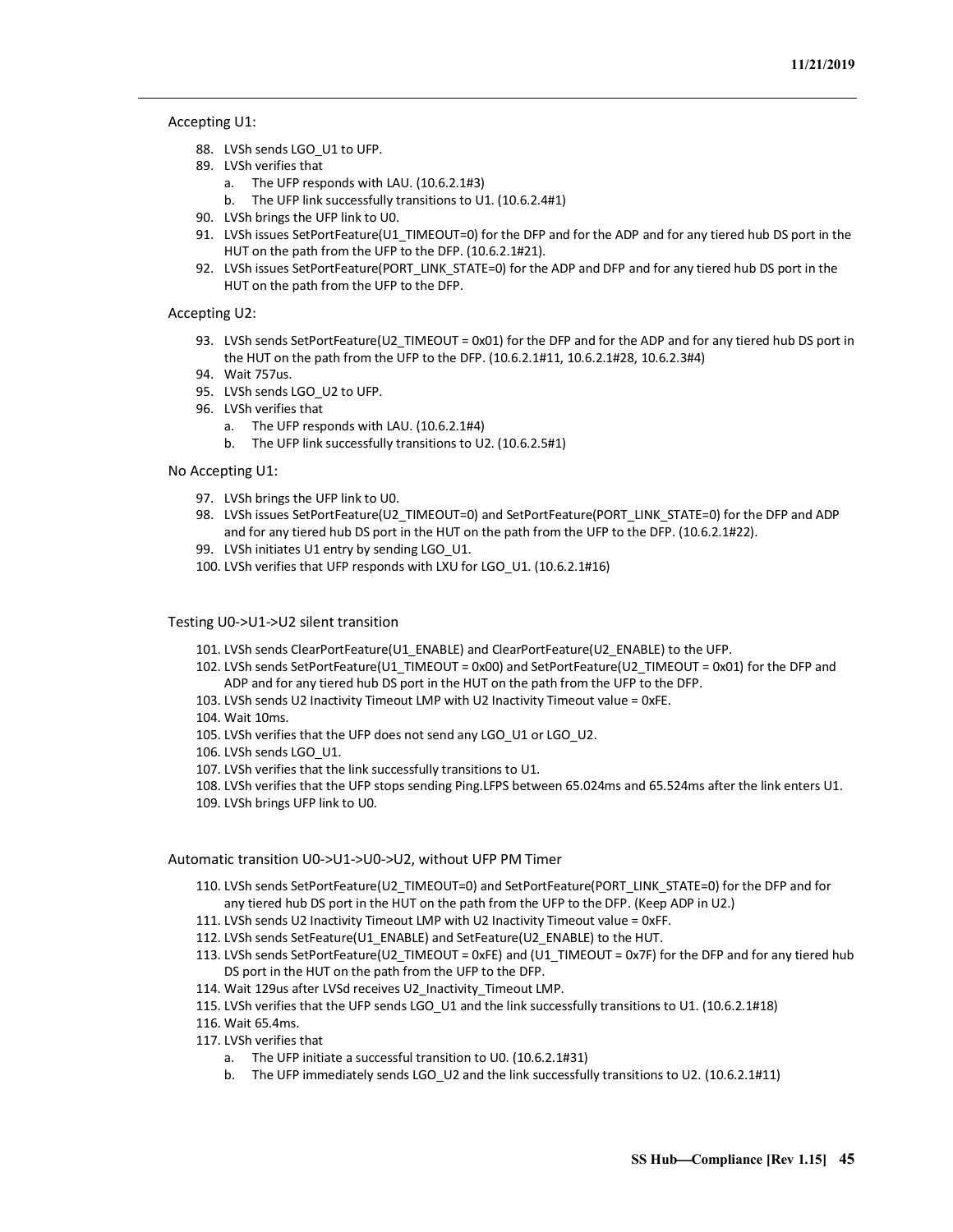## <span id="page-49-0"></span>**TD 10.121 Overcurrent Test**

A. This test has been deleted because we don't have an OC fixture that will work for most products.

## **TD 10.122 Status Change Endpoint Test**

- A. This test verifies that the HUT returns status change notification when port status change occurs.
- B. Assertions Covered
	- 1. 10.1.3.2#3
	- 2. 10.11.1#2
	- 3. 10.11.1#3
	- 4. 10.11.1#5
	- 5. 10.11.2#1
	- 6. 10.11.2#2
	- 7. 10.11.2#5
	- 8. 10.11.3#1
	- 9. 10.11.4#1
	- 10. 10.11.4#2 11. 10.11.4#4
	- 12. 10.11.4#8
	- 13. 10.14.2.6.2#1
	- 14. 10.14.2.6.2#3
	- 15. 10.14.2.6.2#8
	- 16. 10.14.2.6.2#9
- C. Procedure
	- 1. LVSh presents VBUS and terminations on UFP.
	- 2. LVSh enumerates and configures the HUT.
	- 3. LVSh clears all the change bits by ClearPortFeature for each downstream port on the HUT.
	- 4. LVSh issues an INTR IN.
	- 5. LVSh verifies that the HUT returns an NRDY. (10.11.1#2)
	- 6. LVSd presents terminations on DFP.
	- 7. LVSh verifies that an ERDY is received from the status change endpoint. (10.11.1#3)
	- 8. LVSh issues an INTR IN.
	- 9. LVSh verifies that:
		- a. Hub/Port Status Change Bitmap is returned from the status change endpoint. (10.11.1#5)
		- b. The route string is set to zero in the INTR IN packet. (10.1.3.2#3)
		- c. Returned Hub/Port Status Change Bitmap is 1 or 2 bytes. (10.11.4#8)
		- d. Corresponding bit with DFP is set to one in the Hub/Port Status Change Bitmap. (10.11.4#2)
		- e. Bit (bNbrPorts + 1) to bit 15 are set to zero in the Hub/Port Status Change Bitmap. (10.11.4#1)
	- 10. LVSh issues SetPortFeature(PORT\_RESET) request for the DFP.
	- 11. Wait 200ms (max tTimeForResetError).
	- 12. LVSh sends an INTR IN.
	- 13. LVSh veriries that:
		- a. Hub/Port Status Change Bitmap is received from the status change endpoint. (10.11.1#5)
		- b. The route string is set to zero in the INTR IN packet. (10.1.3.2#3)
		- c. Returned Hub/Port Status Change Bitmap is 2-byte. (10.11.4#8)
		- d. Corresponding bit with DFP is set to one in the Hub/Port Status Change Bitmap. (10.11.4#2)
		- e. Bit (bNbrPorts + 1) to bit 15 are set to zero in the Hub/Port Status Change Bitmap. (10.11.4#1)
	- 14. LVSh issues GetPortStatus request for DFP.
	- 15. LVSh verifies that:
		- a. The route string is set to zero in the data stage packet. (10.1.3.2#3)
		- b. At least one change bit is set to one. (10.11.4#4)
		- c.  $C_PORT_CONNECTION = 1. (10.14.2.6.2#1).$
		- d. C\_PORT\_RESET bit = 1. (10.14.2.6.2#8).
	- 16. LVSh issues another INTR IN.
	- 17. LVSh verifies that the same Port Status Change bitmap as the previous one is received. (10.11.2#5)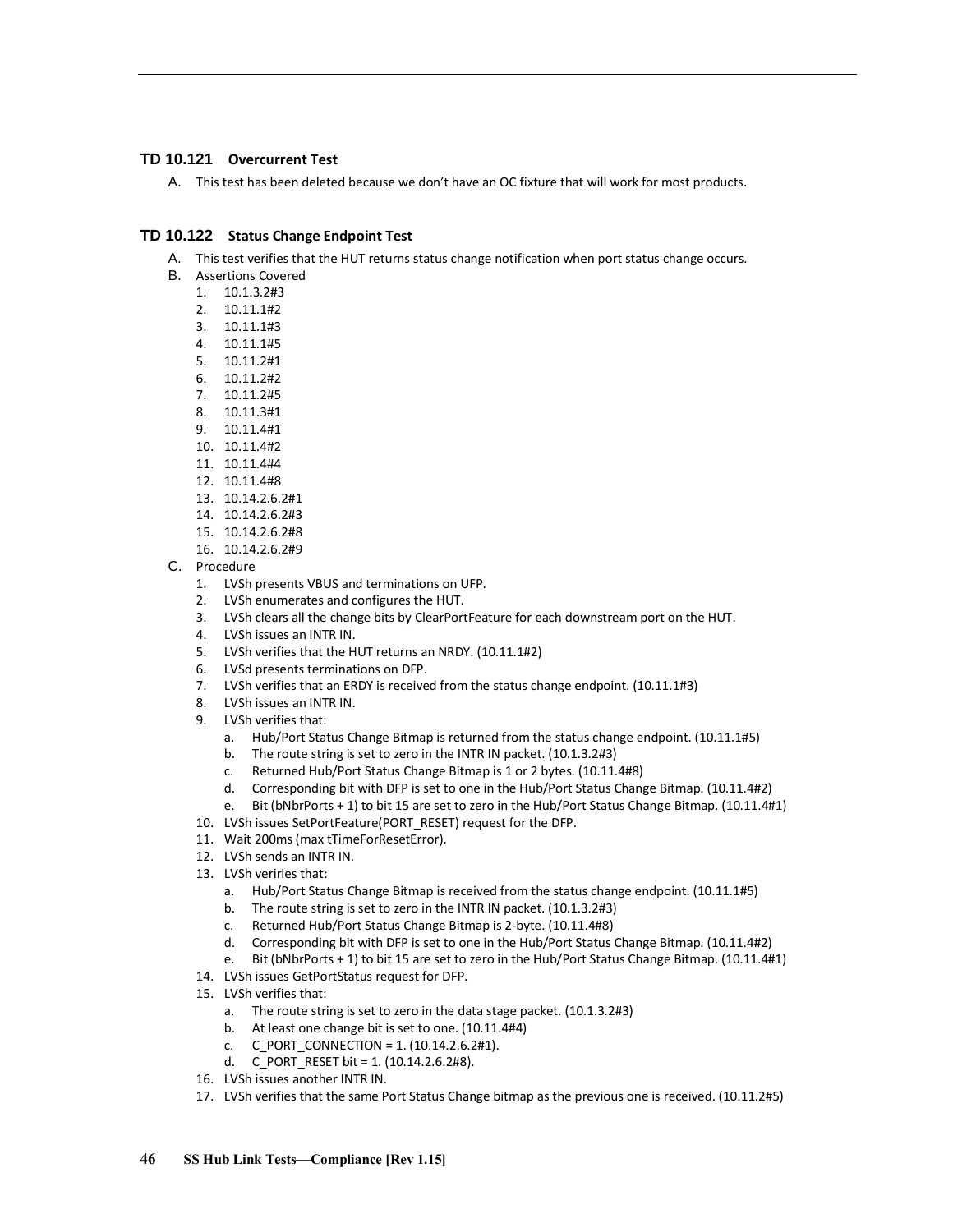- 18. LVSh issue GetPortStatus.
- 19. LVSh verifies that C\_PORT\_CONNECTION = C\_PORT\_RESET =1. (10.11.2#1 and 10.11.2#2).
- 20. Prompt tester to plug in SS Device on Auxiliary Downstream Port (ADP).
- 21. LVSh issues INTR IN.
- 22. LVSh verifies that bits corresponding with both DFP and ADP are set to one in the Hub/Port Status Change Bitmap. (10.11.4#2)
- 23. LVSh issues GetPortStatus for the ADP.
- 24. LVSh verifies that C\_PORT\_CONNECTION = 1. (10.14.2.6.2#1)
- 25. LVSh issues GetPortStatus for the DFP.
- 26. LVSh verifies that C\_PORT\_CONNECTION = C\_PORT\_RESET = 1.  $(10.11.2#1$  and  $10.11.2#2)$
- 27. LVSh clears C\_PORT\_CONNECTION and C\_PORT\_RESET for the DFP by ClearPortFeature.
- 28. LVSh issues another INTR IN.
- 29. LVSh verifies that:
	- a. Corresponding bit with the DFP is 0 in the port status change bit map. (10.11.3#1)
	- b. Corresponding bit with the ADP is 1 in the port status change bit map. (10.11.4#2)
- 30. LVSh issues GetPortStatus for the ADP.
- 31. LVSh verifies that C\_PORT\_CONNECTION = 1. (10.11.2#1 and 10.11.2#2)
- 32. LVSh issues GetPortStatus for the DFP.
- 33. LVSh verifies that:
	- a. C\_PORT\_CONNECTION = 0. (10.14.2.6.2#3)
	- b. C PORT RESET = 0.  $(10.14.2.6.2#9)$
- 34. LVSh clears the C\_PORT\_CONNECTION for the ADP by ClearPortFeature.
- 35. LVSh issues INTR IN.
- 36. LVSh verifies that an NRDY is returned. (10.11.1#2)
- 37. LVSh issue GetPortStatus for the ADP.
- 38. LVSh verifies that C\_PORT\_CONNECTION = 0. (10.14.2.6.2#3)
- 39. Prompt the user to disconnect the SS Device from the ADP.
- 40. LVSh verifies that port status change bitmap is returned from status change endpoint. (10.11.1#5)

#### <span id="page-50-0"></span>**TD 10.123 ITP Packet Signaling and Connectivity Test**

A. This test has been deleted because it requires 3 generaters.

#### <span id="page-50-1"></span>**TD 10.124 Hub Control Transfer Latency Test**

- A. This test verifies bus traffic timing constraints for hub.
- B. Assertions Covered
	- 1. 10.14.1#1
	- 2. 10.14.1#2
	- 3. 10.14.1#5
- C. Procedure
	- 1. LVSh presents VBUS and terminations on the UFP.
	- 2. LVSh enumerates and configures the HUT.
	- 3. LVSh issues ClearFeature(ENDPOINT\_HALT).
	- 4. LVSh verifies that request completes within 50ms. (10.14.1#1)
	- 5. LVSh issues GetDescriptor(Configuration).
	- 6. LVSh verifies that the data stage completes within 50ms after completion of the setup stage. (10.14.1#2)
	- 7. LVSh verifies that the status stage completes within 50ms after completion of the data stage. (10.14.1#5)

## <span id="page-50-2"></span>**TD 10.125 Hub LMP Test**

- A. This test verifies that the hub correctly sends LMP packets.
- B. Assertions Covered
	- 1. 8.4.2#2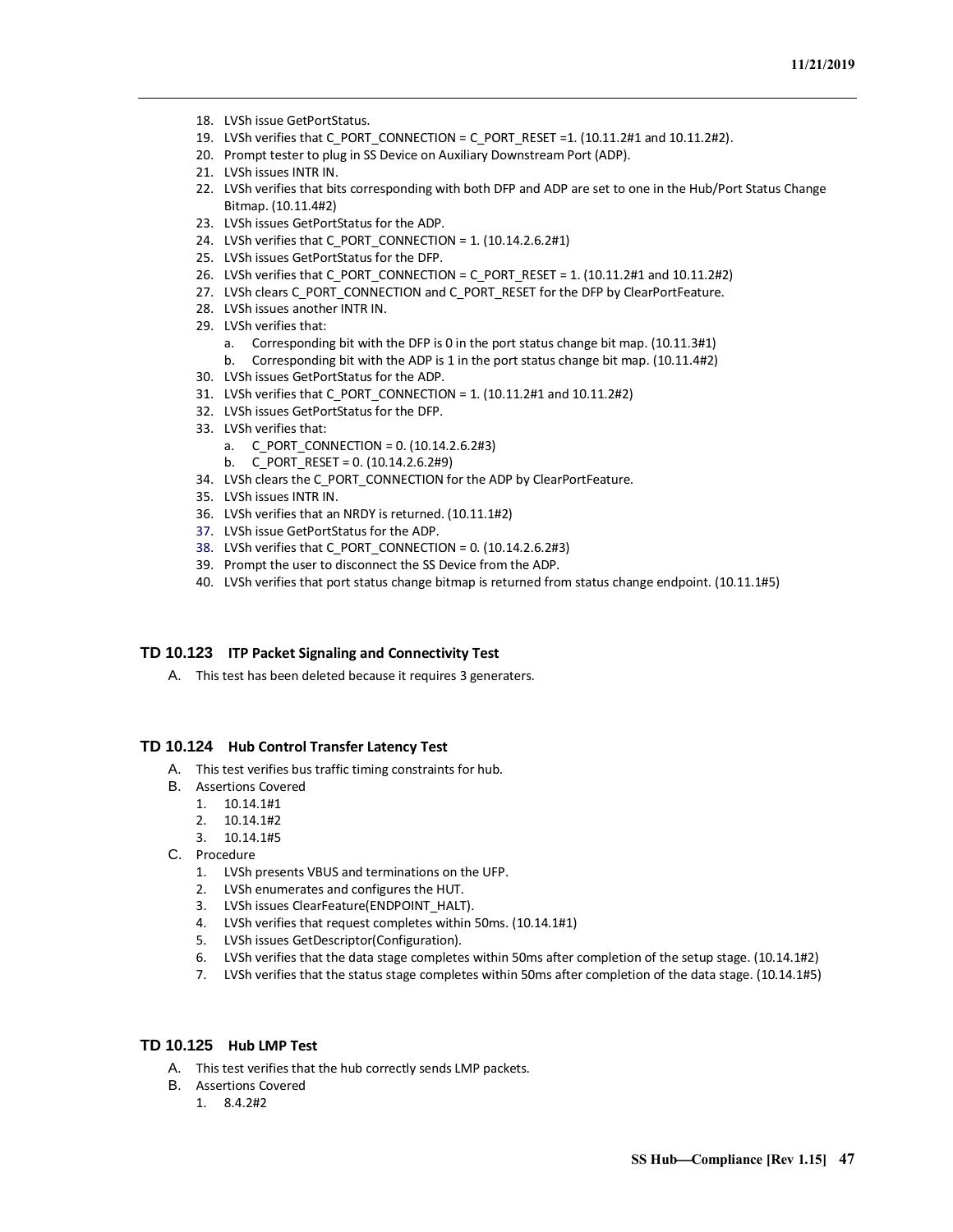- 2. 10.3.1.5#4
- 3. 10.14.2.2#8
- 4. 10.14.2.10#24
- C. Procedure
	- 1. LVSh presents VBUS and terminations on UFP.
	- 2. LVSh enumerates and configures the HUT.
	- 3. LVSd presents terminations on DFP and brings the link to U0.

#### SetLinkFunction LMP Test

- 4. LVSh issues SetPortFeature(FORCE\_LINKPM\_ACCEPT).
- 5. LVSd verifies that Set Link Function LMP is received with Force\_LinkPM\_Accept bit set to one. (8.4.2#2)
- 6. LVSh issues ClearPortFeature(FORCE\_LINKPM\_ACCEPT).
- 7. LVSd verifies that Set Link Function LMP is received with Force LinkPM Accept bit set to zero. (10.14.2.2#8)

#### Port Configuration LMP test

- 8. LVSh issues SetPortFeature(PORT\_RESET).
- 9. LVSd verifies that no Port Capabilities LMP, Port Configuration LMP or Port Configuration Response LMP is received. (10.3.1.5#4)
- 10. LVSh issue SetPortFeature(BH\_PORT\_RESET).
- 11. LVSd verifies that Port Capabilities LMP and Port Configuration LMP are received. (10.3.1.5#4)

## <span id="page-51-0"></span>**TD 10.126 Packet Deferring Test**

- A. This test verifies that deferred packets are used correctly.
- B. Assertions Covered
	- 1. 10.4.2.1#17
	- 2. 10.7.8.4#11
	- 3. C.1.2.2#1
	- 4. C.1.2.2#2
- C. Procedure
	- 1. LVSh presents VBUS and terminations on UFP.
	- 2. LVSh enumerates and configures the HUT.
	- 3. LVSd presents terminations to the DFP.
	- 4. LVSh enumerates and configures the LVSd.
	- 5. LVSh issues SetPortFeature(PORT\_U1\_TIMEOUT=0x7F) and SetPortFeature(PORT\_U2\_TIMEOUT=0) for the DFP.
	- 6. Wait until DFP link goes to U1.
	- 7. LVSh issues GetStatus to LVSd.
	- 8. LVSh verifies that a deferred packet is received. (C.1.2.2#1).
	- 9. LVSh verifies that the header packet with the deferred bit set does not contain payload. (10.7.8.4#11)
	- 10. LVSd verifies that DFP link resumes to U0. (10.4.2.1#17)
	- 11. LVSd verifies that a deferred packet is received after DFP link resumes to U0. (C.1.2.2#2).
	- 12. LVSd verifies that the header packet with the deferred bit set does not contain payload. (10.7.8.4#11)
	- 13. Wait until DFP link goes to U1.
	- 14. LVSh issues ClearFeature(U1\_ENABLE) and GetStatus() to the LVSd, with 2 Idle ordered sets between the packets.
	- 15. LVSh verifies that 2 deferred backets are received.
	- 16. LVSd verifies that the DFP link resumes to U0.
	- 17. LVSd verifies that 2 deferred packets are received after DFP link resumes to U0.
	- 18. LVSh issues SetPortFeature(PORT\_U1\_TIMEOUT=0x0) and SetPortFeature(PORT\_U2\_TIMEOUT=0xFE) for the DFP.
	- 19. Wait until DFP link goes to U2.
	- 20. LVSh issues GetStatus to LVSd.
	- 21. LVSh verifies that a deferred packet is received (C.1.2.2#1).
	- 22. LVSh verifies that the packet with the deferred bit set does not contain payload. (10.7.8.4#11)
	- 23. LVSd verifies that DFP link resumes to U0. (10.4.2.1#17)
	- 24. LVSd verifies that a deferred packet is received after DFP link resumes to U0. (C.1.2.2#2).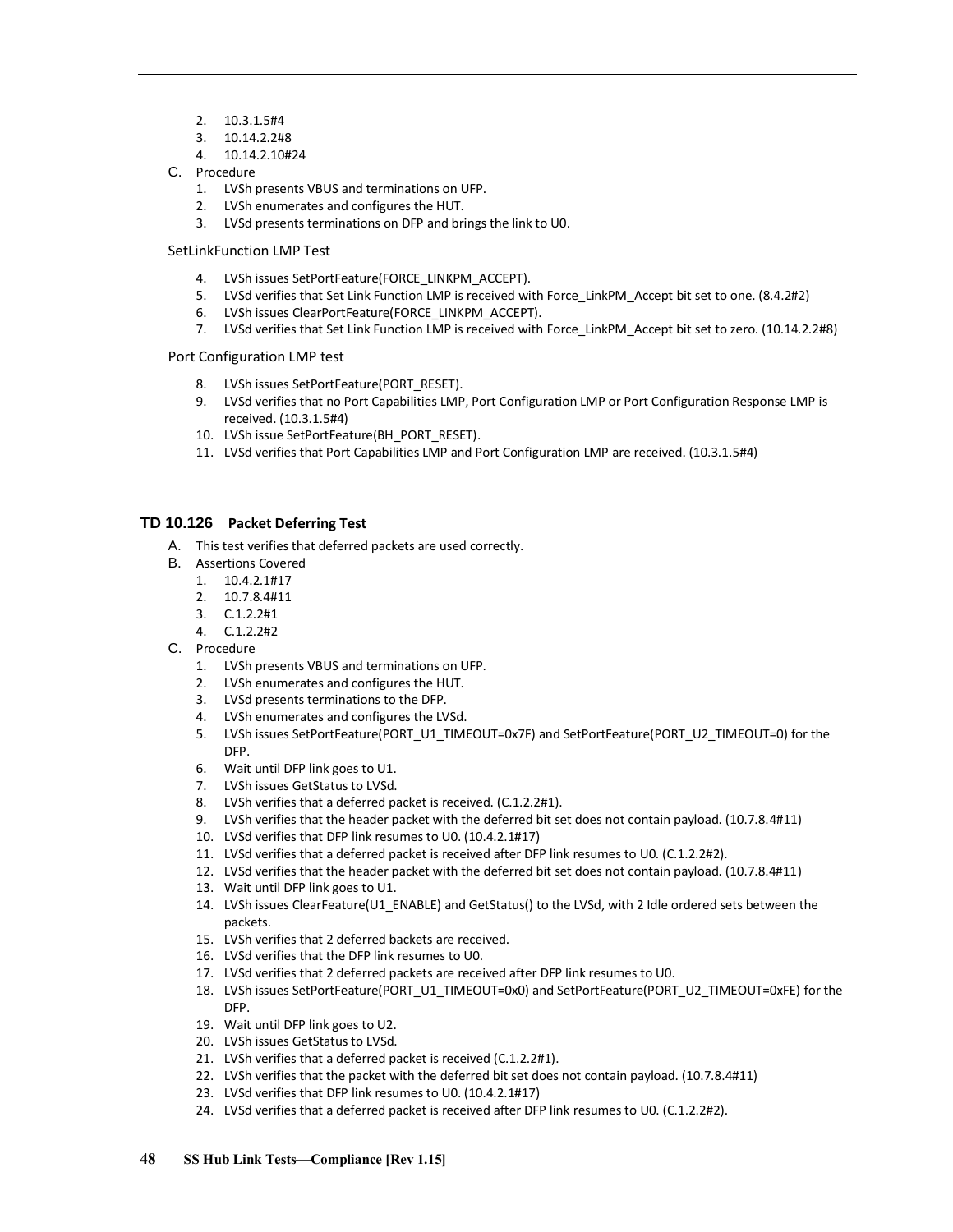- 25. LVSd verifies that the header packet with the deferred bit set does not contain payload. (10.7.8.4#11)
- 26. Wait until DFP link goes to U2.
- 27. LVSh issues ClearFeature(U2\_ENABLE) and GetStatus() to the LVSd, with 2 Idle ordered sets between the packets.
- 28. LVSh verifies that 2 deferred packets are received.
- 29. LVSd verifies that the DFP link resumes to U0.
- 30. LVSd verifies that 2 deferred packets are received after DFP link resumes to U0.
- 31. LVSh sends a DPH (reporting a DPP with length=8) without the DPP to the LVSd and sets the deferred bit.
- 32. LVSd verifies that the HUT forwards the DPH.
- 33. LVSh sends ACK TP with the deferred bit set to the status change EP of the HUT.
- 34. LVSh verifies the HUT does not send an ERDY TP.
- 35. LVSh sends ACK TP with the deferred bit cleared to the status change EP of the HUT.
- 36. LVSh verifies the HUT sends NRDY TP.
- 37. LVSd removes termination on the PUT.
- 38. LVSh verifies the HUT sends ERDY TP.
- 39. LVSh sends ACK with the deferred bit set to the status change EP of the HUT.
- 40. LVSh verifies the HUT sends ERDY TP.
- 41. LVSh sends ACK with the deferred bit cleared to the status change EP of the HUT.
- 42. LVSh verifies the HUT sends status change bitmap.

#### <span id="page-52-0"></span>**TD 10.127 Hub Timing Parameters Test**

- A. This test verifies the HUT forwards packets or decodes packet headers within the time specified in the Hub Descriptor.
- B. Assertions Covered
	- 1. 10.3.1.6.4
	- 2. 10.3.1.6#5
	- 3. 10.4.2.4#1
	- 4. 10.4.2.4#4
	- 5. 10.4.2.5#1
	- 6. 10.4.2.5#2
	- 7. 10.4.2.5#3
	- 8. 10.4.2.5#5
	- 9. 10.13.2.1#16
	- 10. 10.13.2.1#18
	- 11. 10.17#2
- C. Procedure
	- 1. LVSh presents VBUS and terminations on UFP.
	- 2. LVSh enumerates and configures the HUT.
	- 3. LVSh clears all change bits.
	- 4. LVSd presents terminations on DFP.
	- 5. LVSh reads hub descriptor by GetHubDescriptor.

#### wHubDelay Test

- 6. LVSh issues 10 GetStatus requests to LVSd.
- 7. LVSh and LVSd verify that the maximum delay of IN packets is less than wHubDelay. (10.13.2.1#18)
- 8. LVSh and LVSd verify that the maximum delay of OUT packets is less than wHubDelay. (10.13.2.1#18)

#### bHubHdrDecLat Test

- 9. For each link state  $X = \{U1, U2\}$ :
	- a. LVSh issues SetPortFeature(PORT\_LINK\_STATE=X) for the DFP.
	- b. LVSh issues a GetStatus request to LVSd.
	- c. LVSh and LVSd verifies that time between last symbol of header packet of GetStatus request to LFPS wake signal is less than bHubHdrDecLat. (10.13.2.1#16)
- 10. LVSh places the DFP link to U0 by SetPortFeature(PORT\_LINK\_STATE=U0).

#### UFP U2 Test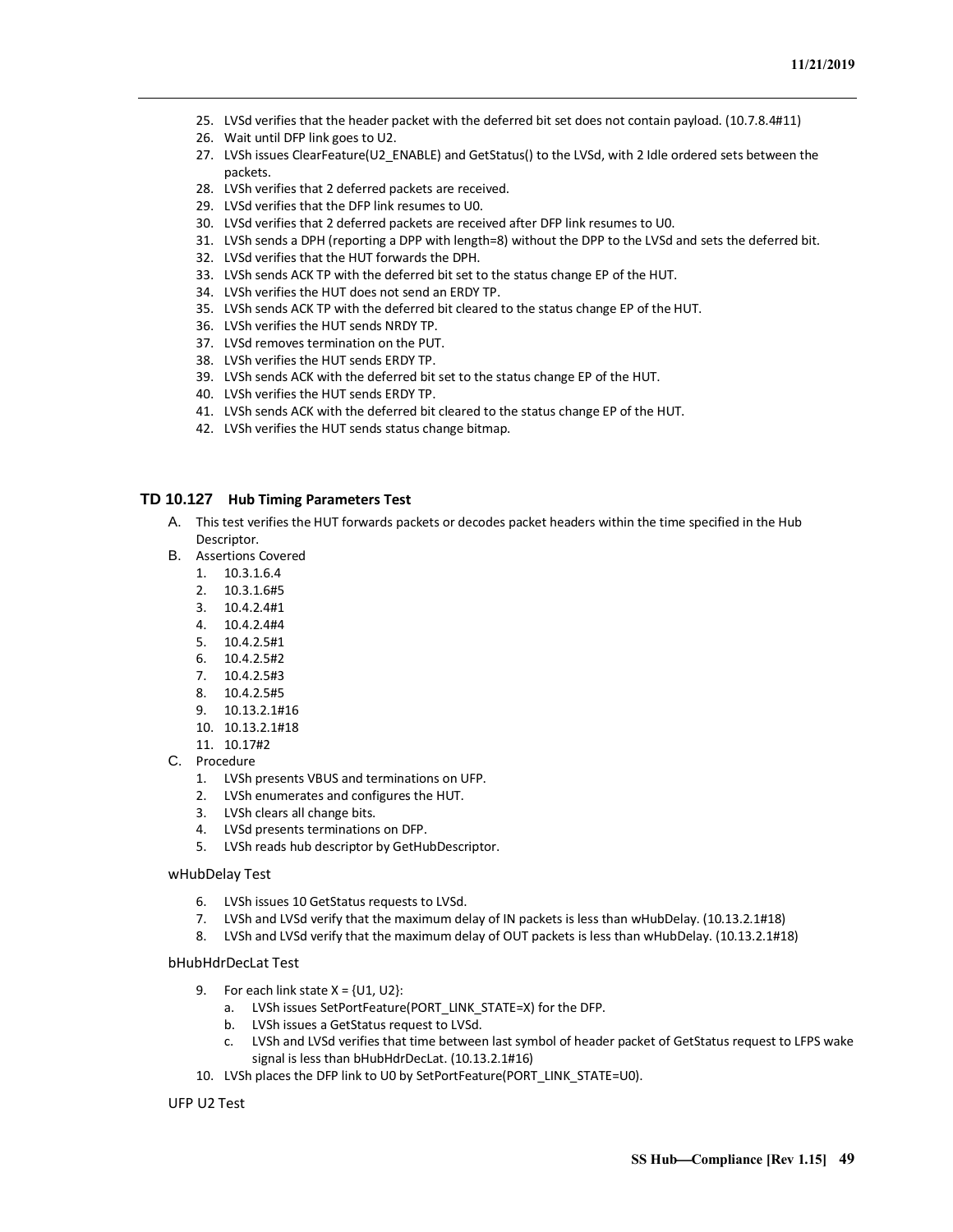- 11. LVSh enables U2 transition on UFP and DFP by SetFeature(U2\_ENABLE) and SetPortFeature(PORT\_U2\_TIMEOUT=0xFE) for each DS port on the path from UFP to and including DFP.
- 12. LVSh and LVSd verify that UFP transmits an LGO\_U2 within tHubPort2PortExitLatTiered after DFP transmits LPMA. (10.4.2.5#1)
- 13. LVSd initiates transition to U0.
- 14. LVSh verifies that the UFP transmits a U2 Exit LFPS within tHubPort2PortExitLatTiered after DFP link initiates a U2 Exit LFPS (10.4.2.5#3).
- 15. LVSh disables U2 transition on DFP and UFP by ClearFeature(U2\_Enable) and SetPortFeature(PORT\_U2\_TIMEOUT=0) for each DS port on the path from UFP to and including DFP.

## UFP U1 Test

- 16. LVSh enables U1 transition on UFP and DFP by SetFeature(U1\_ENABLE) and SetPortFeature(PORT\_U1\_TIMEOUT=0x7F) for each DS port on the path from UFP to and including DFP.
- 17. LVSh and LVSd verify that UFP transmits LGO\_U1 within tHubPort2PortExitLatTiered after DFP transmits LPMA. (10.4.2.4#1)
- 18. LVSd initiates transition to U0.
- 19. LVSh verifies that the UFP transmits a U1 Exit LFPS within tHubPort2PortExitLatTiered after DFP link initiates a U1 Exit LFPS. (10.4.2.4#4)
- 20. LVSh disables U1 transition on DFP and UFP by ClearFeature(U1 Enable) and SetPortFeature(PORT\_U1\_TIMEOUT=0) for each DS port on the path from UFP to and including DFP.

## UFP U1 and DFP U2 Test

- 21. LVSh enables U1 transition on UFP by SetFeature(U1\_ENABLE).
- 22. LVSh enables U2 transition on DFP by SetPortFeature(PORT\_U2\_TIMEOUT=0x7F) for each DS port on the path from UFP to and including DFP.
- 23. LVSh and LVSd verify that UFP transmits LGO\_U1 within tHubPort2PortExitLatTiered after DFP transmits LPMA. (10.4.2.5#2)
- 24. LVSd initiates transition to U0.
- 25. LVSh verifies that UFP transmits U1 Exit LFPS within tHubPort2PortExitLatTiered + wU2DevExitLat bU1DevExitLat after the DFP link initiates a U1 Exit LFPS. (10.4.2.5#5)
- 26. LVSh disables U1/U2 transition on UFP and DFP.

## <span id="page-53-0"></span>**TD 10.128 Hub Initial State Test**

- A. This test verifies that resets are handled correctly by the hub.
- B. Assertions Covered
	- 1. 10.9#3
	- 2. 10.9#4
- C. Procedure
	- 1. LVSh presents VBUS and terminations on UFP.
	- 2. LVSh enumerates and configures the HUT.
	- 3. LVSd presents terminations on DFP.
	- 4. For each reset type  $Y = \{Hot Reset, Warm Reset\}$ :
		- a. LVSh issues SetFeature(FUNCTION\_SUSPEND) with Function Remote Wake Enabled = 1 to the HUT
		- b. LVSh issues SetFeature(U1\_ENABLE) to the HUT.
		- c. LVSh issues SetFeature(U2\_ENABLE) to the HUT.
		- d. LVSh issues SetFeature(LTM\_ENABLE) to the HUT.
		- e. LVSh issues SetFeature(ENDPOINT HALT) to the HUT for status change endpoint.
		- f. LVSh sends a Set Link Function LMP to the HUT with the Force LinkPM Assert bit = 1.
		- g. LVSh issues reset\_type Y on the UFP.
		- h. Wait 500ms.
		- i. LVSh issues GetDescriptor(Device) to address 0 and LVSh verifies that the request succeeds. (10.9#4, 10.9#3)
		- j. LVSh assigns an address to the HUT and issues a SetAddress request.
		- k. LVSh issues a GetConfiguration request to the HUT and verifies that the returned configuration value = 0. (10.9#4, 10.9#3)
		- l. LVSh enumerates and configures the HUT.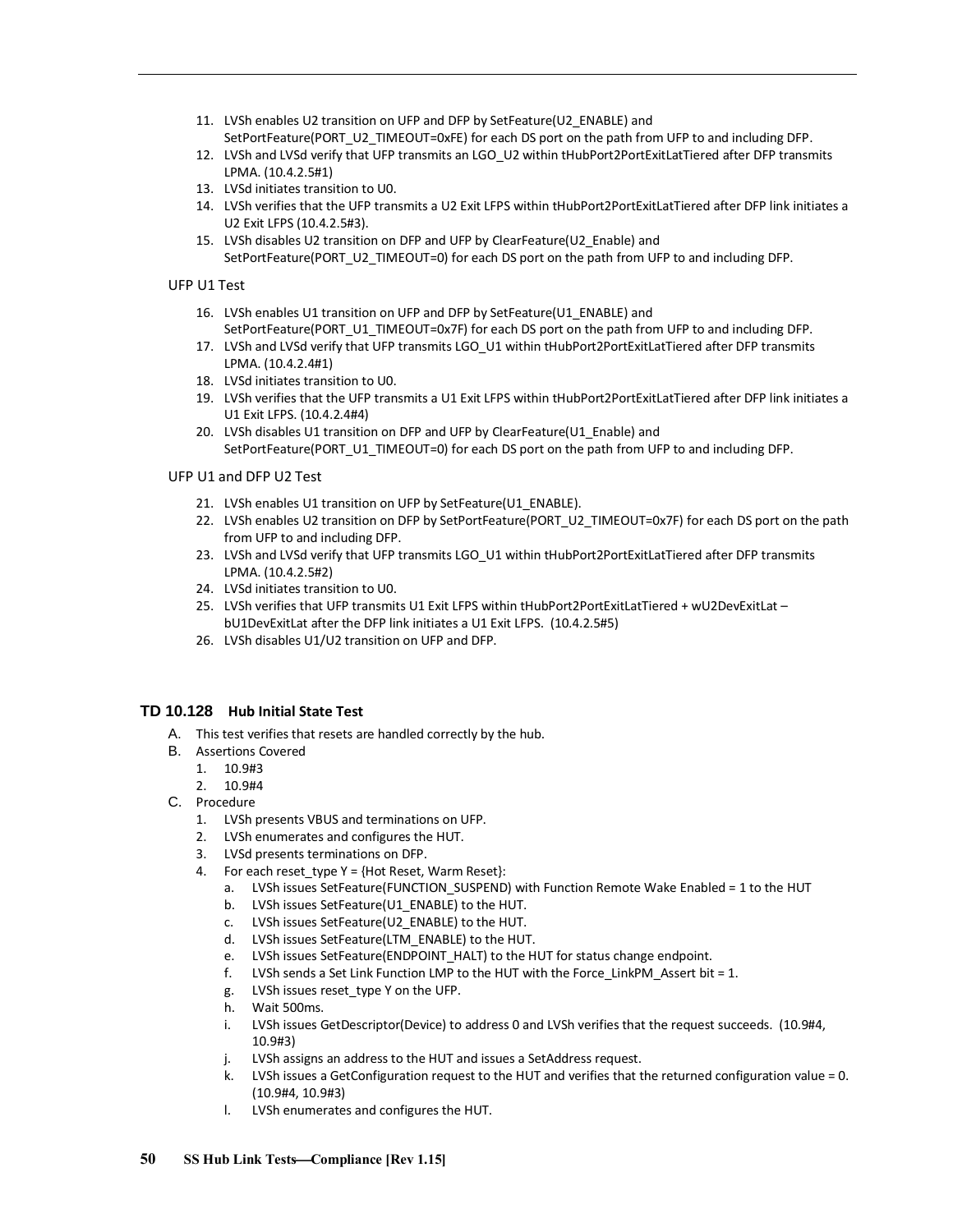- m. LVSh issues a GetStatus(recipient=endpoint) to the HUT and verifies that the endpoint is not halted. (10.9#4, 10.9#3)
- n. LVSh issues a GetStatus(recipient=device) to the HUT and verifies that:
	- i. Remote Wakeup status bit =  $0. (10.9#4, 10.9#3)$
	- ii.  $U1$  ENABLE = 0. (10.9#4, 10.9#3)
	- iii. U2\_ENABLE = 0. (10.9#4, 10.9#3)
	- iv. LTM\_ENABLE = 0. (10.9#4, 10.9#3)
- o. LVSh issues GetPortStatus for each downstream port to determine the DFP.
- p. LVSh enumerates and configures LVSd.

Port inactivity timers reset test

- q. For each link state  $X = \{U1, U2\}$ :
	- i. LVSh issues a SetPortFeature(PORT  $X$  TIMEOUT = 0x11) for the DFP..
	- ii. Wait for 100ms.
	- iii. LVSh issues a GetPortStatus() for the DFP and verifies that PLS = X.
	- iv. LVSh issues reset type Y on the UFP.
	- v. LVSh enumerates and configures the HUT and the LVSd.
	- vi. Wait for 100ms.
	- vii. LVSh issues a GetPortStatus for the DFPand verifies that PLS = 0. (10.9#4, 10.9#3)
	- viii. LVSh issues a SetFeature(X\_ENABLE) to the LVSd.
	- ix. LVSh issues a GetPortStatus for the DFP and verifies that PLS = 0. (10.9#4, 10.9#3)

Testing status change bits cleared by hub reset and port power:

- 5. For each reset type Y = {Hot Reset, Warm Reset, Port Power}:
	- a. LVSd removes and presents terminations to the DFP
	- b. LVSd brings the DFP link to U0.
	- c. LVSh issues GetPortStatus().
	- d. LVSh verifies if GetPortStatus() reports that the C\_PORT\_CONNECTION bit is set to 1.
	- e. LVSh issues SetPortFeature(BH\_PORT\_RESET) for the DFP.
	- f. Wait 200ms (max tTimeForResetError).
	- g. LVSh issues GetPortStatus() for the DFP.
	- h. LVSh verifies:
		- i. PORT RESET bit is set to 0.  $(10.14.2.6#12)$
		- ii. C\_PORT\_RESET is set to 1. (10.14.2.6#11).
		- iii. C\_BH\_PORT\_RESET is 1. (10.14.2.6.2#11, 10.14.2.10#20)
		- iv. C\_PORT\_CONNECTION is 1.
		- v. PORT\_CONNECTION is 1.
	- i. LVSh suspends the DFP to U3 by issuing SetPortFeature(PORT\_LINK\_STATE=U3).
	- j. After the link transitions to U3, LVSh issues SetPortFeature(PORT\_LINK\_STATE=U0).
	- k. Wait for 50ms. Need to allow some time for the link to get back to U0.
	- l. LVSh issues GetPortStatus() for the DFP.
	- m. LVSh verifies:
		- i. C\_PORT\_LINK\_STATE is 1. (10.14.2.6.2#15).
		- ii. C\_PORT\_CONNECTION is 1.
	- n. LVSd removes terms.
	- o. LVSh issues reset type Y:
		- i. If Y = Hot Reset or Warm Reset
			- 1) LVSh issues Y to the UFP
			- 2) LVSh enumerates and configures the HUT. (Do not issue ClearPortFeature() request at this enumeration.)
		- ii. If Y = Port Power
			- 1) LVSh issues ClearPortFeature(PORT\_POWER) for the DFP
			- 2) LVSh issues GetPortStatus() for the DFP.
			- 3) LVSh verifies that the DFP's status is as follows:
				- a) PORT CONNECTION = 0
				- b) PORT  $ENABLE = 0$
				- c) PORT RESET =  $0$
				- d) PORT\_LINK\_STATE = 5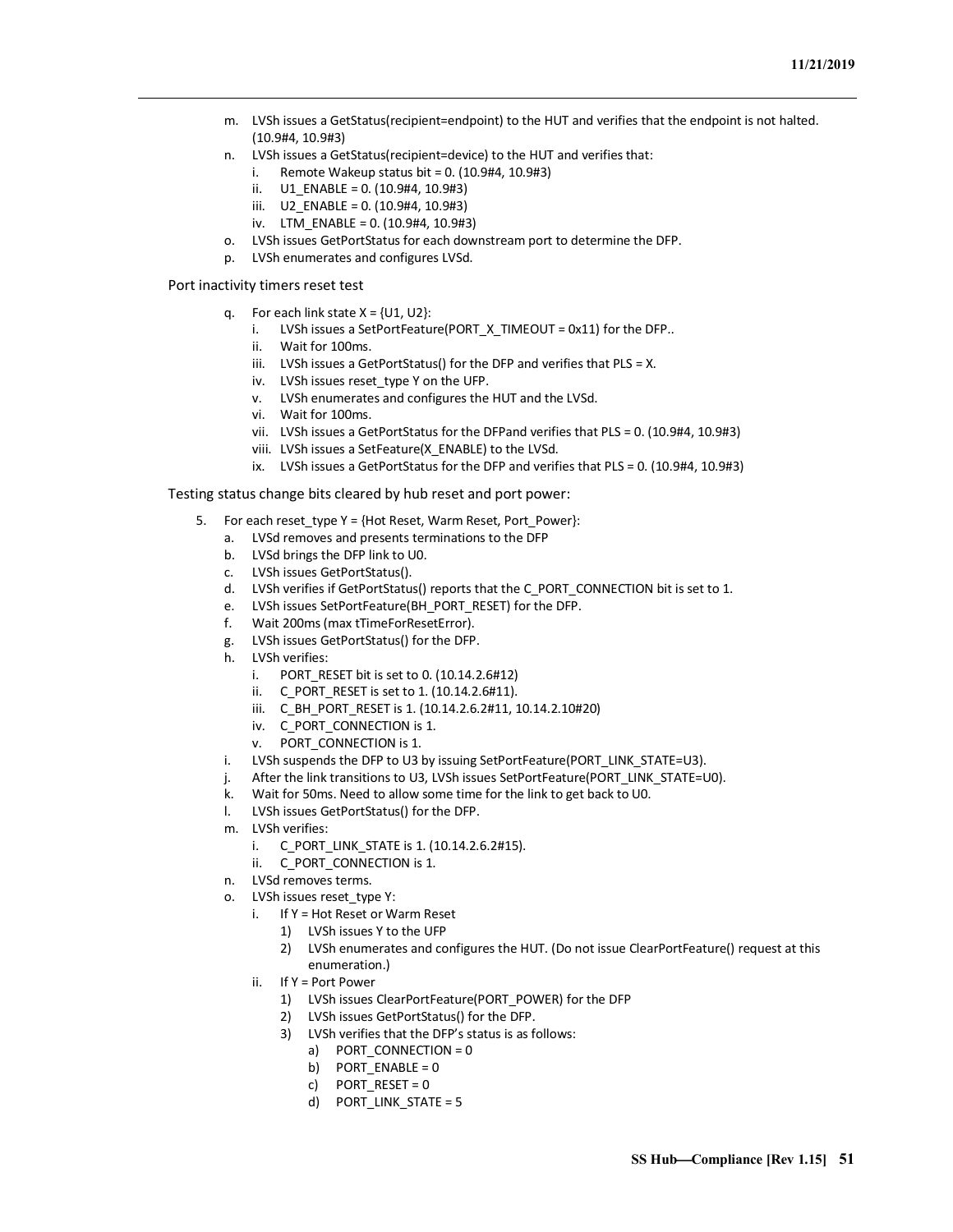- e) PORT\_POWER = 0
- f) C PORT CONNECTION =  $0$
- g)  $C_PORT_RESET = 0$
- h) C\_BH\_PORT\_RESET =  $0$
- i) C\_PORT\_LINK\_STATE = 0
- j) C\_PORT\_CONFIG\_ERROR = 0
- 4) LVSh issues SetPortFeature(PORT\_POWER) for the DFP.
- p. LVSh issues GetPortStatus() for the DFP.
- q. LVSh checks that the DFP's status is as follows:

| i.              | PORT CONNECTION         | 0                  |
|-----------------|-------------------------|--------------------|
| $\mathbf{ii}$ . | PORT_ENABLE             | 0                  |
| iii.            | PORT RESET              | 0                  |
| iv.             | PORT LINK STATE         | 5                  |
|                 | v. PORT POWER           | 1                  |
|                 | vi. PORT SPEED          | x                  |
|                 | vii. C PORT CONNECTION  | 0(10.14.2.6.2#26). |
|                 | viii. C PORT RESET      | 0(10.14.2.6.2#26). |
|                 | ix. C_BH_PORT_RESET     | 0(10.14.2.6.2#26). |
|                 | x. C PORT LINK STATE    | 0(10.14.2.6.2#26). |
|                 | xi. C PORT CONFIG ERROR | 0                  |

## <span id="page-55-0"></span>**TD 10.129 Removing Local Power Test**

- A. This test verifies that all ports enter the DSPORT.Powered-off state when local power is lost.
- B. Assertions Covered
	- 1. 10.3.1.1#7
	- 2. 10.3.1.6#3
	- 3. 10.14.2.4#1
	- 4. 10.14.2.4#2
	- 5. 10.14.2.4#3
	- 6. 10.10#3
	- 7. 10.10#4
- C. Procedure
	- 1. Prompt user to attach power supply to the HUT.
	- 2. LVSh presents VBUS and terminations on UFP.
	- 3. LVSh enumerates and configures HUT.
	- 4. Skip this test if bit 6 in the bmAttributes field of the Hub's Configuration Descriptor is 0 (Hub is bus-powered).
	- 5. LVSh issues a GetHubStatus request to the HUT and verifies that bit 0 of the Hub Status field = 0 (Local Power Source on). (10.14.2.4#1)
	- 6. Skip this test if the MaxPower field in the Hub's Configuration Descriptor is 0.
	- 7. LVSd presents terminations on DFP.
	- 8. Prompt user to remove power supply from HUT.
	- 9. LVSh issues a GetHubStatus request to the HUT.
	- 10. Skip this test if the GetHubStatus request fails.
	- 11. LVSh verifies that:
		- a. bit 0 of the Hub Status field (Local Power Source status) = 1 (Local Power is off). (10.14.2.4#2)
		- b. bit 1 of the Hub Status Change field (Local Power Source status change) = 1. (10.14.2.4#3)
	- 12. LVSh issues GetPortStatus requests for each downstream port on the HUT.
	- 13. LVSh verifies that PLS = 4, PP = CCS = PR = PE = 0. (10.3.1.1#7)
	- 14. LVSh issues a SetPortFeature(PORT\_POWER) request for the DFP.
	- 15. Wait 1 second.
	- 16. LVSh issues a GetPortStatus request for the DFP.
	- 17. LVSh verifies that  $PLS = 4$ ,  $P = CCS = PR = PE = 0. (10.10#3)$ .
	- 18. LVSh isues a SetPortFeature(PORT\_RESET) request for the DFP.
	- 19. Wait 1s.
	- 20. Send a GetPortStatus request for the DFP.